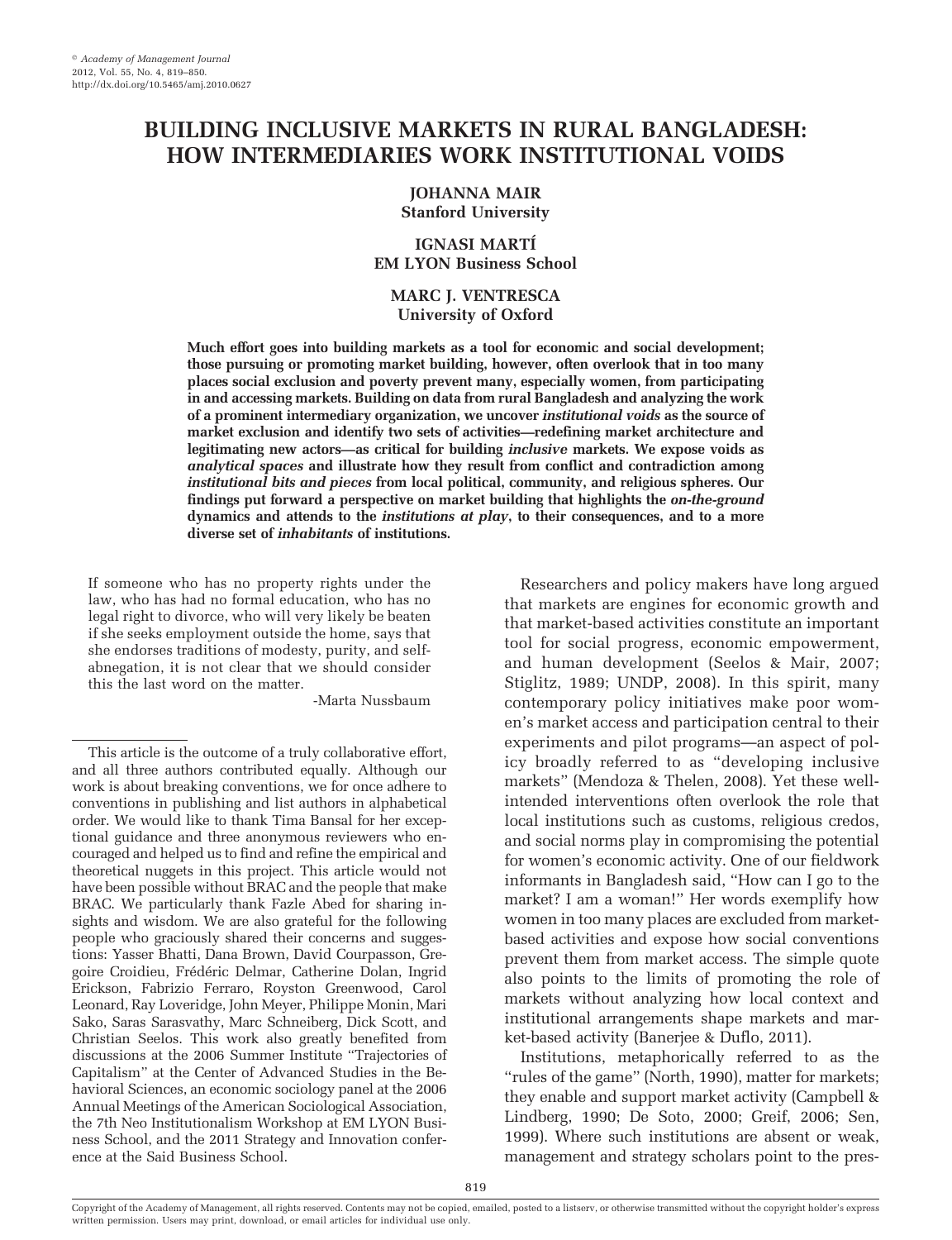ence of "institutional voids," realities that can impact market formation, economic growth, and development (Khanna & Palepu, 1997; Webb, Tihanyi, Ireland, & Sirmon, 2009). Researchers further note that absent and weak market institutions reinforce existing social inequalities as market access and opportunity are governed by local institutional arrangements (Crow, 2001; Rodrik, 2007). Such local arrangements consist of complex interlocks of formal institutions, such as constitutions, laws, property rights, and governmental regulations, and informal institutions, such as customs, traditions, and religious beliefs (Fligstein, 2001; North, 1991), that not only enable but also constrain market activity. They determine the rules of the game and, importantly, who is allowed to play.

Local realities are the point of departure for this study. Our objective is to clarify market-building processes by interrogating the concept of institutional voids in institutionally complex contexts particularly where markets and market-based activities are seen as tools for economic development. Drawing on an in-depth qualitative study, we focus our empirical efforts on the case of Bangladesh and the work of  $B RAC<sup>1</sup>$  a prominent, pervasive local intermediary agency. Whereas many studies view institutional voids as "empty" of specific institutions, our findings suggest that voids occur amidst institutional plurality and are the intermediate outcome of conflict and contradiction among local political, community, and religious spheres. This fresh perspective detects institutional voids as an important driver of market exclusion and provides an analytical anchor for the study of market-building processes. Our analysis of the varied work of BRAC over several decades suggests that market access and participation are negotiable and market boundaries are potentially permeable for actors who have been excluded.

The perspective on market building we put forward highlights "on-the-ground" dynamics and attends to the consequences of market building for the people involved. Our findings complement and extend research on the institutional formation and infrastructure of markets by highlighting market building as *inhabited*—that is, as replete with people and activity, albeit focused to varied purposes.

More specifically, we explain how markets can become *inclusive* places: legitimated arenas for interdependent social and economic activity where formal possibilities align with practical access across gender, race, religion, and social class.

# **MARKET BUILDING AND INSTITUTIONAL VOIDS**

# **Markets, Institutions, and Context**

Institutionalists throughout the social sciences agree that markets are systems of economic exchange and spaces for social interaction as well as complex bundles of institutions (Geertz, 1978; La Porta, Lopez-de-Silanes, Shleifer, & Vishny, 1998; McMillan, 2002; North, 1990). A context-specific and often complex assembly of institutions including both formal rules and informal norms generates market microstructures and assembly of institutions that configure sociopolitical contexts and organize the "terms of action" (Fligstein, 2001). These institutional architectures vary across polities, comprising rules for what issues are public and collective and which actors are authorized to engage these issues (Jepperson & Meyer, 1991). Along with recognizing such cross-polity variation, scholars warn of the "need to maintain a healthy scepticism toward the idea that a specific type of institution is the only type that is compatible with a well-functioning market economy" (Rodrik, 2007: 162–163). This contention signals the need for inquiries about market-building processes in institutionally complex contexts (Granovetter & McGuire, 1998; Mair & Martí, 2009; Santos & Eisenhardt, 2009; Spicer, McDermott, & Kogut, 2000).

Building markets is neither easy nor unproblematic. Regardless of how efficient a particular institutional arrangement has proven itself in a specific context, the efficacy and impact of that same institutional assembly will likely vary in a different context. Institutional frameworks of meaning and authority shape the conditions of market building and the particular tactics that actors use (Biggart & Guillen, 1999; Hamilton & Biggart, 1988). Recent work in the economic sociology of markets (Fligstein, 2001; Zelizer, 2005), the varieties of capitalism (Hall & Soskice, 2001), and institutional economics (Greif, 2006; North, 1990; Rodrik, 2007) points to the varied intertwining of culture and politics in the social organization of markets and economies. Despite observing differences in foci and mechanisms, scholars argue that markets are constructed rather than "natural" or spontaneous entities. This scholarship also challenges the dominant, simplified (and simplifying) view of markets

<sup>1</sup> BRAC originally stood for "Bangladesh Rehabilitation Assistance Committee," in line with its focus on relief work after natural disasters. In 1973, BRAC was renamed "Bangladesh Rural Advancement Committee" to reflect its focus on development. Almost three decades later, when BRAC was already working in the country's urban slums and had started to work internationally, it became "Building Resources Across Communities."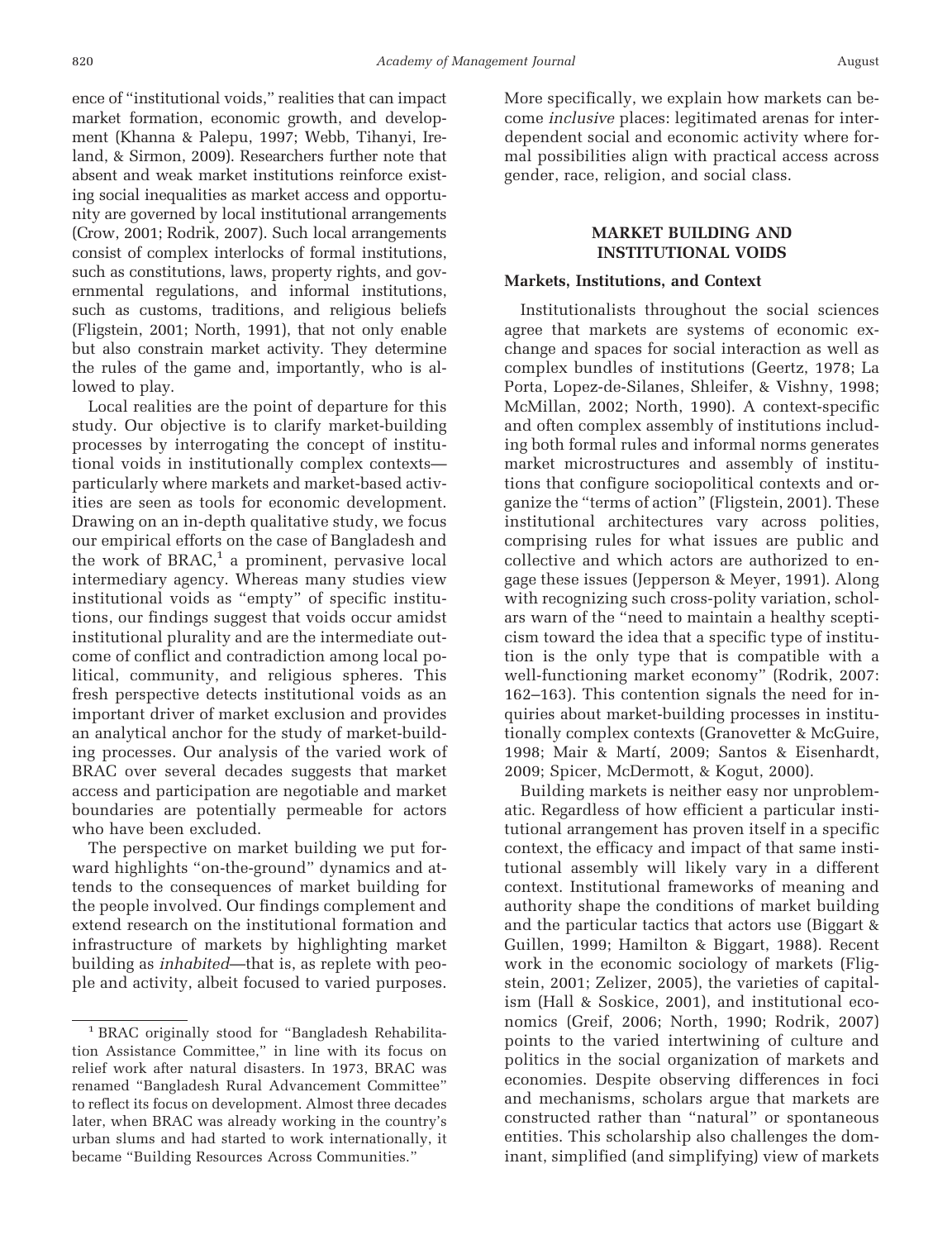as cleanly distinguished from the infrastructure of their local contexts. Careful attention to the rules of the game in markets points to the relevance of the context and processes by which they emerge (Fligstein, 2001; Greif, 2006; North, 1990; Rodrik, 2007). The process of institutionalizing the rules that govern exchange and market-based activity is ongoing and observable, and as such it provides a lens for observing market building and the activities of diverse institutional actors (Santos & Eisenhardt, 2009; Spicer et al., 2000; Stark, 1996).

# **Institutional Voids**

Recent work on institutional voids in strategy and economics recognizes the central role that institutions—and their absence—play in developing market economies and in shaping the behavior of a particular set of actors: firms and entrepreneurs. Standard claims locate the source of key market institutions such as property rights and autonomy in state action and rules (Campbell & Lindberg, 1990; La Porta et al., 1998; North, 1990). Where properly designed and implemented, these institutions provide the rules of the game that support formation of ideal typical markets to form. If these institutions are absent or weak, the argument goes, institutional voids occur, and a compensatory social structure is needed to spur market formation and operation (Greif, 2006; Khanna & Palepu, 1997). Building on new institutional economics and agency theory, Khanna and Palepu (1997, 2000) extended Leff's (1976) work on business groups in developing economies, to contend that large business groups imitate and substitute for missing institutions to ensure market function in the event of market failures due to the presence of institutional voids (Khanna, Palepu, & Sinha, 2005; Khanna & Rivkin, 2006). In this stream of research, institutional voids are typically presented as inhibitors of the establishment of Western-style markets. The proposed solutions typically favor the transfer of institutional technology as a compensatory mechanism over local experimentation and recombination.

Following Khanna and colleagues, and drawing from a broader spectrum of research on institutions (North, 1990; Powell & DiMaggio, 1991), recent scholarship in organizational theory and strategy has focused on the consequences of institutional voids on business strategy. Meyer, Estrin, Bhaumik, and Peng (2009) showed that the relative strength or weakness of various institutional frameworks impacts alternative modes of entry in India, Vietnam, South Africa, and Egypt. Puffer, McCarthy, and Boisot (2009) revealed that weak and lacking formal institutions in Russia and China force entrepreneurs to rely on trust within networks as well as

on *blat* and *guanxi*, respectively (see also Ahlstrom & Bruton, 2006). Additionally, Chakrabarty (2009) showed that institutional voids influence family ownership patterns in 27 countries.

A second set of studies points to the impact that institutional voids have on entrepreneurial processes in "base of the pyramid" (BOP) markets and local informal economies. Webb et al. (2009) suggested several ways that institutional incongruence and weak enforcement of formal institutions facilitate entrepreneurial processes in an informal economy. Cross-sector alliances between commercial companies and local social entrepreneurs have been shown to remove the "hurdles of implementing BOP models" (Seelos & Mair, 2007: 49) by reducing the uncertainty caused by weak market institutions (Webb, Kistruck, Ireland, & Ketchen, 2010). Together, these studies reinforce the importance of understanding the institutional infrastructure of markets and foreground the impact of institutional voids on effective market functioning (North, 1990; Peng, Sun, Pinkham, & Chen, 2009). They also showcase a productive conversation between institutional economists and strategy researchers, one that highlights a shared interpretation of institutional voids as spaces empty of institutions. This interpretation stands in contrast to the interpretation favored by sociologists and anthropologists, who emphasize the abundance and complexity of institutions present in similar contexts and situations and who focus on the people participating (and not participating) in markets (Banfield, 1958; Friedland & Alford, 1991; Geertz, 1978; Zelizer, 2010). Engaging the economic and strategy line of research with the sociological and anthropological line of research opens up a salient debate on the processes involved in building markets as inclusive arenas for social interaction and economic exchange. Although previous studies have elaborated on a varied set of consequences resulting from the presence of institutional voids, much is still unknown about how institutional voids are constituted, how they relate to existing institutional arrangements, and how they matter for local populations.

#### **Market Building in and around Institutional Voids**

Institutional economists and their colleagues in finance have developed substantial empirical and theoretical arguments about the institutional infrastructures and rules that support market formation and associated economic development (La Porta et al., 1998; Morrison, 2004; Morrison & White, 2009; North, 1990). This diverse work finds substantial policy expression in the legacy of North and in the work of neo-Hirschman scholars (Chan, 2002; Rodrik, 2007). The gist of the argument is that specific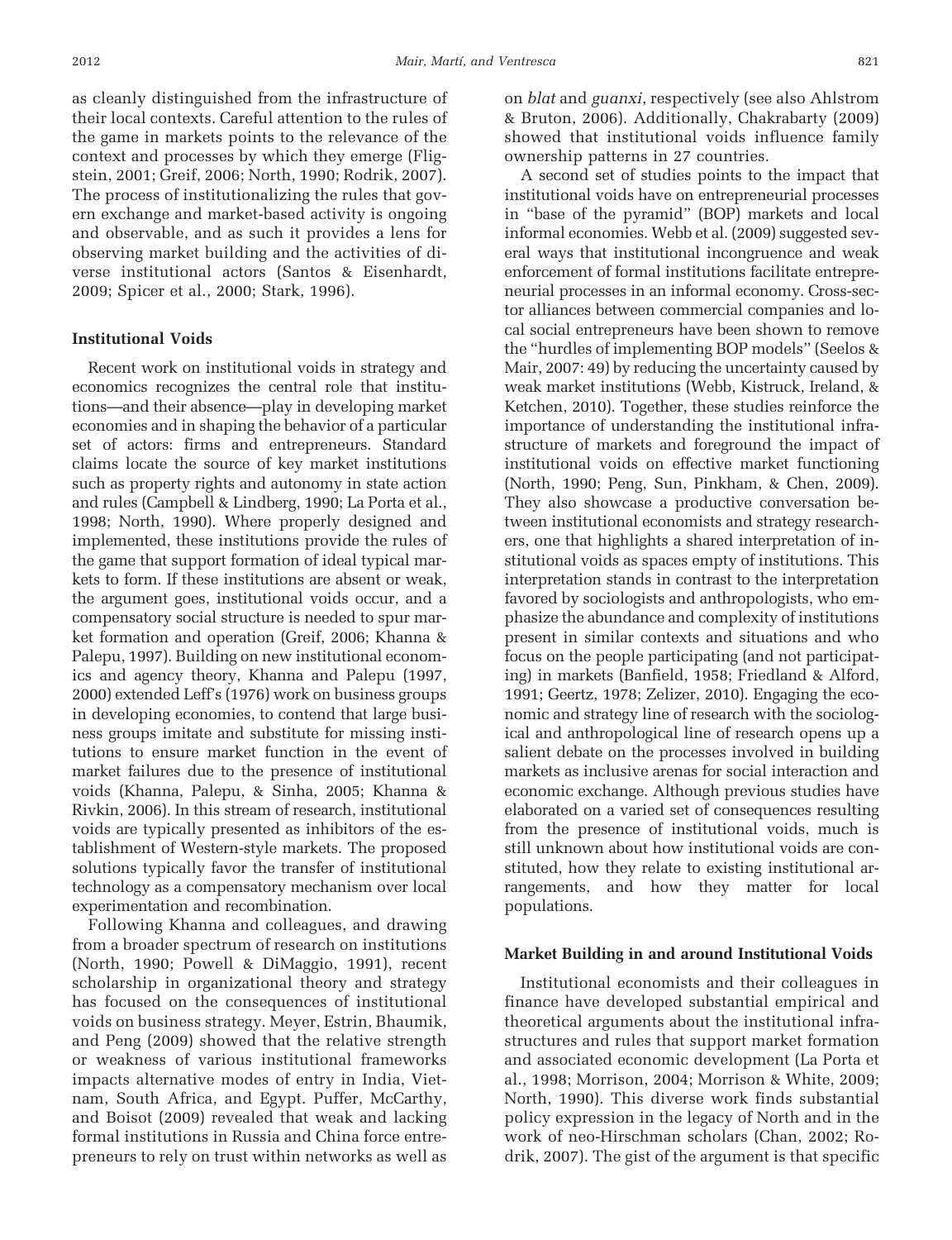configurations of (micro and macro) institutions conduce to market formation. In the absence of these institutional arrangements (i.e., in the presence of institutional voids), there is much difficulty in establishing markets and the necessary outcomes such as transparency and efficiency. Much of the policy translation of this work, however, reinforces the imagery that markets come into being in equilibrium. Moreover, although the attention to the "putting in place" of markets and market reforms is important, it neglects the complex work and lessons for policy from attending to the early stages and dynamics of market building.

For this focus on early moments, we have recourse to economic and cultural sociologists whose work is reinserting activity into market formation. At the broader societal level, work on markets as politics views the institutional architecture of markets as the outcome of social movement–like struggles between incumbents and challengers (Bourdieu, 2005; Fligstein, 2001), highlighting the struggles among actors to harness the cultural, political and institutional resources to organize markets and economies (Anteby, 2010; Biggart & Guillen, 1999; Hamilton & Biggart, 1988). This research makes explicit the link between social movements, corporations, the state apparatus, and markets (Lounsbury, Ventresca, & Hirsch, 2003; Schneiberg, 2007; Tilly & Tilly, 1998). Such emerging imagery of market building draws on an understanding of institutions as both obdurate and stable but also not without activity and contest.

A parallel stream of scholarship from the social sciences prompts yet another useful reading on the role of institutions and institutional dynamics in the process of market building. An important line of work by sociologists shows that markets are often built *with*, rather than *on*, the bit and pieces of institutions (Stark, 1996). These insights reposition attention onto the plurality of incumbent institutional arrangements that support economies and markets (Hamilton & Biggart, 1988; Ostrom, 1990; Thelen, 2004). This scholarship also shows how, in many cases, these incumbent institutional arrangements supplant institutions that support Khanna et al.'s model of the market economy or "market capitalism." Moreover, whereas many studies on institutional voids have, to a large extent, omitted people (for an exception see Webb, Tihanyi, Ireland, & Sirmon [2009]) and neglected the disenfranchised, an emerging body of literature is beginning to focus on the reality of activity present in "inhabited institutions" (Hallett & Ventresca, 2006: 231). This nascent trajectory in the field is (re)infusing institutionalism with a "lost" microsociology (Barley, 2008; Hallett, 2010; Kellogg, 2009), in turn enriching the context of economic sociology.

We draw on this understanding of institutional configurations and dynamics to investigate the sources of institutional voids. We treat voids as analytical spaces at the interface of several institutional spheres, each with its own animating logic of meanings and social practices (Friedland & Alford, 1991). This reading departs from the conventional view that privileges modern/Western interpretations of key market institutions and emphasizes the functioning of ideal markets. By accentuating the situated and intermediate nature of institutional voids, we develop a view of voids that originates in the presence of plural, often contending, institutional arrangements (Banfield, 1958; Fourcade, 2007; Friedland & Alford, 1991; Kogut et al., 2000; Sako, 2009; Stark, 1996), rather than continuing the view of "empty" institutional space. The analytic point to be made here is that even the ideal typical market promised by standard market institutions can reflect broader inequalities in a society and thus result in exclusionary markets. Our approach links institutional voids to grounded sources for limits on market participation and access. This approach also generates conceptual and empirical claims about how institutional plurality, conflict, and contradiction contribute to theorizing on inclusive markets and toward their potential implementation. We also see this as an opportunity to integrate scholarship focused on market consequences with the standard work on markets and institutional voids. Studies of market consequences vary in focus, but are especially well developed in terms of policy issues such as the distributional impacts of markets (Easterly, 2002; Stiglitz, 2000), cultural effects on endogenous preferences (Bowles, 1998), questions of social empowerment and the exclusion from labor markets (Banerjee & Duflo, 2011), and the emerging work on inclusive markets (Mendoza & Thelen, 2008).

To summarize, we extend the research on institutions and markets to put forward a perspective on market building that highlights the on-the-ground dynamics in complex institutional contexts. To advance this perspective, we pose two broad questions to guide our empirical analysis of building inclusive markets in rural Bangladesh: (1) How do institutional voids arise in institutionally complex settings, with what consequences for market access and participation? (2) What organizational and other activities *work these voids* to build inclusive markets? To answer the first question, we focus on two standard market institutions, property rights and autonomy, engaging this standard view with work on plural institutional spheres. Drawing on this analysis, we ex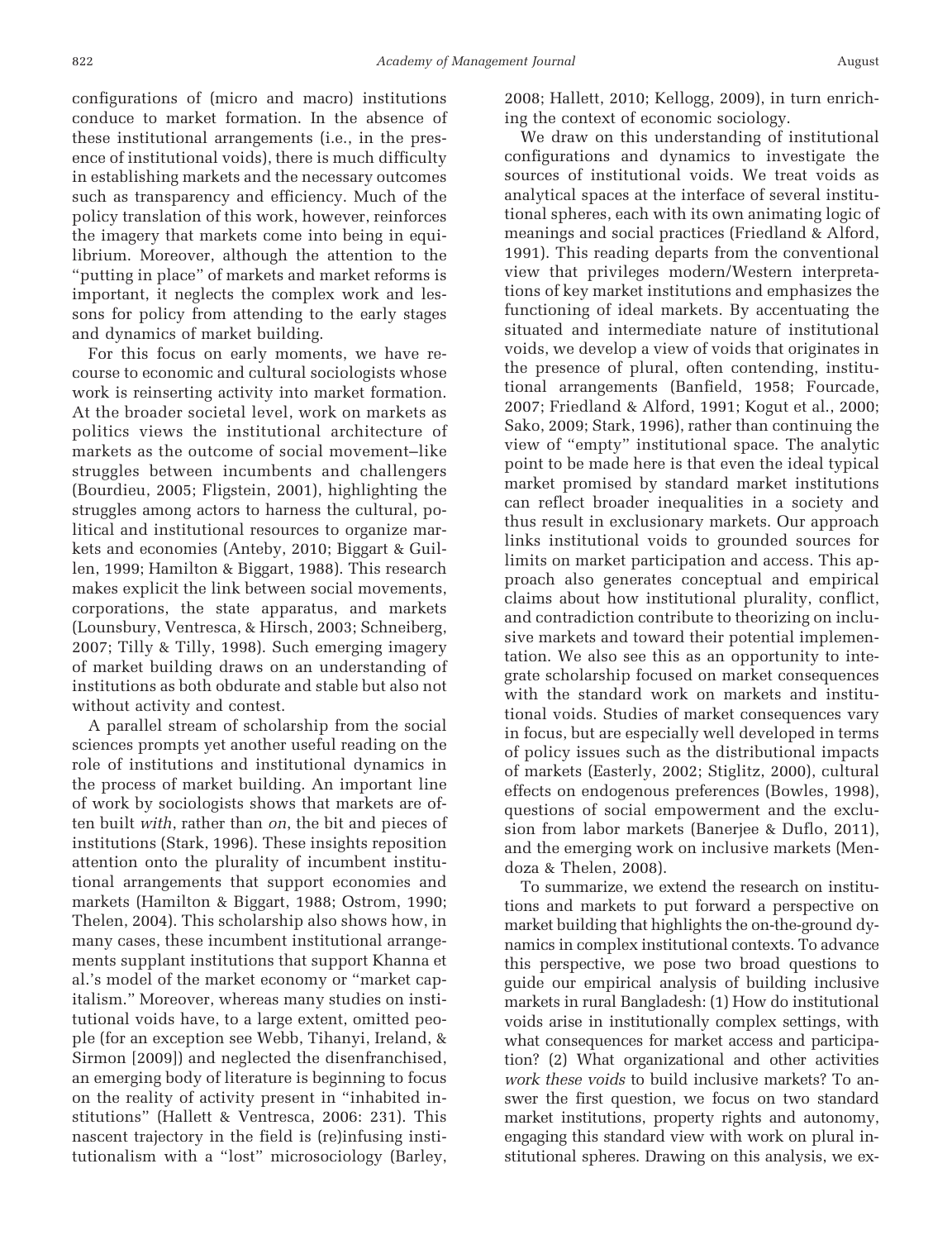plore the second question with a detailed case study of a prominent local intermediary agency in Bangladesh and its portfolio of initiatives and activities to address market inclusion.

#### **RESEARCH DESIGN, DATA, AND METHODS**

## **Research Setting**

To probe the concept of institutional voids and to examine market building processes in an institutionally complex context, we focus on the case of BRAC (Mair & Marti, 2009; Sachs, 2005; Smillie, 2009). Bangladesh is a complex country setting in which to analyze institutional voids and market building. Despite substantial progress in poverty alleviation and an overall economic growth rate of 6 percent in recent years within the country, nearly half of the estimated 156 million inhabitants of Bangladesh live below the poverty line (World Bank, 2010). BRAC, considered to be the world's largest development organization in reach and staff scale (*Economist*, 2010; Smillie,  $2009$ ,<sup>2</sup> is present in all 64 districts of Bangladesh, operating in about 70,000 villages—a reach that affects the life of 80 percent of the entire population (BRAC, 2009).

Prevailing institutional configurations in Bangladesh act to limit poor, rural inhabitants—particularly women—from accessing and participating in markets. These arrangements have a disproportionate impact on access, despite formal constitutional and political guarantees for the equal status of all Bangladeshi citizens in all areas of public life (Crow, 2001; Pereira, 2002). Market access and participation are further complicated by the amalgam of secular and religious dimensions that define public and economic life in Bangladesh (Kabeer, 2000). Such structural and institutional complexity also poses a serious impediment to sustaining economic and social development (Heritage Foundation, 2010).

Bangladesh's institutional arrangements make it a telling analytic case in which to explore the experimental and "extreme" nature of rural marketbuilding processes (Eisenhardt & Graebner, 2007; Flyvbjerg, 2011; Pettigrew, 1990; Yin, 1994). Our high-relief observations also support a welcome agenda of formulating generalizable insights in this scholarly area. Finally, our case selection responds well to recent calls for "unconventional" organizational research conducted to develop new knowledge about organizational phenomena (Bamberger & Pratt, 2010: 665): our emphasis on an organization-rich view of market-building processes directly links organizational theory and studies of market building representing other perspectives.

# **The Organizational Case of BRAC**

Development researchers typically distinguish among a set of different development strategies and orientations among agencies (Korten, 1987). Korten identified three distinctive orientations: (a) relief and welfare, (b) local self-reliance, and (c) sustainable systems development. He further observed that there exists an "underlying direction of movement that makes it appropriate to label these orientations as first, second, and third generation" (Korten, 1987: 147). Although these generations of orientations simultaneously coexist within the larger community of nongovernmental organizations (NGOs), it is only in rare cases that they coexist in a single NGO (Korten, 1987). BRAC is one of those rare cases.

Fazle Hasan Abed founded BRAC in 1972 as a small-scale relief and rehabilitation project in Bangladesh after the War of Liberation in 1971 (Chen, 1983; Smillie, 2009). Over the years, BRAC has shifted in mission and focus from being a relief operation focused on strategic development and poverty alleviation to being a social mobilization organization rooted in a Marxist tradition, to, most recently, a poverty alleviation agent characterized by system building for and around markets for the least advantaged. Currently, BRAC reaches about 80 percent of the total number of villages in the country via its core organizing vehicle, the village organization (VO)—a decentralized model of local activity and intervention.

BRAC has experimented with an array of different activities and programs ranging from microfinance, health services, nonformal education, and human rights and legal aid support. In the 1990s, BRAC began to incorporate market mechanisms as a means of poverty alleviation into its primary approach (Lovell, 1992). In parallel, BRAC shifted from targeting village-level communities, as was customary in its 1970s and 1980s programs, to a near-exclusive focus today on women's economic empowerment and participation.

Over time, BRAC leadership has come to recognize that access to financial services is an important, but insufficient, means of involving poor and marginalized people in market-based activities (Mair & Martí, 2009). This recognition led to the decision to set up social enterprises that facilitate entrepreneurial efforts and sustainable livelihoods

<sup>&</sup>lt;sup>2</sup> The original and primary work of BRAC is in Bangladesh. Since 2002 BRAC has also expanded operations into other countries in Asia (Afghanistan, Pakistan, and Sri Lanka), Africa (Liberia, Sierra Leone, Southern Sudan, Tanzania, and Uganda), and Latin America (Haiti) with experiments to diffuse its core models.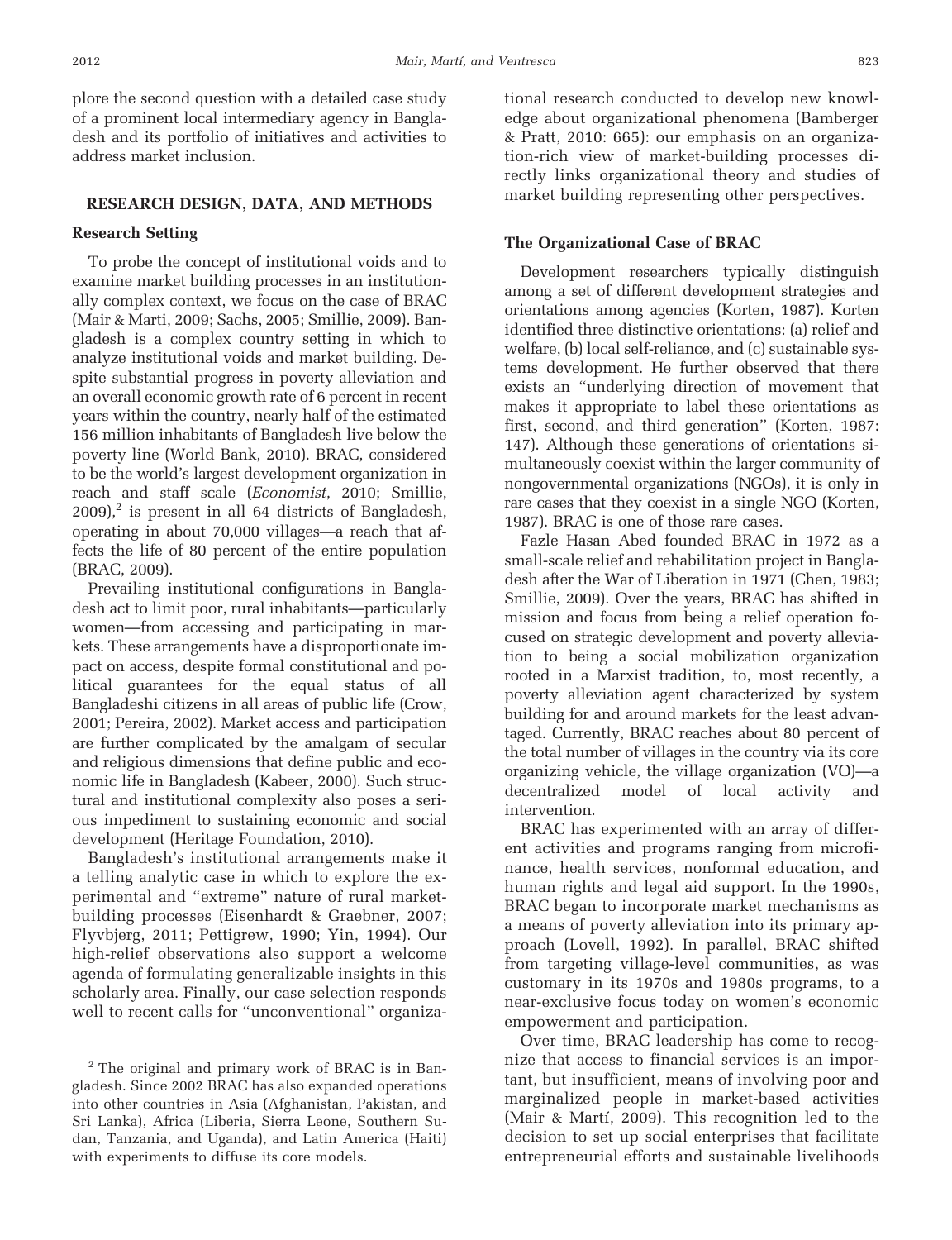in the late 1990s. These enterprises, which include livestock and fisheries (e.g., dairy, poultry), health (e.g., iodized salt), and agriculture (e.g., cold storage, sericulture), provide access to assets, support product marketing, and foster entrepreneurial and market activities that create local jobs.

BRAC and its contemporary portfolio of marketbased programs provide a useful analytic opportunity to examine market building in a complex institutional context in which market access and participation are impeded for many. Thus, we focus on BRAC's initiatives to build inclusive markets and leverage market-based activities as they simultaneously address the complex institutional context.

#### **Data**

The data we present come from multiple rounds of data collection and a variety of sources: participant observation, retrieval of archival documents, and in-depth interviews by two of the authors intermittently over six years, 2005–11. Between March 2005 and January 2006, two of the authors conducted 58 semistructured interviews, primarily at BRAC offices and in local villages in Bangladesh. The interviews increased in focus and depth over the period because of the iterative and cumulative nature of the fieldwork process.

We identified informants by sampling from various programs across multiple hierarchical levels in BRAC; we sampled within other organizations as well. The bulk of our interviews were conducted in English; interviews with Bangla-speaking informants (primarily participants in rural areas) were conducted with the assistance of a local interpreter. Each interview lasted between 20 minutes and three hours, followed a standard protocol for capturing emerging themes in field research (Spradley, 1979; Strauss & Corbin, 1998), and was audio-recorded and later transcribed verbatim.

At the end of the first round of interviews, we decided to focus our data collection on a few BRAC programs in greater depth. We applied theoretical sampling (Denzin, 1989), a recommended approach for analytical induction (Bansal & Roth, 2000), to identify these programs. We sought to capture a broad set of activities and practices as well as different periods in BRAC's strategic development within the sample. We used the cases to organize and stimulate data analysis, rather than as a means to expose variance.

In consultation with BRAC leadership, we selected four programs: Education; Social Development; Human Rights and Legal Education (HRLE); and Challenging the Frontiers of Poverty Reduction/Targeting the Ultra Poor (CFRP/TUP). Table 1

displays a detailed list of the different data sources utilized to investigate each of the four target programs. Each has a distinctive focus, target population, and inception date. They are also all ongoing into the current period. Additionally, each program took shape at a different point in the evolution of BRAC's strategies for poverty alleviation. Because of this, we treat each program as exemplary of a key challenge regarding market building (Rodrik, 2007). With these selected areas of investigation in place, we conducted 17 additional interviews between 2008 and 2010 with internal and external informants. We used our direct and repeated interview access to the BRAC founder and chairman, Fazle Abed, to identify program directors for interviews. Using these leads as a basis for snowball sampling (Lincoln & Guba, 1985), we identified a second set of informants. Using a purposeful sampling strategy (Kumar, Stern, & Anderson, 1993), we sought to uncover key insights or information about the origins, development, or activities of the four programs. Throughout the interview phase, we used a repeated comparison strategy to compare data across both programs and informants and identify substantive points of synergy or juxtaposition (Glaser & Strauss, 1967).

As we completed the second set of interviews, we started to refine emerging themes and asked respondents to comment directly on specific aspects of these nascent findings. We used our conversations with the chairman and the four program directors to check our analysis. This use of external informants mitigated the potential biases of any individual respondent (Miller, Cardinal, & Glick, 1997) and enabled us to induce richer insights from our aggregate data (Santos & Eisenhardt, 2009). Appendix A summarizes the final roster of persons interviewed from BRAC  $(n = 56)$  and from other agencies and sectors  $(n = 19)$ .

Interviews were supplemented with several periods of participant observation. Two of the authors observed a total of 17 meetings, which included both on-the-ground meetings within the different BRAC programs (e.g., popular theater performance, legal education classes) and also meetings at other organizations (e.g., microcredit meetings, garment factories). Meeting observation time totaled approximately 40 hours over the course of the fieldwork. During observations, we took field notes on site and wrote up detailed accounts after each visit. Field observation notes were not coded in detail but were used to illuminate the complex nature of the situation in which BRAC works, particularly key cultural and situational specificities that emerged from direct contact with the women in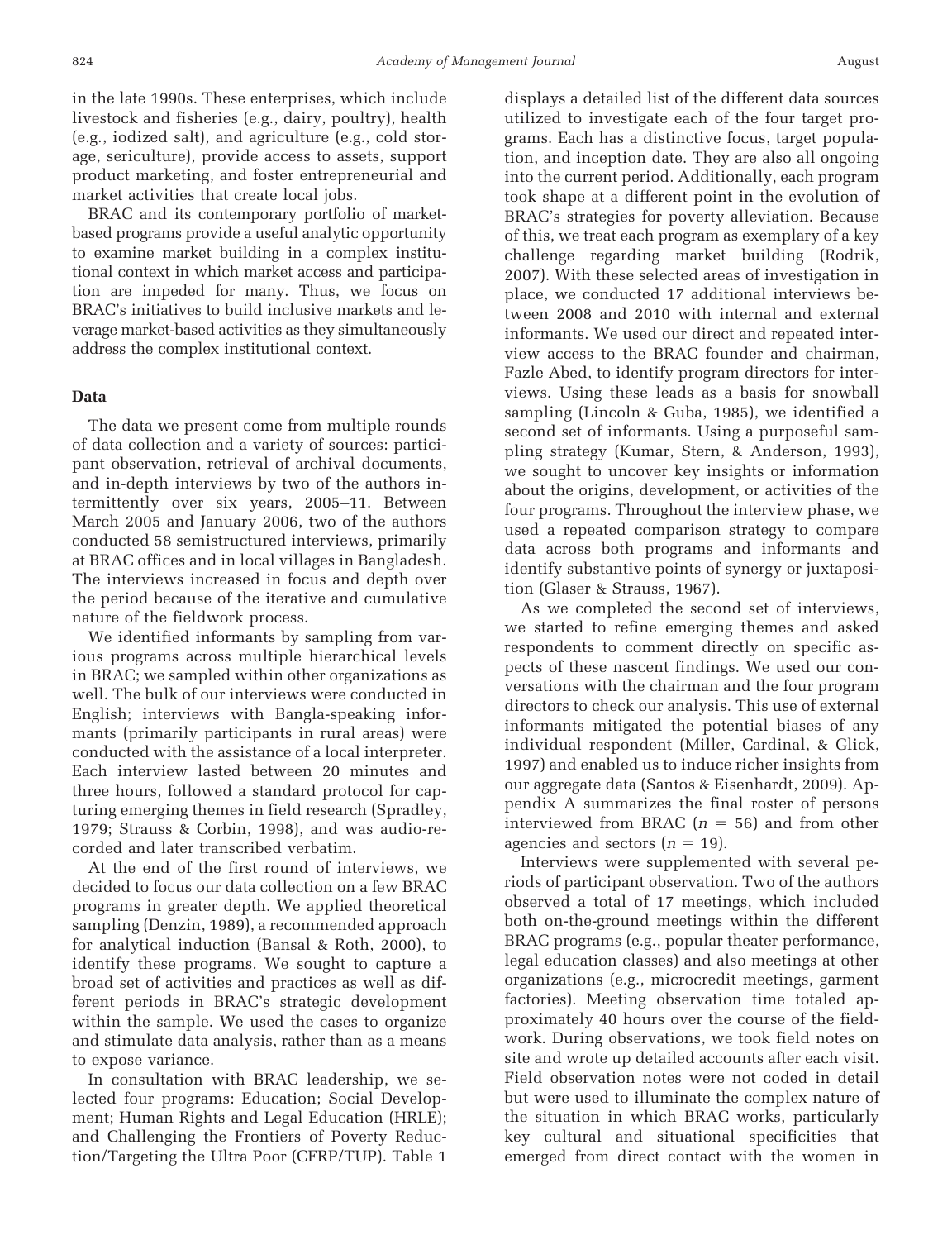#### **TABLE 1 Overview of Focal Programs**

| <b>Characteristics</b>                                           | <b>Education</b>                                                                                                                                                                                                                                                                                                                                       | <b>Social Development (SD)</b>                                                                                                                                                                                                                                                                                                                                     | Human Rights and Legal<br><b>Education (HRLE)</b>                                                                                                                                                                    | Challenging the<br><b>Frontiers of</b><br><b>Poverty Reduction/</b><br><b>Targeting the Ultra</b><br>Poor (CFPR/TUP)                                                                   |
|------------------------------------------------------------------|--------------------------------------------------------------------------------------------------------------------------------------------------------------------------------------------------------------------------------------------------------------------------------------------------------------------------------------------------------|--------------------------------------------------------------------------------------------------------------------------------------------------------------------------------------------------------------------------------------------------------------------------------------------------------------------------------------------------------------------|----------------------------------------------------------------------------------------------------------------------------------------------------------------------------------------------------------------------|----------------------------------------------------------------------------------------------------------------------------------------------------------------------------------------|
| Main objectives                                                  | It aims to improve the quality<br>and delivery of services in<br>education appropriate to<br>the needs of poor children,<br>particularly girls, and to<br>increase their access to<br>these services. The purpose<br>is to help fill the remaining<br>gaps in coverage, retention,<br>and quality of compulsory<br>primary education in<br>Bangladesh. | It aims to enhance the human<br>and social capital of the<br>poor and marginalized,<br>especially women, so that<br>they are aware of their<br>rights and are empowered<br>to claim their entitlements<br>and resist exploitation.<br>Also it attempts to help<br>local government to<br>become more transparent<br>and responsive to the needs<br>of the poorest. | It aims to protect and<br>promote human rights<br>through legal<br>empowerment and to<br>ensure access to<br>justice through both<br>formal and informal<br>systems, especially for<br>the poor and<br>marginalized. | It aims to assist the<br>ultra poor<br>population<br>graduate up from<br>poverty levels<br>and assist the<br>ultra poor get<br>access to the<br>mainstream<br>development<br>programs. |
| Year of inception<br>Focus on:                                   | 1985                                                                                                                                                                                                                                                                                                                                                   | 1986                                                                                                                                                                                                                                                                                                                                                               | 1998                                                                                                                                                                                                                 | 2002                                                                                                                                                                                   |
| Property rights                                                  | Not directly                                                                                                                                                                                                                                                                                                                                           | Not directly but increasingly                                                                                                                                                                                                                                                                                                                                      | Yes                                                                                                                                                                                                                  | Yes                                                                                                                                                                                    |
| Autonomy                                                         | Yes                                                                                                                                                                                                                                                                                                                                                    | important<br>Yes                                                                                                                                                                                                                                                                                                                                                   | Yes                                                                                                                                                                                                                  | Yes                                                                                                                                                                                    |
| Archival data                                                    | 1,700 pages                                                                                                                                                                                                                                                                                                                                            | $1,800$ pages                                                                                                                                                                                                                                                                                                                                                      | $1,300$ pages                                                                                                                                                                                                        | $1,600$ pages                                                                                                                                                                          |
|                                                                  | $1,900$ pages                                                                                                                                                                                                                                                                                                                                          | $1,600$ pages                                                                                                                                                                                                                                                                                                                                                      | $1,200$ pages                                                                                                                                                                                                        | 700 pages                                                                                                                                                                              |
| Internal sources<br>External sources<br>Number of<br>audio/video | 3                                                                                                                                                                                                                                                                                                                                                      | $\overline{4}$                                                                                                                                                                                                                                                                                                                                                     | 3                                                                                                                                                                                                                    | $\overline{2}$                                                                                                                                                                         |
| Number of<br>interviews                                          | 10                                                                                                                                                                                                                                                                                                                                                     | 9                                                                                                                                                                                                                                                                                                                                                                  | 6                                                                                                                                                                                                                    | $\overline{7}$                                                                                                                                                                         |

BRAC programs. Appendix A summarizes the participant observation details in full.

In addition to interviews and observation, we also collected a wide variety of documents for analysis, including secondary historical, legal, and political studies. We negotiated access to the extensive documentation generated by BRAC's research department as well as newsletters and local news articles. For each of the four focal programs in BRAC, we obtained procedural and organizational information, including descriptions of work tasks, project plans, training materials, and internal appraisal documents. These materials provided us with a specific understanding of the institutional context in which BRAC's market building initiatives are situated. We also reviewed provisions of the Bangladesh legal framework and a set of specialized legal texts (Pereira, 2002). This review proved especially important because it permitted us to illuminate the gap between the "in text" and "in reality" embodiments of the two focal market institutions. Finally, we discussed legal aspects of market participation with lawyers, BRAC staff members (some legally trained), and other NGO field staff.

#### **Data Analysis**

Data analysis was conducted in two main stages, a process that allowed us to go back and forth between the data and the emerging theoretical arguments (Miles & Huberman, 1994; Strauss & Corbin, 1998). Before either stage, we developed a narrative account of our findings by chronologically ordering the raw data. The narrative account included quotes from interviews, documents, annual and committee reports, and field notes. To corroborate our understanding of historical events as reflected in the emerging narrative, we checked the accounts with a set of informants that included the BRAC founder and chairman, several BRAC managers, and independent historians, legal experts, and Islamic scholars. The production of an historical narrative permitted us to better trace the history of BRAC's shift from a relief/assistance organization to a market-focused development organization.

This historical overview revealed a way to organize the data around the different BRAC programs. We used the qualitative analysis software Nvivo 9.0 to accomplish this analysis. Our primary data set in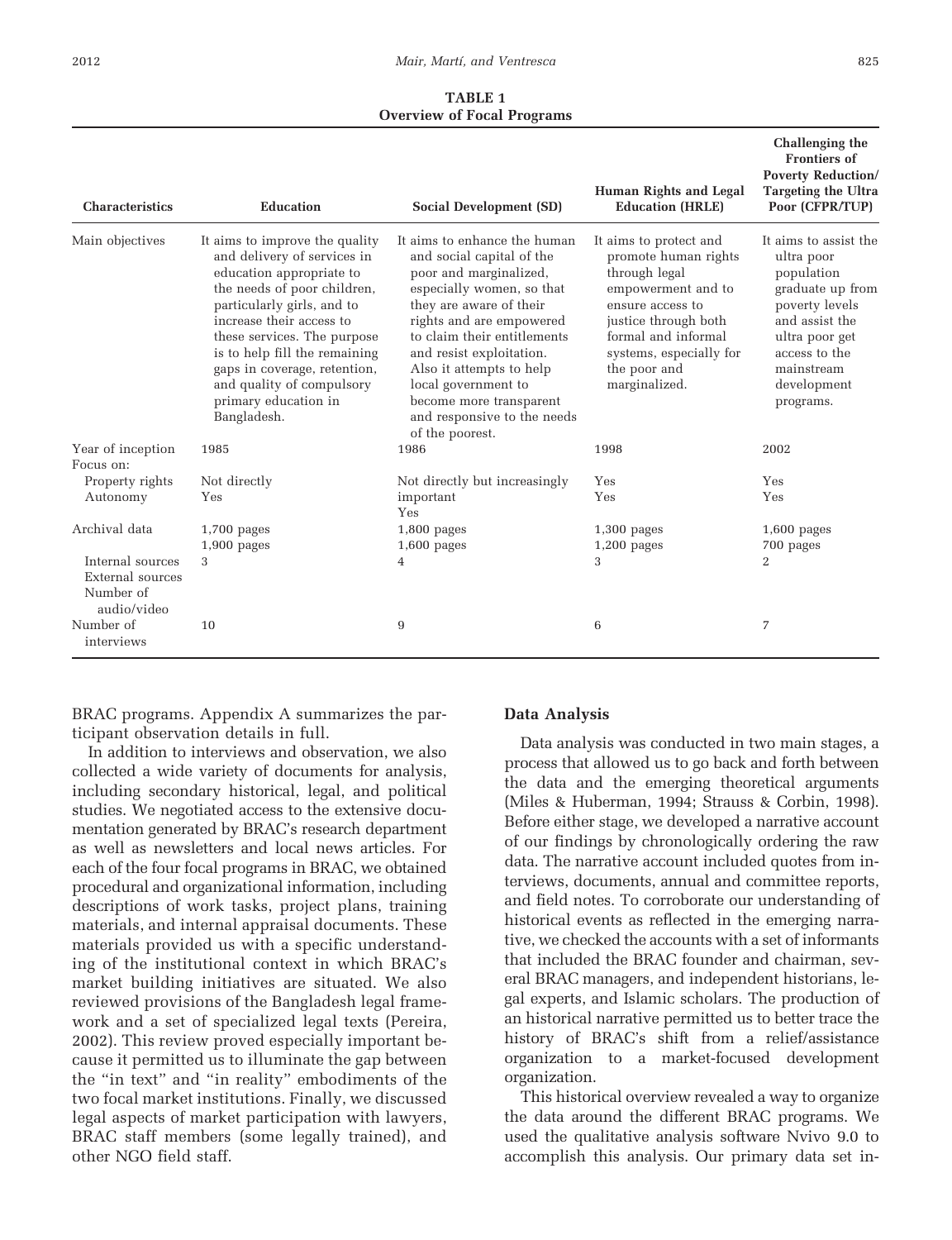cluded data from four portfolio programs. We used data collected on additional BRAC programs to complement and to corroborate these data. Our coding scheme built out a map and comparison of BRAC program features, paying particular attention to the variety of practices that the organization engaged in to intervene in market building. Our scheme also included a categorization of some institutional challenges evident from theory and data (e.g., patriarchal system and kinship, political structures, social norms, religious beliefs) that BRAC addresses in its efforts to promote women's market access.

*Stage 1: Assessing the nature of the institutional voids.* In our first stage of formal analysis, we identified instances of on-the-ground market building. We grouped these instances into relevant thematic categories (performing open coding). In this work, we built on the Weberian conception of society as a multi-institutional space, and specifically on the classic statement by Friedland and Alford (1991) that redescribes society not as an integrated whole, but rather as system of interlinked institutional arenas. Per this view, society comprises several distinct spheres of activity, each one built around a central institutional logic that specifies distinct meaning systems and orderings of reality, along with social practices that support each of these "social worlds." Everyday activities often take form at the intersection of these spheres, through contradictions or reinforcement between logics and practices (Friedland & Alford, 1991; Thornton & Ocasio, 1999). Our analysis in stage 1 suggested that three central institutional spheres in rural Bangladesh have direct relevance for market building: community, politics, and religion. This is consistent with findings from related studies that focus on the institutional constitution of society, specifically its economic activities (Campbell, 2004; Greif, 2006; Hamilton & Biggart, 1988; Heimer, 1999; Thelen, 2004). Moving forward, again using Nvivo, our analysis identified relevant bits and pieces of institutions (Schneiberg, 2007) and assigned each of these instances to one of the three identified institutional spheres. For instance, we allocated evidence related to "early marriage," "patriarchal system," or "kinship norms of behavior" to the community sphere category.

Once these institutional assignments were complete, we reviewed the data again to refine the initial categorical assignments. Two BRAC members and two independent informants (a legal specialist and the director of an indigenous NGO in the field of education) were also asked to verify the categorization. These outside reviewers agreed on all the assignments except one, the practice of *purdah*. One BRAC member suggested that this practice should be assigned to the community sphere because it fit there more precisely than in the religious sphere. Given the high degree of agreement among the multiple reviewers, as well as corroboration provided by the literature, we sustained our initial decision to assign purdah practices to the religious sphere.

Using our first research question as a lens (Eisenhardt, 1989), we focused our analysis next on identifying the interfaces between the three spheres and two focal market institutions. The community, political, and religious institutional spheres are analytically distinct and segregated, but in actual practice, their boundaries blur and interface. Our analytic challenge, then, was to acknowledge the distinct practices and systems of meaning that characterize each sphere while closely examining how their interfaces create possibilities for action. We intuited that conflicting and potentially contradictory accounts, demands, and solutions that occur at these interfaces imprint the institutional voids that configure possible markets.

To develop our empirical analysis regarding this supposition, we elected to focus on two specific and well-accepted institutions central to standard accounts of markets and institutions: *property rights* and *autonomy*. In specific, we wanted to discover how each the three societal spheres we identified impacted these two market institutions. Market economies are understood to rely on the creation and enforcement of property rights (De Soto, 2000; La Porta et al., 1998). Property rights exemplify a governing and stabilizing market institution (Greif, 2006; Rodrik, 2007) because they determine "the social relationships between owners and everyone else in society" (Fligstein, 2001: 33). Regarding autonomy, modern market dealings are understood to be made by—and only by—autonomous actors (McMillan, 2002). As such, autonomy is an example of what development economists and experts have called an enabling institution (Sen, 1999): it influences whether individuals are able to offer their goods and services or benefit from the offering. Moreover, both property rights and autonomy are legal and institutional outcomes of authority and power relations (Campbell & Lindberg, 1990; Carruthers & Ariovich, 2004; Friedland & Alford, 1991; Nussbaum, 2000; Sen, 2009).

These two market institutions provided focal points for exploration of the institutional interfaces and market-building challenges identified in the BRAC data. In our interviews, informants repeatedly singled out autonomy as the primary focus of NGO activity in Bangladesh. Many interviewees also mentioned that property rights have gradually gained preeminence as a focus for intervention be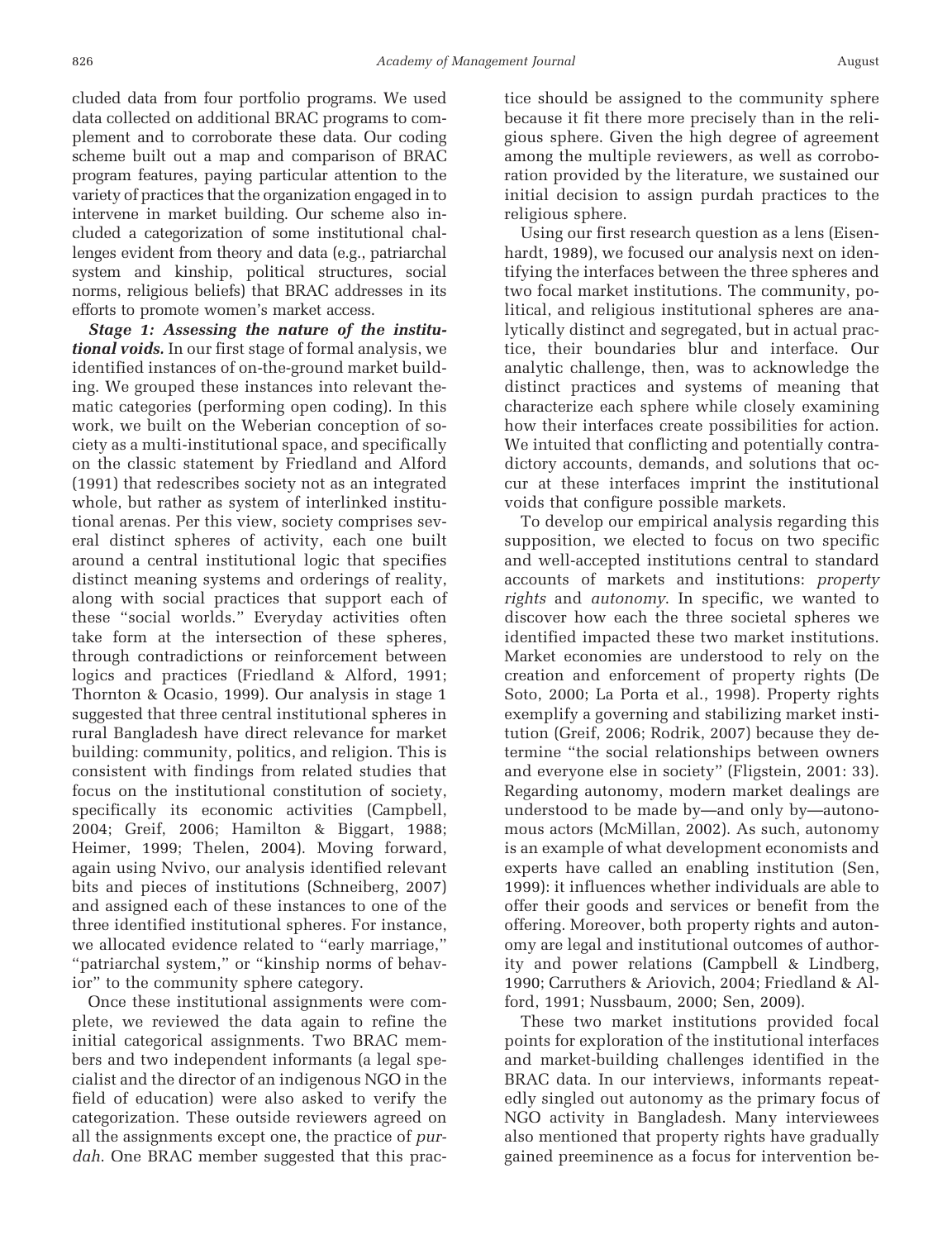cause of the importance of property for women's self-definition (Nussbaum, 2000). To understand how the three societal spheres in Bangladesh affect property and autonomy, we developed a set of narratives, or detailed memos, to describe each of the interface possibilities. In total, 17 narratives (approximately 5–30 single-spaced pages each) were created; each narrative contained direct quotes as well as clarifying comments produced by the research team (Maitlis & Lawrence, 2007). By way of example, one of the narratives detailed the interface between autonomy and early marriage (associated with the community sphere). We crosschecked each narrative with three informants (one internal to BRAC and two external) to validate their fidelity with lived experiences.

*Stage 2: Surfacing activities in and around the voids.* Our second formal stage of data analysis focused on investigating BRAC's activities in relation to the identified institutional interfaces. We focused specifically on four BRAC programs, as described above. Although it would have been possible to focus on a greater number of programs, it became evident during the initial phase of analysis that few additional ideas and issues were emerging when we looked beyond the four portfolio programs (Glaser & Strauss, 1967). We opted for an intensive analysis of these programs.

Our second stage of analysis comprised three steps (Pratt, Rockmann, & Kaufmann, 2006). Figure 1 provides a schematic overview of this analytic process. The first step involved the creation of provisional categories and first-order codes (Van Maanen, 1979). We used Nvivo to keep track of the

emerging categories and to view similarly coded texts simultaneously, which helped to manage the large amount of data. Following the procedures suggested by Miles and Huberman (1994), our first categorical codes provided descriptive labels for the different sorts of activities that we observed at the different interfaces. The codes were largely built upon the vocabulary of the interviewees, which included, for instance, "giving voice," "raising questions," and "building ties with the elites." Once codes were named and categories developed, we returned to the data to review categorical fidelity with the data. As Pratt et al. (2006) suggested, we either corrected a category or reconceptualized it when the revisited data did not fit it well. For instance, after several iterations and discussions we agreed that our initial category "embracing religious arguments" inaccurately highlighted the use of religion by BRAC, so we changed it to "demystifying [available religious arguments]."

The second step involved axial coding (Strauss & Corbin, 1998), wherein we compared first-order codes with one another to clarify themes and to create second-order constructs. This was an inductive, recursive process through which we identified a set of more abstract, theory-rich constructs. To illustrate, when comparing the codes referring to BRAC's facilitation of conscientization (Freire, 1970) with codes referring to building knowledge of repertoires for poor women, we noticed that BRAC's work often helped actors develop their capacity to make sense of their situational context. To capture this idea we created a second-order construct called "developing sensemaking capacity."



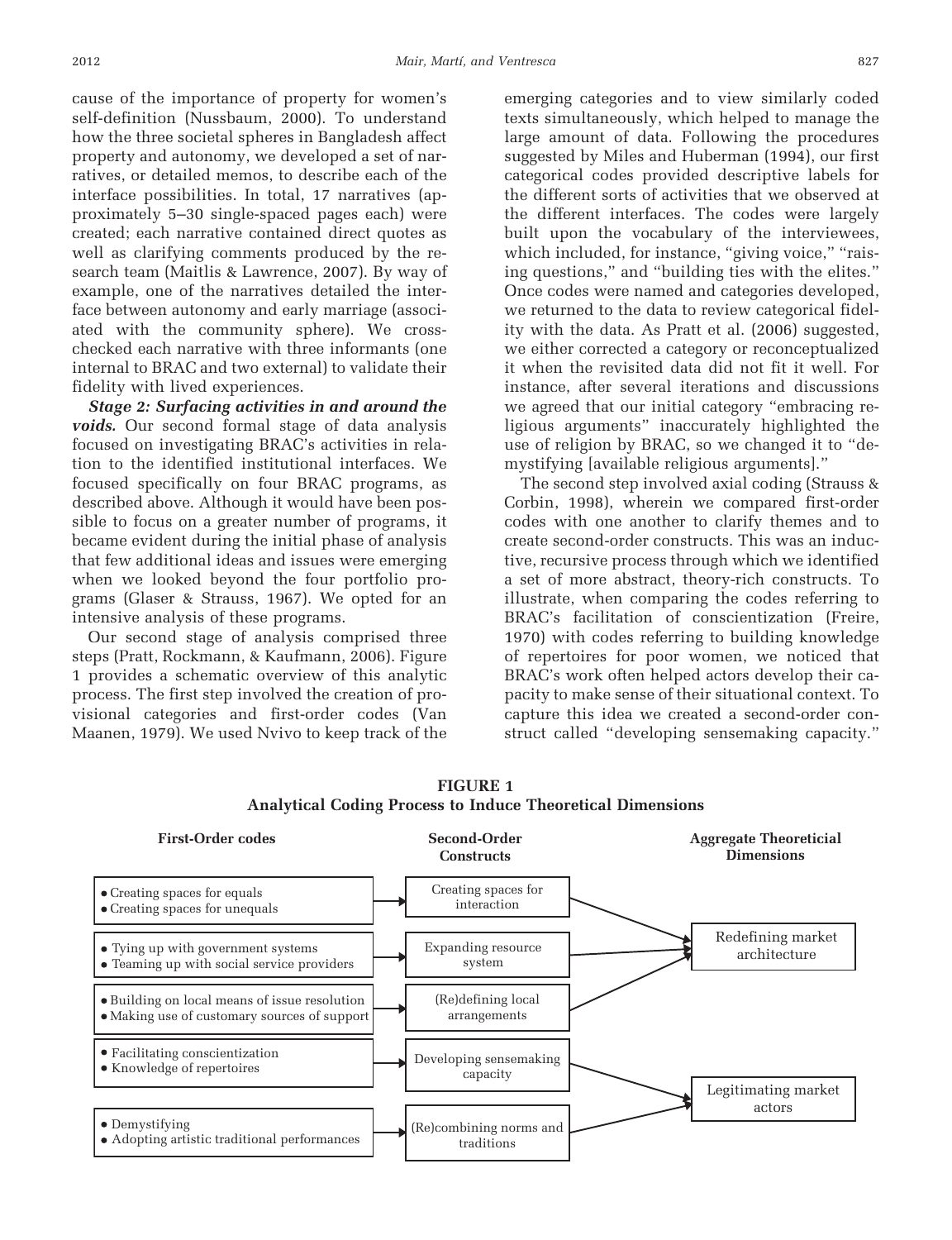The axial coding was done by individual researchers as well as jointly by the research team. The team met numerous times to create constructs and assess the categorical fidelity of the emerging codes. These iterative discussions helped to refine the code base and to delimit the emerging theory (Creed, DeJordy, & Lok, 2010; Pratt et al., 2006). Appendix B provides coding statistics for the key

codes from each of the four portfolio programs. Finally, in the third step we identified important dimensions from the sets of second-order constructs. For example, some categories looked structural (e.g., "creating spaces") whereas others appeared cognitive and cultural (e.g., "recombining norms and traditions"). Next, we generated alternative theoretical frameworks to make sense of how these constructs related to one another and to the literature on market building. Then we worked through the relevant insights each provided. We consolidated these available factors into two broad theoretical dimensions: "redefining market architecture" and "legitimating new actors and activities." The theoretical dimensions resonated with the data and provide further analytic guidance to understand BRAC activities to build inclusive markets. Figure 1 provides a schematic overview of this process, showing our first-order codes, second-order constructs, and derived theoretical dimensions.

#### **ANALYSIS AND FINDINGS**

Our analysis explores the resonance between the views and experiences of people on the ground in Bangladesh, the abstractions characteristic of the institutional voids literature, and the conceptual and practical work involved in market building. We present our analysis of market building in this section to illustrate the issues and to develop a provisional model of inclusive market building. Our initial findings reinforce the importance of *institutional interfaces*, as exemplified when three institutional spheres (community, politics, religion) shaping life in rural Bangladesh meet formal market institutions of property and autonomy.

Our analysis of property rights and autonomy relative to the institutional interfaces in rural Bangladesh points to a fresh understanding of institutional voids as the intermediate outcomes of conflicting institutional demands, norms, and reinforcing mechanisms. Voids occur at an interface because it is here that different bits and pieces of institutions (Schneiberg, 2005) collide and reconfigure spaces for social (and economic) action. Tables 2 and 3 summarize the three-way interfaces identified by our analysis and provide illustrative, direct quotations from our fieldwork. Our investigation of BRAC's initiatives also surfaced two key sets of market-building activities in and around institutional voids: (1) redefining market architecture and (2) legitimating new market actors. Tables 4 and 5 present data that describe these two activities in detail.

#### **Institutional Interfaces: Conflict among Institutions as a Source of Voids**

*Property rights.* In recent scholarship, property rights have emerged as a critical pillar of market economies (De Soto, 2000; North, 1990). The legal corpus by which Bangladesh is governed includes extensive legislation regarding property rights. According to the constitution, citizens are equal with respect to their entitlement to ownership and protection of property. Yet numerous studies have characterized Bangladesh as a country that has poor standards of property rights (Fernandez & Kraay, 2007; Islam & Asaduzzaman, 2008) and a judiciary system that ineffectively enforces these rights (Heritage Foundation, 2010; World Bank, 2010). Although property rights are established by law, our analysis shows that they constitute very weak pillars for markets to act as a means for poverty alleviation or a vehicle of economic and social progress. The specifics of this situation are important in illustrating the effect of institutional interfaces.

*Community sphere.* Poor women's market- and nonmarket-based activities in Bangladesh follow the rules of interaction established by the community. In specific, our data illustrate that institutions that relate to patriarchal and patrilineal systems, community norms, and kinship norms are in conflict with and sometimes contradict constitutional property rights. This finding offers a potential explanation for why formal property rights often go unclaimed and unenforced by many sectors of the population and therefore govern market activities and transactions weakly (see Table 2 for examples).

Social organization in Bangladesh is consistent with typical patriarchal and patrilineal rules and norms (Kabeer, 2000). The patterns of behavior and cognition associated with this social system structure women's positions in society, impacting both public and household economies. One informant assessed the situation of property rights as one in which women have little control over resources they own:

Property rights are very unfavorable to women... even if they have something in their name, legally, it is controlled by either husband or sons or whoever, family member . . . and because of their illiteracy, backwardness, they cannot claim ownership. (interview, man, social activist)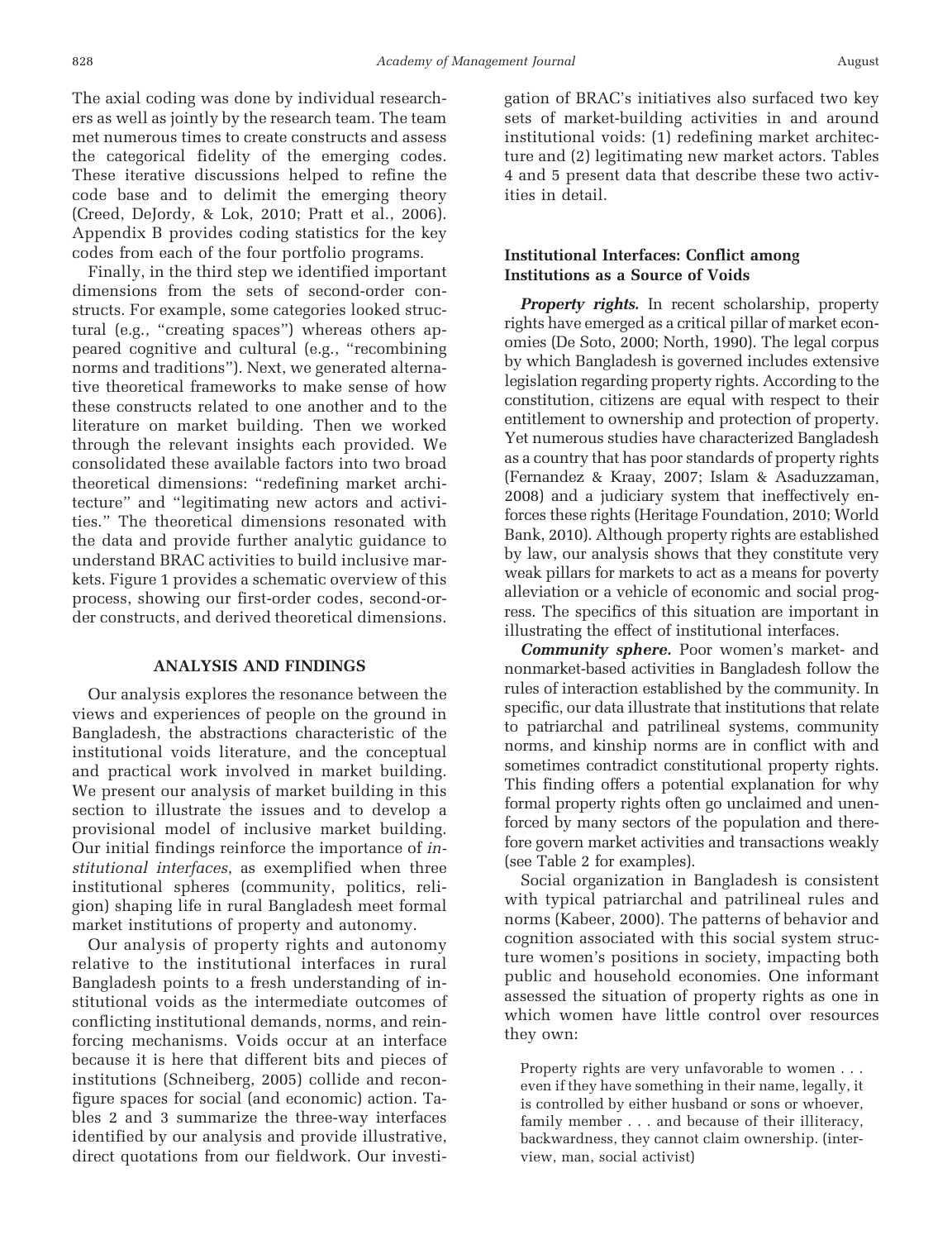| <b>Community and Societal Sphere</b>                                                                                                                                                                                                                                                           | <b>Political Sphere</b>                                                                                                                                                                                                                                                                                                                                                                                                                       | <b>Religious Sphere</b>                                                                                                                                                                                                                                                                                                                                                                     |
|------------------------------------------------------------------------------------------------------------------------------------------------------------------------------------------------------------------------------------------------------------------------------------------------|-----------------------------------------------------------------------------------------------------------------------------------------------------------------------------------------------------------------------------------------------------------------------------------------------------------------------------------------------------------------------------------------------------------------------------------------------|---------------------------------------------------------------------------------------------------------------------------------------------------------------------------------------------------------------------------------------------------------------------------------------------------------------------------------------------------------------------------------------------|
| Patriarchal and patrilineal system<br>2.1 "The husband believes that his<br>woman should not own anything<br>because that would make her powerful."<br>(interview, man, microcredit officer)<br>Community norms of behavior                                                                    | Patronage<br>2.7 "In having justice, what really<br>matters is whether or not you have the<br>support of a patron and if you have<br>money to offer to officials or your<br>patron is willing to give you that<br>money." (interview, man, microcredit                                                                                                                                                                                        | Purdah<br>2.13 "It is mostly because of social and<br>religious norms that women do not go to<br>shalish. They believe that women lose<br>purdah if they participate in shalish."<br>(interview, man, local journalist)                                                                                                                                                                     |
| 2.2 "We are trying with this new<br>Alternative Dispute Resolution to<br>address some of these problems.<br>However, often women have to face and<br>are afraid of social sanctions for seeking<br>justice outside the community and<br>bypassing the elites." (interview, man,<br>SD manager) | officer)<br>Local powers corruption<br>2.8 "We could not convince <i>dewani</i><br>(shalisker) unless we offered them at<br>least two hundred taka before the<br>session in village shalish." (man, HRLE<br>internal document)                                                                                                                                                                                                                | Local interpretations of Koran<br>2.14 "Our observation identified lack of<br>respect the existing laws of women<br>rights, specially from imam. It has also<br>been observed that whenever <i>imam</i><br>dissented on these issues, others got an<br>inherent tendency to keep quiet." (HRLE<br>internal report)                                                                          |
| Kinship norms of behavior<br>2.3 "Kinship norms argue against the<br>sale of land generally. Given an option,<br>a landholder would prefer not to sell<br>land, especially that belonging to his<br>father or kin." (BRAC rural studies<br>series 1: 161)                                      | Access to formal justice<br>2.9 "Often we also found that some of<br>the elite members believed that it would<br>be bad to involve women in formal<br>courts because it would reduce the<br>social status of the victims and of their<br>family." (interview, man, SD officer)<br>Access to informal justice<br>2.10 "Women are not welcome in<br>shalish because they are said to create<br>chaos." (interview, man, research<br>department) | Islamic pre-emption (shuf'a) laws<br>2.15 "According to the Muslim Shariah"<br>there exists what is called the right of<br>pre-emption. Among other things, it is<br>interpreted as forbidding to sell<br>inherited land outside the family or the<br>kinship group provided a member of the<br>family or some kin can offer the market<br>price." (interview, man, Islamic law<br>scholar) |

<sup>a</sup> The text and Table 1 give the spelled-out forms of abbreviations used here and in subsequent tables.

The patriarchal system in rural Bangladesh reinforces norms that confer control of women's property, income, and labor to men. Because of the risk of social sanction, women often avoid rightful claims of ownership or inheritance and do not make use of existing [formal, legal] means to convey and protect property rights. A male BRAC Social Development Program manager explained:

Wives know they must listen to and obey their husbands, and this includes the in-laws. If the woman would ask for shalish $3$  or other means of dispute resolution, immediately community people pass bad comments towards the woman and also the whole family, and that damages the social status within the community.

Kinship norms also constrain women's opportunities to sell and rent assets or property because they foreclose the possibility of transacting with members outside kinship groups.

*Political sphere.* Village life in Bangladesh is shaped in important ways by the decisions of local village councils. Our examination of the interaction between property rights and the local patterns of influence (i.e., patronage, corruption, and justice processes) suggest that rural Bangladesh is characterized by strong power asymmetries between different segments of the village. For example, having a patron is a key factor in favorably resolving asset and property conflicts. An informant illustrates this point:

Many poor women were exposed to a high risk that the assets they received would be stolen or damaged. Because of their lack of connections with more powerful actors... these women cannot get the support of elites as patrons in either formal or informal—shalish—courts to enforce their own rights over their assets. (interview, woman, CFPR/TUP director)

Corruption and bribery also affect the legal and practical implementation of property rights (Transparency International of Bangladesh, 2009). Several of the people we interviewed in rural villages explained that the police were quick to accept "informal payments." Women, however, are excluded

<sup>3</sup> *Shalish* is a community-based, largely informal process through which small panels of influential local figures help resolve community members' disputes and/or impose sanctions on them.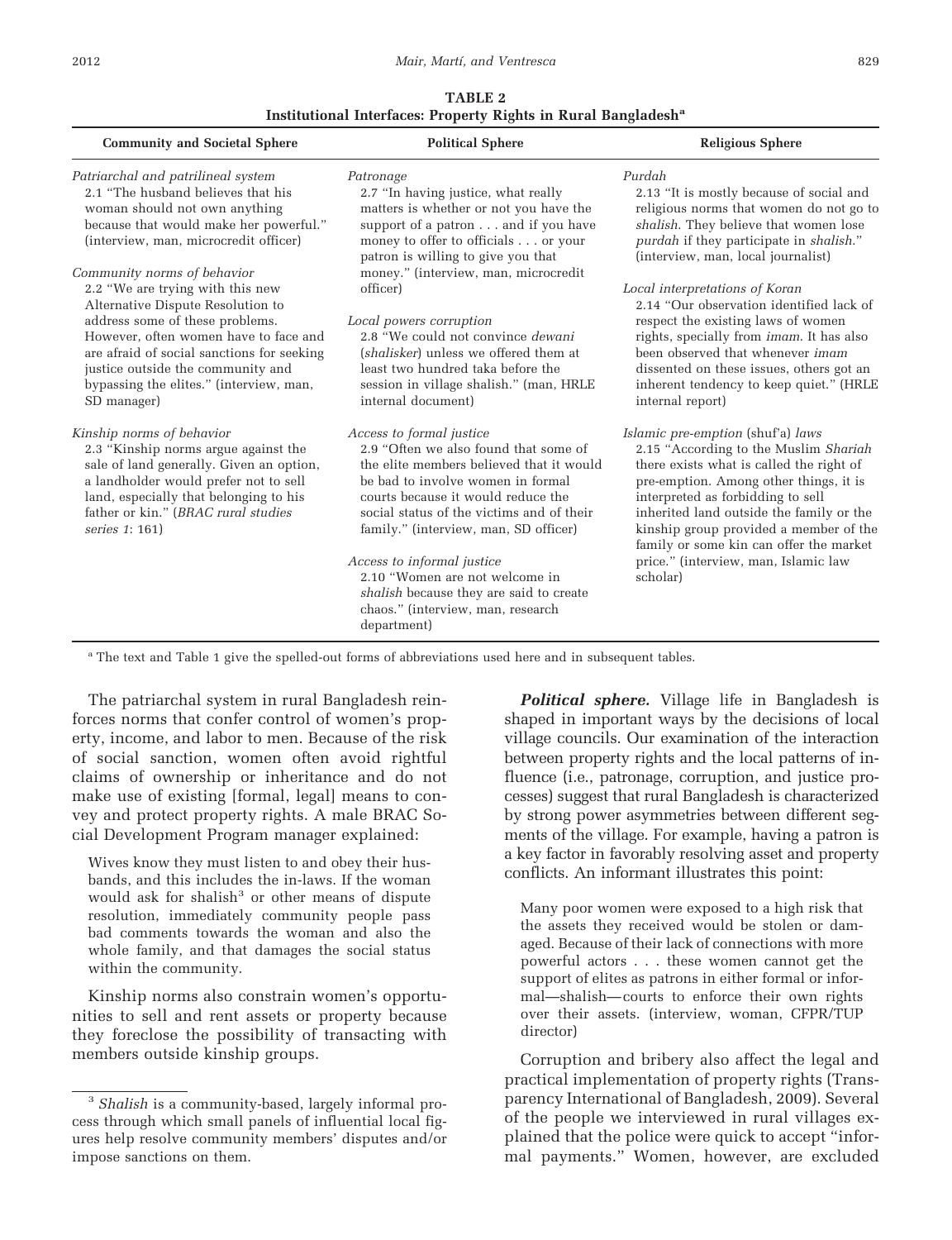from participating in these practices. As one Social Development program officer, put it, "Husbands can bribe the police or lawyers to prevent going to court," but not women.

Finally, we found that the legal protection of women's property rights was further impeded by taken-for-granted beliefs and practices regarding participation in courts of informal law. As a Social Development Program coordinator explained, "We have been long trying to engage our members in traditional [informal] forms of dealing with conflicts [shalish] . . . but it is very difficult since they are dominated by the male elite, which makes women's participation rather limited" (see also quotation 2.9, in Table 2).

*Religious sphere.* Practices and beliefs associated with religion also impact the scope and content of Bangladeshi women's social and economic activities (Kabeer, 2000). Very often these practices and beliefs are at odds with modern conceptions of property rights. Purdah is an exemplary instance of this tension. Purdah, which literally means "curtain," refers to the obligation that Muslim women have to stay close to their family relations, limit contact with unrelated men, and avoid being visible in public venues such as the village market or a court (Chen, 1983). In this way, purdah directly limits women's ability to claim or protect their property rights.

Local interpretations by rural clergy—i.e., *mullahs*—often promote a version of Islam that reinforces norms about virtuous women as docile and submissive. These norms create a set of social expectations that reinforce women's seclusion and foster the invisibility of women in the public sphere. These religious interpretations also constrain women's use and enforcement of property rights and conflict directly with women's constitutional rights.

When women seek to control assets and resources or participate in formal or informal courts, these claims are often interpreted as challenges to religious norms and laws. A male Social Development Program manager explained:

In disputes where some people or groups intend to appropriate some resources that have been stolen from a family or a group, there are always excuses found and in many cases fabricated, in stating that a woman from that family or group has broken the norms of Islam.

Our data reveal that the interaction between property rights and local institutional spheres is both complex and multifaceted. One of the reasons for this is that the boundaries that separate these societal spheres are highly permeable (Heimer, 1999). For example, traditional kinship norms in Bangladesh, a set of behaviors that we attributed to the community sphere, are also reinforced by Islamic pre-emption laws (*shuf'a*), which pertain to the religious sphere. This interaction of elements across multiple institutional spheres is particularly important to explaining the weak enforcement of property rights in Bangladesh. By way of illustration, Islamic law contains a provision for the pronouncement of *fatwa* (religious opinion), which many clerics and village patriarchs grossly misuse. Although the High Court made the practice of fatwa illegal in Bangladesh in 2001, religious leaders at the local level continue to exercise it widely (Pereira, 2002). An imam quoted an internal report from the Human Rights and Legal Education (HRLE) program in an interview that described the challenges of using alternative dispute resolution mechanisms when religious-legal practices are so common:

We cannot give the legitimacy of practicing such legal rights, which is controversial with Islamic laws. If we find such activities, we will protest first, and we will go against whoever goes for so.

*Autonomy.* As mentioned, scholars from different research traditions have emphasized the central role that autonomy plays in market building and the distributional effects of markets (McMillan, 2002; North, 1990; Sen, 2009). Bangladesh's constitution places women on an equal footing with men in all dimensions of public life. For example, Article 28(1) states that the state shall not discriminate against any citizen on grounds only of religion, race, caste, sex, or place of birth (Pereira, 2002). However, our data reveal that local community, political, and religious spheres act to limit women's autonomy and erode the ability of poor women to participate in markets.

*Community sphere.* Women in rural Bangladesh are socialized to be dependent. Our examination of the interaction between autonomy and the community sphere illustrates that patriarchal and patrilineal norms, as well as customs such as early marriage, stand at odds with constitutional provisions and modern conceptions of women's autonomy (see Table 3 for illustrations). The patriarchal and patrilineal system is omnipresent in Bangladesh. Women are "spoken for" first by their fathers, later by their husbands, and finally by their sons, brothers, or other male relatives. Women are also considered subordinate in most situations. When there is not enough food to feed an entire family, for example, girls are given less than their brothers. The husband of a microcredit borrower articulated, "Girls must be beaten to maintain strict control." A female manager in BRAC's Education Program explained further:

Once she is married, a girl has to sacrifice her life. She has to give service to her husband and family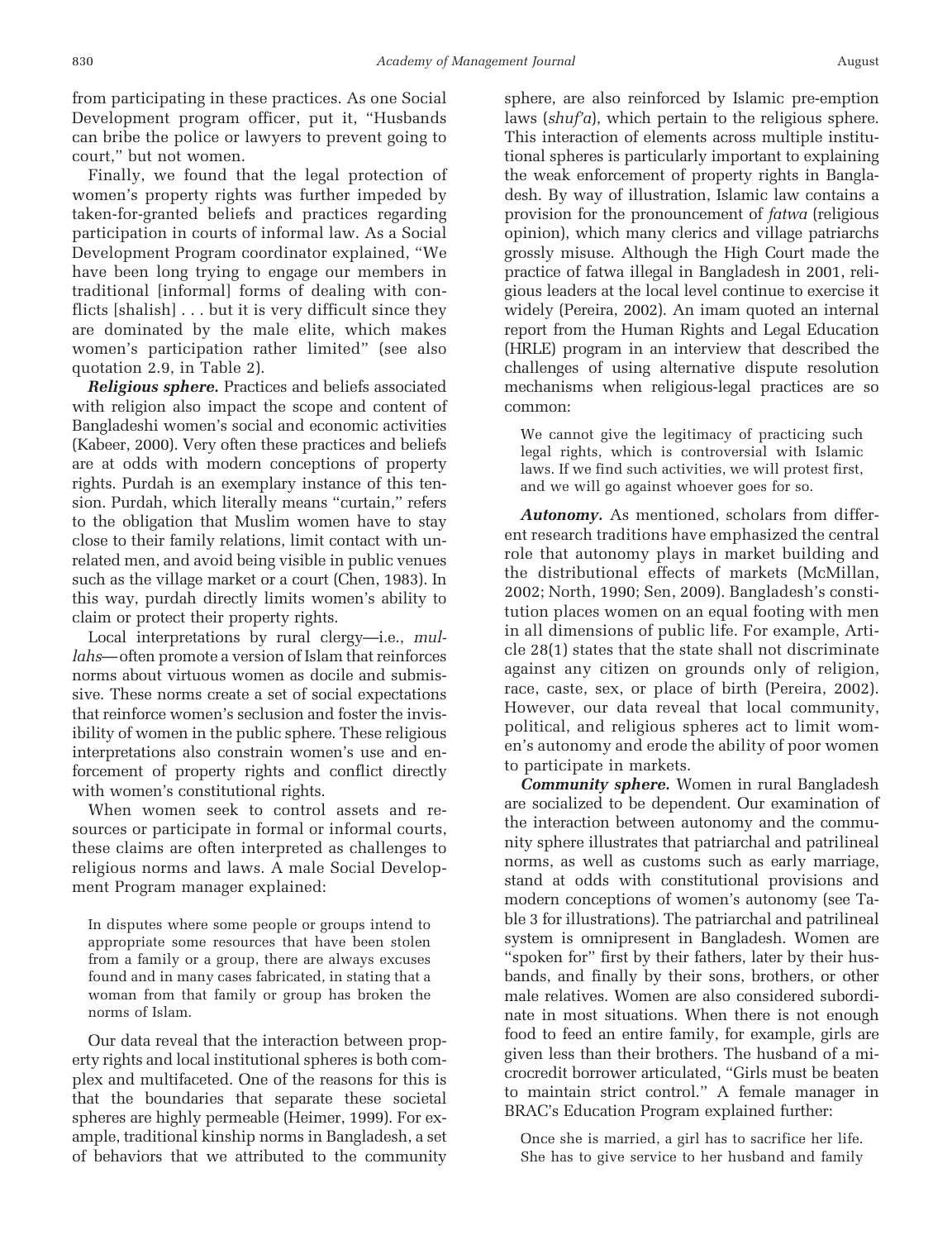#### 2012 *Mair, Martí, and Ventresca* 831

#### **TABLE 3**

| <b>Community and Societal Sphere</b>                                                                                                                                                                                                                                                                                                                                                                                                                                                                                                                                                                                                                                                                                                                                                                                                                                                                                                                                                                                                         | <b>Political Sphere</b>                                                                                                                                                                                                                                                                                                                                                                                                                                                                                                                                                                                                                                                                                          | <b>Religious Sphere</b>                                                                                                                                                                                                                                                                                                                                                                                                                                                                                                                                                                                                                                                                                               |
|----------------------------------------------------------------------------------------------------------------------------------------------------------------------------------------------------------------------------------------------------------------------------------------------------------------------------------------------------------------------------------------------------------------------------------------------------------------------------------------------------------------------------------------------------------------------------------------------------------------------------------------------------------------------------------------------------------------------------------------------------------------------------------------------------------------------------------------------------------------------------------------------------------------------------------------------------------------------------------------------------------------------------------------------|------------------------------------------------------------------------------------------------------------------------------------------------------------------------------------------------------------------------------------------------------------------------------------------------------------------------------------------------------------------------------------------------------------------------------------------------------------------------------------------------------------------------------------------------------------------------------------------------------------------------------------------------------------------------------------------------------------------|-----------------------------------------------------------------------------------------------------------------------------------------------------------------------------------------------------------------------------------------------------------------------------------------------------------------------------------------------------------------------------------------------------------------------------------------------------------------------------------------------------------------------------------------------------------------------------------------------------------------------------------------------------------------------------------------------------------------------|
| Patriarchal and patrilineal system<br>2.4 "You know, what we are taught<br>is that a father always wants what<br>is best for his son and his daughter.<br>This means he can oblige his<br>daughter to get married without her<br>consent." (interview, woman, local<br>journalist)<br>Early marriage<br>2.5 "Parents give much more<br>attention to their sons' schooling<br>and education than to their<br>daughters' education. Parents feel<br>that the best they can do for their<br>daughters is to find a good groom<br>for them. Hence, they start<br>searching for brides for their<br>daughters, not for a good school."<br>(interview, woman, education<br>program manager)<br>Community norms of behavior<br>2.6 "The social stigma attached to<br>divorce is so pernicious for women<br>as opposed to men, that a woman<br>in many cases would remain with<br>her husband, even though this<br>would mean an intolerable and<br>sometimes life-threatening<br>existence. Frequently a woman has<br>no choice but to remain in an | Patronage<br>2.11 "For instance, to get a position as a<br>teacher in a public school, while<br>"education" merits are important, what<br>really matters is having the support of a<br>patron." (interview, man, SD<br>coordinator)<br>Civil laws<br>2.12 "Sections 64 and 65 of the<br>Criminal Procedure Code deal with<br>the service of summons of person<br>who cannot be found Here we<br>see a law that intentionally bypasses<br>women, indicating all women lack<br>agency, all being variations of some<br>form of <i>pardianishin</i> . In most other<br>laws the assumption is the thread<br>into the procedure, sometimes<br>managing to obscure the normative<br>assumption." (Pereira, 2002: 8-9) | Purdah<br>2.16 "Women are under constant surveillance.<br>It is necessary to ensure that they do nothing<br>that brings sharam (shame) to their kin."<br>(interview, woman, local journalist)<br>Local interpretations of Koran<br>2.17 "Well, there exist some progressive<br>laws in recent years. However, they are<br>often ineffective because of extraneous<br>factors. One of the main such factors in the<br>case of Bangladesh is that of religious<br>political pressure. Particular religious<br>attitudes are so entrenched in Bangladeshi<br>society that they strike at the foundation of<br>progressive laws and deprive them of much<br>of their effectiveness." (interview, woman,<br>HRLE director) |
| unpleasant marriage because in the<br>alternative she would be destitute,<br>without any financial or social<br>means of survival." (interview,<br>woman, HRLE program, director)                                                                                                                                                                                                                                                                                                                                                                                                                                                                                                                                                                                                                                                                                                                                                                                                                                                            |                                                                                                                                                                                                                                                                                                                                                                                                                                                                                                                                                                                                                                                                                                                  |                                                                                                                                                                                                                                                                                                                                                                                                                                                                                                                                                                                                                                                                                                                       |

members. She is supposed to follow her husband whatever he orders to do.

Customs related to family and marriage force women to defer to men, both consciously and unconsciously, in ways that constrain their autonomy. In the case of marriage, fathers make all of the decisions. In the case of early marriage,<sup>4</sup> which is illegal, giving a dowry<sup>5</sup> is perceived as a moral obligation. Since the amount of dowry goes up with the age of the bride, early marriages are typically

favored. Early marriage further reduces women's autonomy by limiting their access to education. Community norms also stigmatize divorce, which heavily restricts a woman's autonomous capacity to terminate her marriage. Elements from the religious sphere reinforce marriage norms. In particular, Islamic law accords impose severe conditions on women seeking divorce by requiring them to undergo a process that is "time-consuming, expensive and in most of cases socially humiliating for the woman and her family" (Pereira, 2002: 25).

*Political sphere.* The public and private life of poor women in rural Bangladesh is also sharply influenced by rules and norms associated with patronage and civil laws. In the countryside, the poor secure protection from patrons by providing them services such as proxy voting in elections. In exchange, the poor receive remunerated positions or

<sup>4</sup> The legal marriage age in Bangladesh is 21 for boys and 18 for girls. <sup>5</sup> Dowry refers to the money, goods, or estate that a

woman brings to her husband in marriage. In the last few decades, the practice of dowry has become widespread, though supported neither by state law nor personal law. It is a very common source of violence against women.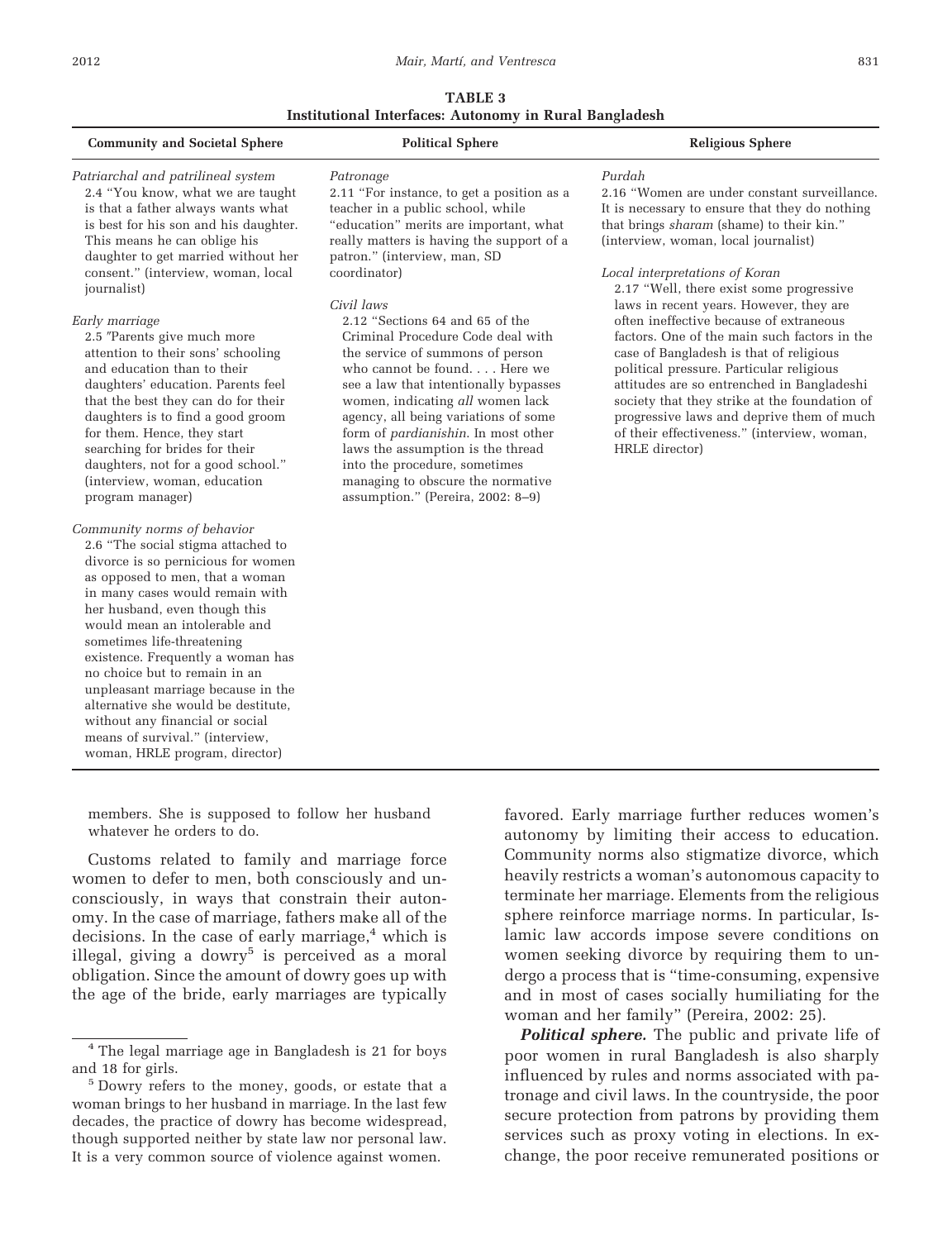opportunities, such as "a position as a teacher in a public school" (quotation 2.11), access or voice in *shalish* processes, social security, or links to public resources such as food cards or food-for-work programs (see Matin, 2002). Well-entrenched patronclient relationships and their resulting asymmetric exchanges conflict with the quest for women's autonomy in the country. As the director of the CFPR/ TUP program explained,

It comes at the cost of dependency obligations which may endure over generations and become demeaning or arduous.

Our data also suggest that different elements of Bangladesh's legal framework, as constituted by constitutional law and general law, contradict Western conceptualizations of autonomy both in content and spirit. As we pointed out above, the constitution, especially part III ("Fundamental Rights"), embodies multiple provisions that grant rights and reinforce women's autonomy. However, our examination of institutional interfaces suggests that constitutional law may be only one of several forces in play. Several legal scholars have revealed that different pieces of legislation within the general law do contribute to hinder women's autonomy. For example,

There are several examples of what I term ultraprotective laws, impinging on fundamental rights of women with impunity, calculatedly taking on only a selective notion of women's capacity. All of these laws gravely restrict women's right to movement or choice of employment. For instance, these laws prohibit employment of women and children between the hours of 8 pm and 6 a.m. or other than between 7 a.m. and 8 p.m. (Pereira, 2002: 9)

*Religious sphere.* Finally, the autonomy of poor women is severely restricted by many local religious beliefs and practices. In particular, norms associated with *purdah* reinforce the existing gendered division of labor that is prevalent throughout society. Because women are strictly confined to the private sphere, they are prevented from becoming involved in market transactions and income generation. Even marketing products in public is prohibited for women. As one of our informants, a microcredit borrower, explained:

I cannot go to the market. My husband and my son can go . . . I am a woman.

Women's economic contributions are traditionally restricted to activities that can be performed on family property, such as rearing poultry or postharvest activities. Selectively, women do disobey the restrictions of *purdah*, yet our analysis suggests that restrictive institutional rules often prevail. One

woman we met in a primary health care office confessed, "I used to work in the fields at night or when it was difficult to be seen." However, another young woman told us that her parents pressured her to stop working the fields because they were afraid that she "might fall in love with someone."

According to a female BRAC volunteer health worker, rural clergy also reinforce norms associated with the practice of *purdah*, solidifying the commonly held belief that "Allah made women weaker." Although this interpretation can be understood as the enforcement of a religious tenet, it is also appears as a clear cultural exemplar of men trying to consolidate their power and reinforce patriarchal structures.

Up to this point in our analysis we have looked at how the two focal institutions of property rights and autonomy are often contradict and conflict with existing beliefs and practices associated with the community, political, and religious spheres in Bangladesh. As a result of our investigation, we suggest that contexts such as Bangladesh can be seen as an area where multiple institutions exist simultaneously to shape market dynamics rather than as a locale devoid of institutions. One informant, a male social activist, articulated this thesis as follows:

Of course we have laws on property rights; of course women are, in theory, equal before the law in our constitution. The issue is not that we have few institutions, but that we have way too many! And often, well almost always, the ones that matter in our communities go against women having a more active role in society, in markets, at home, etc.

The lack of primacy regarding market institutions is due to the plurality of institutions that support local action. As evident from our informants, local practices and beliefs interact with Western conceptions of market logics; coding this interaction as simply "weakness" or "absence" of modern market institutions misspecifies the situation and underrecognizes the significance of the institutional plurality.

The results of our analysis provide evidence for a theory that institutional voids are situated, intermediate outcomes of contestation at institutional interfaces. Rather than empty spaces, institutional voids are, we suggest, dynamic spaces reconfigured by conflicting and contradictory institution flux. We emphasize the situated and intermediate features of voids as a way of better understanding why and how market exclusion occurs. This insight also serves as a starting point for both practical and policy-related efforts to build inclusive markets.

Next, we report findings from our analysis of the on-the-ground activities by BRAC as its members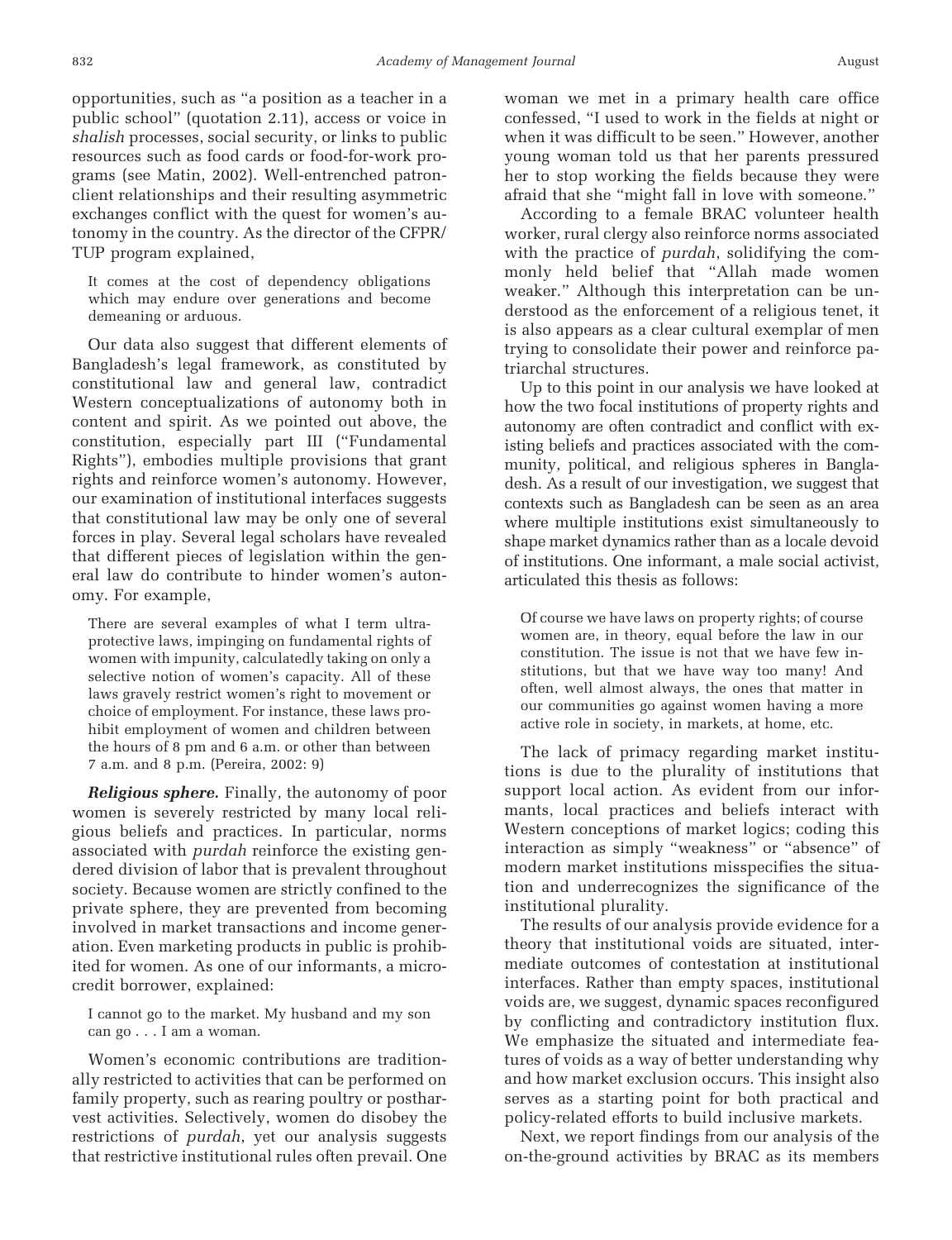have endeavored to build inclusive markets in recent years in a context of institutional plurality and complexity.

#### **Building Inclusive Markets**

Building on data from our four identified BRAC programs, we found two broad repertoires of interventions that address the indeterminacy of the key market institutions, private property and autonomy: (1) activities that redefine market architecture and (2) activities that legitimate new actors. "Redefining market architecture" refers to the renegotiation of existing institutional arrangements to define who can access and participate in markets and under which conditions. "Legitimating activities" include building awareness and identity as well constructing social narratives that support and authorize women's roles in and access to markets.

*Redefining market architecture.* Within the larger category of activities that redefine market architecture, our analysis exposed three sets of activities (second-order constructs) that BRAC engages in that provide structural interventions within a complex institutional context. Table 4 maps the relevant first-order codes to direct quotations from BRAC workers, beneficiaries, experts, and policy observers that illuminate these activities. Appendix B displays descriptive statistics for the complete set of codes related to the BRAC programs in our analysis.

*Create (social) spaces for interaction.* The first set of activities within the frame of market architecture redefinition correspond to the construct "creating spaces for interaction." These activities consist of building platforms for interaction and dialogue. This second-order construct aggregates two first-order codes: creating "spaces of equals" and creating "spaces of unequals."

From its beginning, BRAC's social mobilization approach has been an attempt to build equal rather than hierarchical communities. The objective has been to create "free places" (Goffman, 1961) in which women feel they belong—places that contribute to the development of women's sense of self and break women's dominant relations of dependence. For instance, in referring to BRAC's village organizations (VOs), a VO member told us that "[we] had learned how to get together and help each other." VOs, which consist of 35 to 50 women from a single village, are seen by BRAC as "the key" and "the base" of their activities (quotation 3.2) because of their ability to redefine women's traditionally passive roles. Building these VO spaces requires a small, but continuous, set of interactions. According to Social Development Program organizer:

Then you have a small group in another community then you ultimately expand the small group into the village level and then you meet the VO each and every day, well formally once a week in a meeting setup. But informally, everyday day and night, morning and evening you´re visiting and you are having contact with them. That is how you're becoming very close to them and part of them. That is how it begins.

These spaces for equals isolate and "de-integrate" (Touraine, 1995) women from their traditional positions and encourage them to take social action.

BRAC also builds spaces for "unequals" to reintegrate women into arenas where traditional relations, roles, and practices can be understood as elements of a negotiated and negotiable order (Strauss, 1978). The Village Poverty Reduction Committees (*Gram Daridro Bimochon* Committees, or GDBCs) are examples of these spaces for unequals. These include members of the local elite along with members of BRAC, VO women, and the ultra poor. These spaces are contingent, tentative, and carefully managed by BRAC because they often create conflicts at political, cognitive, and emotional levels by their very nature. BRAC facilitates consensual solutions by helping elites to reinterpret their support for women rather than withdraw it. The CFPR/TUP program director explained further:

The language we use in motivating them [the elites], is the most important aspect . . . we tell them, listen, we are a stranger here in your village, but you are the people who have been supporting them for hundreds and hundreds of years. Otherwise it would be very, very difficult to mobilize them and have them sitting with the ultra poor women.

*Outreach to existing systems of services providers.* The second category of activities that emerged from our analysis highlights the way that BRAC reaches out to existing service provision systems. This second-order construct aggregates the firstorder codes "tying up with government systems" and "teaming up with social service providers." As our prior analysis shows, women are often impeded from accessing many of the structures, services, and organizations that exist to support them (i.e., judiciary, education, health services). To address and modify such restricted access, BRAC has worked to "build partnerships and referral linkages with the Government" (quotation 3.12). One example of this activity is the primary education school BRAC developed when it recognized that interrupted education was a major issue impacting the develop-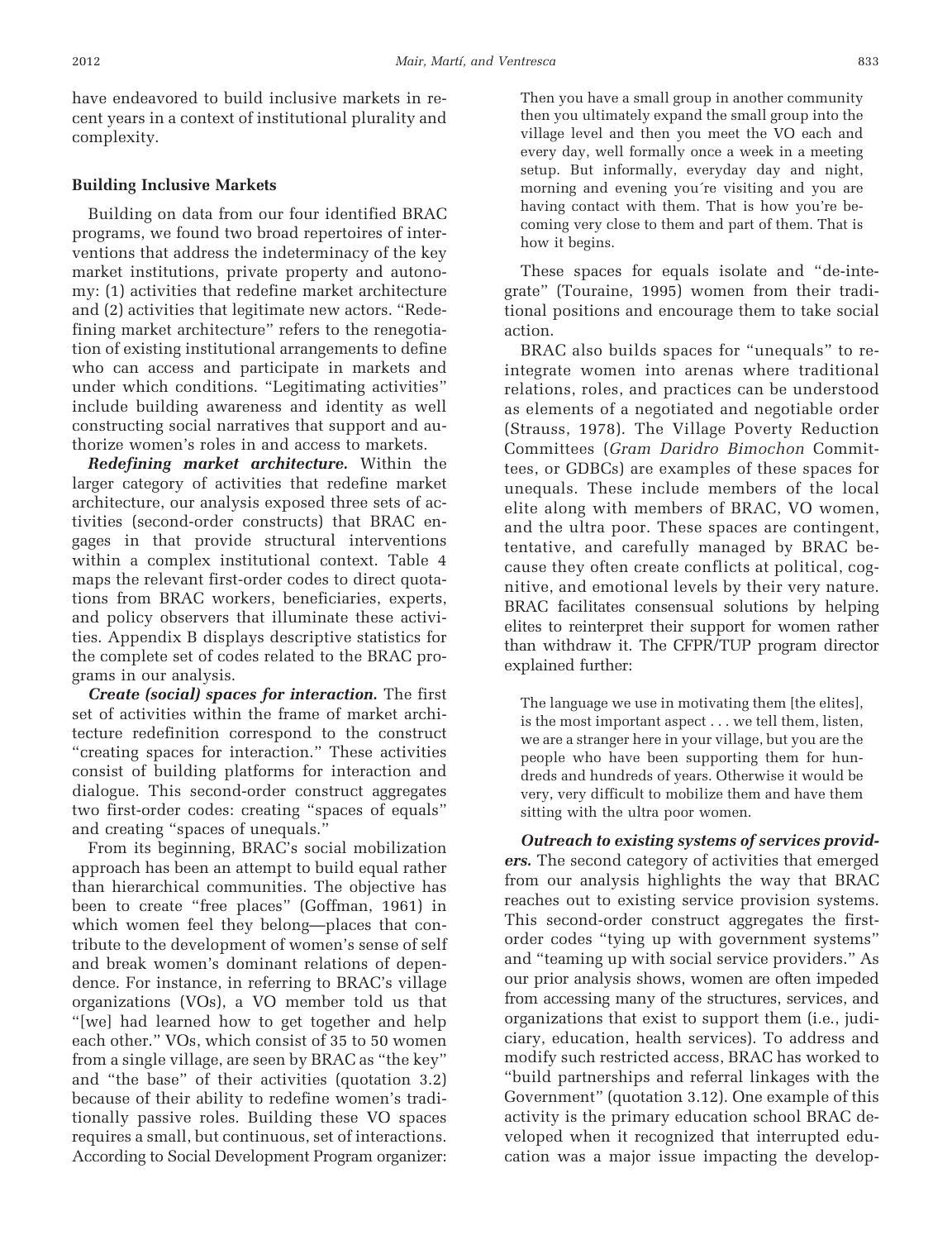| Í              | )                                                                  |
|----------------|--------------------------------------------------------------------|
| <b>EXEMPLE</b> | ׇ֚                                                                 |
|                | ׇ֚֘֡                                                               |
|                | i                                                                  |
|                | ١                                                                  |
|                | ֧֧֧ׅ֧ׅ֧֧ׅ֧ׅ֧ׅ֧ׅ֧ׅ֧֧ׅ֧֚֚֚֚֚֚֚֚֚֚֚֚֚֚֚֚֚֚֚֚֚֚֚֚֚֚֚֚֝֝֝֜֓֜֜֜֜֜֜֜<br>ſ |

|           |                                                                                                                                                                                                                                                                                                                                                                                    | <b>Creating Spaces for Interaction</b>                                                                                                                                                                                                                                                                                                                                                                                                                                                                                                                                             | <b>Expanding Resource Systems</b>                                                                                                                                                                                                                                                                                                                                                                                                                                                                                                                                            |                                                                                                                                                                                                                                                                                                                                                                                                                                     | (Re)defining Local Arrangements                                                                                                                                                                                                                                                                                                                                                                                                                                        |                                                                                                                                                                                                                                                                                                                                                                                                                                                         |
|-----------|------------------------------------------------------------------------------------------------------------------------------------------------------------------------------------------------------------------------------------------------------------------------------------------------------------------------------------------------------------------------------------|------------------------------------------------------------------------------------------------------------------------------------------------------------------------------------------------------------------------------------------------------------------------------------------------------------------------------------------------------------------------------------------------------------------------------------------------------------------------------------------------------------------------------------------------------------------------------------|------------------------------------------------------------------------------------------------------------------------------------------------------------------------------------------------------------------------------------------------------------------------------------------------------------------------------------------------------------------------------------------------------------------------------------------------------------------------------------------------------------------------------------------------------------------------------|-------------------------------------------------------------------------------------------------------------------------------------------------------------------------------------------------------------------------------------------------------------------------------------------------------------------------------------------------------------------------------------------------------------------------------------|------------------------------------------------------------------------------------------------------------------------------------------------------------------------------------------------------------------------------------------------------------------------------------------------------------------------------------------------------------------------------------------------------------------------------------------------------------------------|---------------------------------------------------------------------------------------------------------------------------------------------------------------------------------------------------------------------------------------------------------------------------------------------------------------------------------------------------------------------------------------------------------------------------------------------------------|
| Program   | For Equals                                                                                                                                                                                                                                                                                                                                                                         | For Unequals                                                                                                                                                                                                                                                                                                                                                                                                                                                                                                                                                                       | <b>Government Systems</b><br>Tying Up with                                                                                                                                                                                                                                                                                                                                                                                                                                                                                                                                   | <b>Teaming Up with Social</b><br>Service Providers                                                                                                                                                                                                                                                                                                                                                                                  | <b>Building on Local Means</b><br>of Issue Resolution                                                                                                                                                                                                                                                                                                                                                                                                                  | Customary Sources of<br>Making Use of<br><b>Social Support</b>                                                                                                                                                                                                                                                                                                                                                                                          |
| Education | pictures and so on, and<br>are developed as group<br>be leaders." (interview,<br>group leaders are girls,<br>and the boys can very<br>gender is addressed in<br>3.1 "In the school level,<br>well see that girls can<br>in the classroom girls<br>the curricula through<br>classroom there are<br>five groups and the<br>woman, Education<br>Program manager)<br>leaders. In every | POs have to make sure<br>normally in someone's<br>invited and participate<br>suitable meeting place,<br>in the meetings to talk<br>all villagers, no matter<br>meeting) by informing<br>if they are BRAC VOs<br>members or not. They<br>issues."<br>the program have the<br>and nonmembers are<br>would also suggest a<br>house in the village.<br>that BRAC members<br>3.5 "The trainees from<br>helping the program<br>(interview, woman,<br>organizers (POs) to<br>Education program<br>boithak (courtyard<br>arange the uthan<br>responsibility of<br>about gender<br>manager) | government schools the<br>particular girls And<br>curricula is completely<br>how to teach children,<br>train teachers who do<br>they can come out for<br>schools, We train<br>we also mobilize the<br>setting tub wells, for<br>not have training on<br>government primary<br>government, but we<br>school building, for<br>setting toilets, etc."<br>community, so that<br>maintenance of the<br>(interview, woman,<br>3.9 "We also work to<br>Education program<br>developed by the<br>improve also the<br>poor children, in<br>quality of the<br>teachers. In<br>manager) | Program we work with<br>support in the form of<br>NGOs located in areas<br>children. We provide<br>now work, providing<br>in which BRAC does<br>recent initiative with<br>children, or like in a<br>support." (interview,<br>goods and financial<br>Education Support<br>linguistic minority<br>technical services,<br>3.13 "Through our<br>Program director)<br>man, Education<br>sight-impaired<br>indigenous or<br>education for | villagers. We know this<br>we also know that it is<br>they can understand."<br>that they see as closer<br>to them and that they<br>what the poor people<br>can be degrading, but<br>3.17 "Shalish is an old,<br>traditional institution<br>prefer. We know also<br>that is there to serve<br>they are not fair and<br>picture. Many times<br>speak in a language<br>(interview, woman,<br><b>Education Program</b><br>is not the whole<br>the needs of the<br>manager) | attendance of very poor<br>the ultra poor members<br>traditional support that<br>shortcomings has to do<br>for generations. One of<br>3.21 "We try to help the<br>man, BRAC chairman)<br>children." (interview,<br>they are providing to<br>understand the short<br>with education. We<br>work with elites for<br>facilitate the school<br>falls of the ad hoc,<br>them proactively<br>admission and<br>ancourage and<br>village elites<br>the specific |

**Continued**

Continued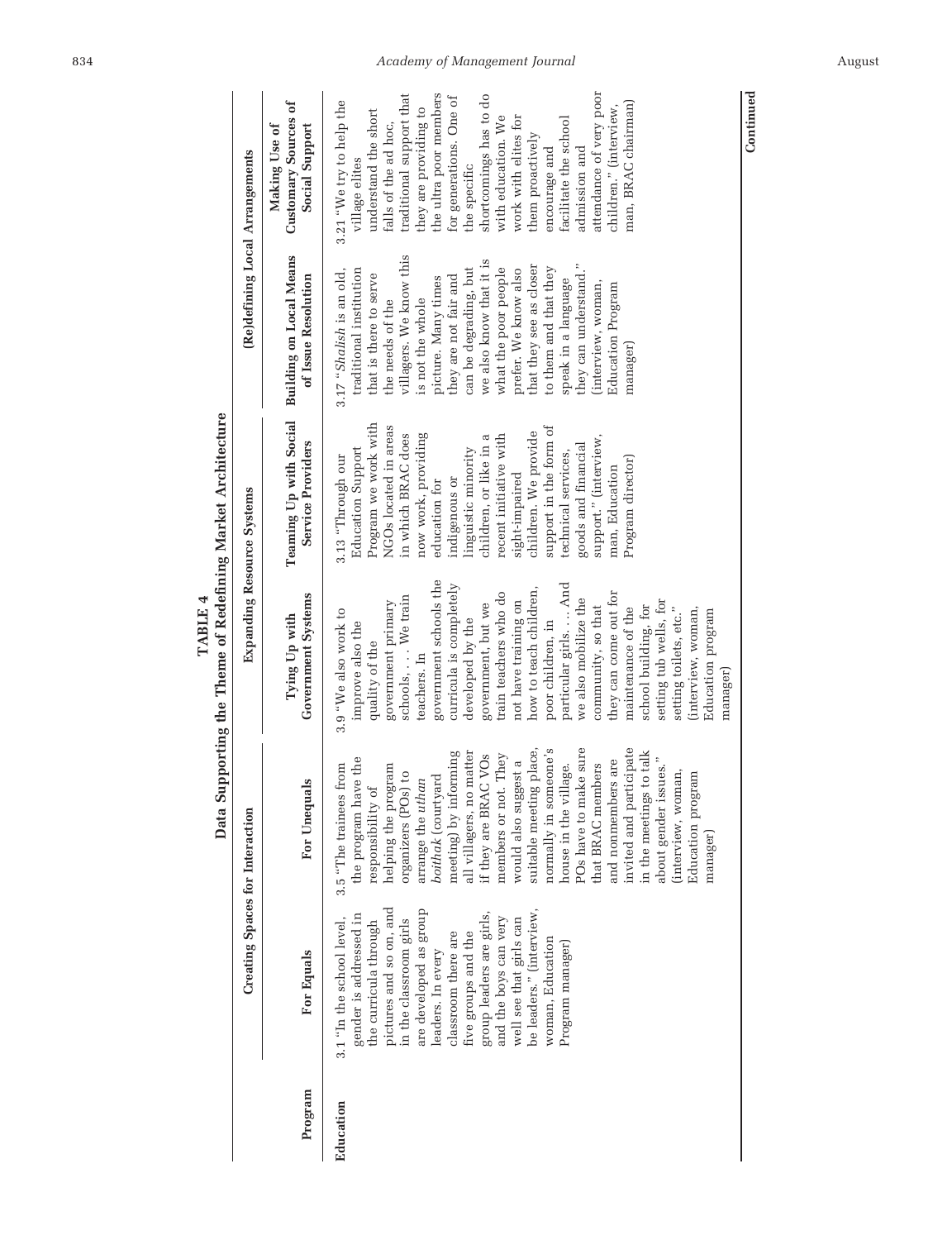|                       |                                                                                                                                                                                                                                                                                                                                                                                                                                                                                     |                                                                                                                                                                                                                                                                                                                                                                                                                                                                                                                                                                                                                      | (Continued)<br>TABLE 4                                                                                                                                                                                                                                                                                                                                                                                                                                                                                                                                           |                                                                                                                                                                                                                                                                                                                                                                                                                                                                                                                                                                                                                                                                                                                                                                                                                  |                                                                                                                                                                                                                                                                                                         |                                                                                                                                                                                                                                                                                                                                                                                                                                                                                                                                                                                                                                                                                                                                                   |
|-----------------------|-------------------------------------------------------------------------------------------------------------------------------------------------------------------------------------------------------------------------------------------------------------------------------------------------------------------------------------------------------------------------------------------------------------------------------------------------------------------------------------|----------------------------------------------------------------------------------------------------------------------------------------------------------------------------------------------------------------------------------------------------------------------------------------------------------------------------------------------------------------------------------------------------------------------------------------------------------------------------------------------------------------------------------------------------------------------------------------------------------------------|------------------------------------------------------------------------------------------------------------------------------------------------------------------------------------------------------------------------------------------------------------------------------------------------------------------------------------------------------------------------------------------------------------------------------------------------------------------------------------------------------------------------------------------------------------------|------------------------------------------------------------------------------------------------------------------------------------------------------------------------------------------------------------------------------------------------------------------------------------------------------------------------------------------------------------------------------------------------------------------------------------------------------------------------------------------------------------------------------------------------------------------------------------------------------------------------------------------------------------------------------------------------------------------------------------------------------------------------------------------------------------------|---------------------------------------------------------------------------------------------------------------------------------------------------------------------------------------------------------------------------------------------------------------------------------------------------------|---------------------------------------------------------------------------------------------------------------------------------------------------------------------------------------------------------------------------------------------------------------------------------------------------------------------------------------------------------------------------------------------------------------------------------------------------------------------------------------------------------------------------------------------------------------------------------------------------------------------------------------------------------------------------------------------------------------------------------------------------|
|                       | Creating Spaces for Interaction                                                                                                                                                                                                                                                                                                                                                                                                                                                     |                                                                                                                                                                                                                                                                                                                                                                                                                                                                                                                                                                                                                      | <b>Expanding Resource Systems</b>                                                                                                                                                                                                                                                                                                                                                                                                                                                                                                                                |                                                                                                                                                                                                                                                                                                                                                                                                                                                                                                                                                                                                                                                                                                                                                                                                                  | (Re)defining Local Arrangements                                                                                                                                                                                                                                                                         |                                                                                                                                                                                                                                                                                                                                                                                                                                                                                                                                                                                                                                                                                                                                                   |
| Program               | For Equals                                                                                                                                                                                                                                                                                                                                                                                                                                                                          | For Unequals                                                                                                                                                                                                                                                                                                                                                                                                                                                                                                                                                                                                         | <b>Government Systems</b><br>Tying Up with                                                                                                                                                                                                                                                                                                                                                                                                                                                                                                                       | Teaming Up with Social<br>Service Providers                                                                                                                                                                                                                                                                                                                                                                                                                                                                                                                                                                                                                                                                                                                                                                      | <b>Building on Local Means</b><br>of Issue Resolution                                                                                                                                                                                                                                                   | Customary Sources of<br><b>Social Support</b><br>Making Use of                                                                                                                                                                                                                                                                                                                                                                                                                                                                                                                                                                                                                                                                                    |
| Development<br>Social | around. They are made<br>3.2 "In every village we<br>when you have the VO<br>(VO), which is like the<br>It is the base, and then<br>of BRAC development.<br>their gender identity."<br>programs that you see<br>key. The fundamental<br>then you have all the<br>without the man and<br>this helps to change<br>groups of about five<br>(interview, man, SD<br>village organization<br>women. They meet<br>up of several small<br>start by building a<br>senior program<br>manager) | support group for these<br>we're trying to develop<br>basically to have, to try<br>school teachers, elites,<br>basically<br>together, apart for the<br>help our organization<br>them, to come and to<br>power structure, that<br>government officials,<br>landers, and women<br>group for these poor<br>what should we do,<br>to convince them to<br>people, as a kind of<br>representatives. We<br>(interview, man, SD<br>do is to bring these<br>in the villages: the<br>invite them, all of $\,$<br>work as a support<br>program director)<br>other structures<br>poor people."<br>3.6 "What we<br>local leaders, | members help the local<br>government to identify<br>wells and latrines, and<br>appropriate recipients<br>disadvantaged people.<br>schemes such as food<br>stipends for students,<br>of government safety<br>freedom fighters and<br>training provided by<br>installations of tube<br>(interview, man, SD<br>skills development<br>net programmes or<br>They also assist in<br>allowances for the<br>program manager)<br>the government."<br>resources such as<br>social protection<br>elderly, widows,<br>accessing other<br>aid cards, and<br>$3.10$ "The group | vital and often effective<br>what they do is to send<br>traditional healers. You<br>integrate this somehow<br>because they provide a<br>often traditional health<br>many poor people use<br>see, training and even<br>providers. In the case<br>3.14 "We observed that<br>them to their parents'<br>still very reluctant to<br>then look for sources<br>doctors, is important.<br>Hence we had to<br>form of treatment for<br>these people, even if<br>rely on self-help and<br>house. They have to<br>tuberculosis], quite<br>often, husbands are<br>home remedies and<br>treatment for their<br>wives. Quite often<br>sometimes rely on<br>professionals, like<br>them." (interview,<br>man, SD program<br>look for a proper<br>they are not real<br>drug-sellers or<br>that are not<br>of disease<br>manager) | our people through the<br>to engage our members<br>(interview, woman, SD<br>long trying to organize<br>conflicts, shalish. It is<br>VOs and <i>polli shomaj</i><br>forms of dealing with<br>in these traditional<br>3.18 "We have been<br>cheaper, faster and<br>closer to people."<br>program manager) | who is working in their<br>about that?" (interview,<br>instructions on this<br>near them, so they may<br>not to have all the poor<br>[laughter] kind of thing<br>responsibility and how<br>3.22 "I thought that even<br>interests there is some,<br>you know, sort of, you<br>responsibility for their<br>noblesse oblige, oblige<br>can you see somebody<br>living such subhuman<br>condition and you are<br>know, feel, you could<br>in people and try and<br>poor, so it's kind of a<br>if there're conflicting<br>exploit them to some<br>explore the goodness<br>kind of thing but we<br>extent for somebody<br>village or somebody<br>not doing anything<br>say that this your<br>village, they take<br>but, in their own<br>man, chairman) |

**Continued**

Continued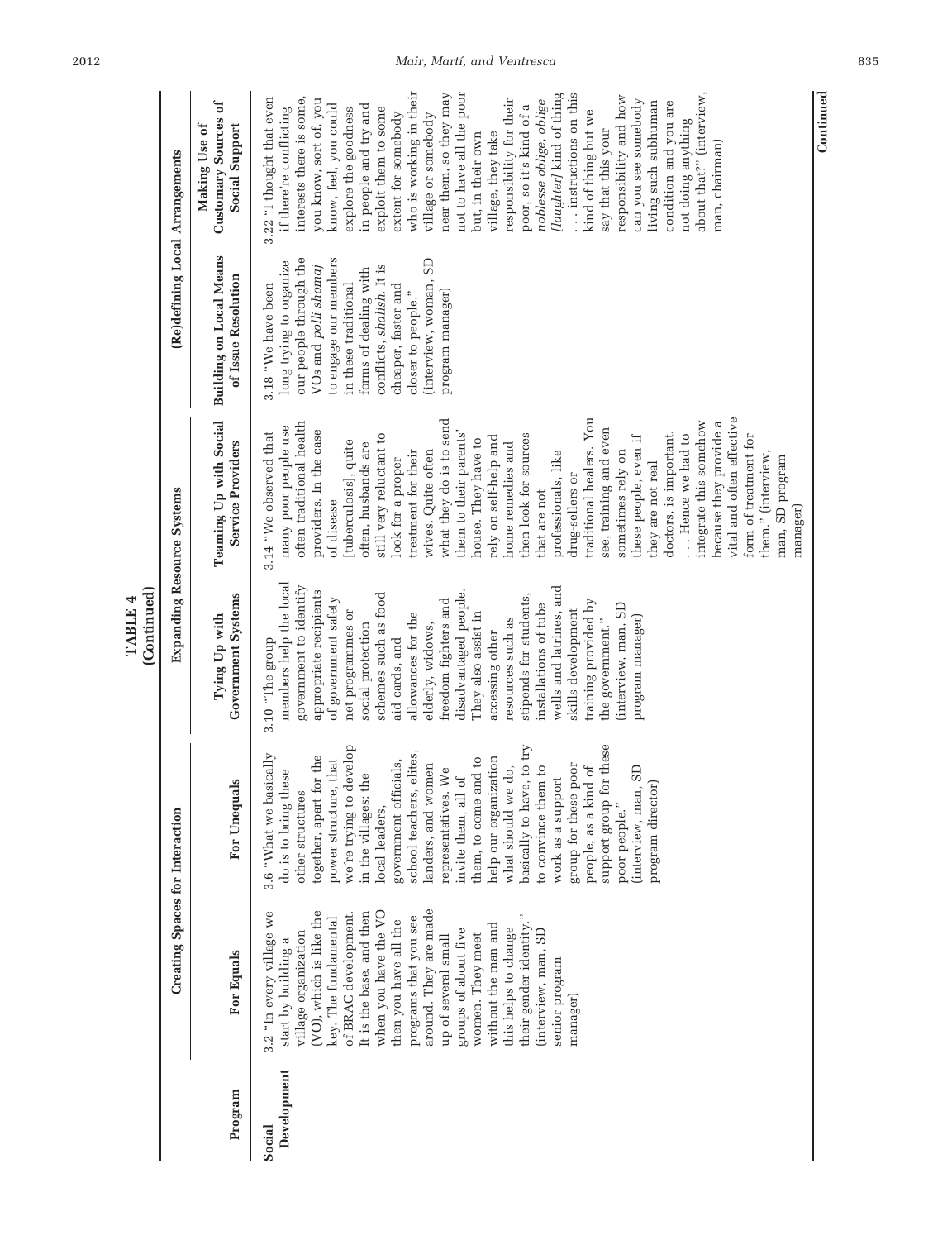|         |                                                                                                                                                                                                                                                                                                                                                                                                                                          |                                                                                                                                                                                                                                                                                                                | (Continued)<br>TABLE 4                                                                                                                                                                                                                                                                                                                                                                                                                                                                                                                                         |                                                                                                                                                                                                                                                                                                                                                                                               |                                                                                                                                                                                                                                                                                                                                                                                                                                                                                                                                                                                                |                                                                                                                                                                                                                                                                                                                                                                                        |
|---------|------------------------------------------------------------------------------------------------------------------------------------------------------------------------------------------------------------------------------------------------------------------------------------------------------------------------------------------------------------------------------------------------------------------------------------------|----------------------------------------------------------------------------------------------------------------------------------------------------------------------------------------------------------------------------------------------------------------------------------------------------------------|----------------------------------------------------------------------------------------------------------------------------------------------------------------------------------------------------------------------------------------------------------------------------------------------------------------------------------------------------------------------------------------------------------------------------------------------------------------------------------------------------------------------------------------------------------------|-----------------------------------------------------------------------------------------------------------------------------------------------------------------------------------------------------------------------------------------------------------------------------------------------------------------------------------------------------------------------------------------------|------------------------------------------------------------------------------------------------------------------------------------------------------------------------------------------------------------------------------------------------------------------------------------------------------------------------------------------------------------------------------------------------------------------------------------------------------------------------------------------------------------------------------------------------------------------------------------------------|----------------------------------------------------------------------------------------------------------------------------------------------------------------------------------------------------------------------------------------------------------------------------------------------------------------------------------------------------------------------------------------|
|         |                                                                                                                                                                                                                                                                                                                                                                                                                                          | <b>Creating Spaces for Interaction</b>                                                                                                                                                                                                                                                                         |                                                                                                                                                                                                                                                                                                                                                                                                                                                                                                                                                                | <b>Expanding Resource Systems</b>                                                                                                                                                                                                                                                                                                                                                             | (Re)defining Local Arrangements                                                                                                                                                                                                                                                                                                                                                                                                                                                                                                                                                                |                                                                                                                                                                                                                                                                                                                                                                                        |
| Program | For Equals                                                                                                                                                                                                                                                                                                                                                                                                                               | For Unequals                                                                                                                                                                                                                                                                                                   | <b>Government Systems</b><br>Tying Up with                                                                                                                                                                                                                                                                                                                                                                                                                                                                                                                     | Teaming Up with Social<br>Service Providers                                                                                                                                                                                                                                                                                                                                                   | <b>Building on Local Means</b><br>of Issue Resolution                                                                                                                                                                                                                                                                                                                                                                                                                                                                                                                                          | Customary Sources of<br>Making Use of<br><b>Social Support</b>                                                                                                                                                                                                                                                                                                                         |
| HRLE    | physical torture or acid<br>throwing, but also with<br>(interview, man, HRLE<br>Most of the cases have<br>develop human rights<br>conflicts, related with<br>community leaders to<br>land-related matters."<br>awareness, encourage<br>union level leaders.<br>awareness amongst<br>to do with marital<br>participation and<br>workshops with<br>dowry, divorce,<br>increase gender<br>3.3 "We organize<br>senior program<br>specialist) | experience shows that<br>$3.7$ "We increasingly ${\rm try}$<br>empower women and<br>different groups with<br>to help<br>women participating<br>prevent the violence<br>(interview, woman,<br>Our<br>by having men in<br>women's rights."<br>that strengthens<br>HRLE manager)<br>against them.<br>to bring men | throwing, but also with<br>shalish we are working<br>to develop more strong<br>are trying to do now is<br>resolution for the rural<br>(interview, man, HRLE<br>mechanisms. What we<br>3.11 "Besides traditional<br>relationships with the<br>land related matters."<br>cases have to do with<br>police and also local<br>also with alternative<br>elites to improve the<br>women. Most of the<br>related with dowry,<br>alternative dispute<br>dispute resolution<br>marital conflicts,<br>divorce, physical<br>effectiveness of<br>torture or acid<br>officer | rights are a central part<br>of BRAC. In particular,<br>(interview, man, BRAC<br>organizations, such as<br>Ain O Shalish Kendra<br>education and human<br>Association (BNWLA)<br>we work with several<br>3.15 "Since the end of<br>Bangladesh<br>National<br>clinics. We operate<br>to create legal aid<br>Women Leader's<br>them together."<br>the 1990s, legal<br>(ASK) and the<br>chairman | is not easy but we need<br>be disputes about land,<br>We know that it is not<br>seen. And what we do<br>which $\ldots$ elites try to<br>participate together. It<br>They can also impose<br>to work with it to<br>effective." (interview,<br>relationship, or fights<br>between individuals.<br>problems treated can<br>informal process, by<br>solve local disputes.<br>women are not well<br>is to encourage the<br>make shalish more<br>the community in<br>man, SD program<br>3.19 "Shalish is an<br>women to go, to<br>perfect and that<br>sanctions. The<br>divorce, illicit<br>manager) | village-based practices<br>elite protection for the<br>idea, the objectives, is<br>the basic elements of<br>negative effect of the<br>trying to get some of<br>limited sources. The<br>reduce their already<br>3.23 "We thought that<br>interview, woman,<br>undermining older,<br>of assistance to the<br>HRLE coordinator)<br>program. It would<br>poor would be a<br>participants." |
|         |                                                                                                                                                                                                                                                                                                                                                                                                                                          |                                                                                                                                                                                                                                                                                                                |                                                                                                                                                                                                                                                                                                                                                                                                                                                                                                                                                                |                                                                                                                                                                                                                                                                                                                                                                                               |                                                                                                                                                                                                                                                                                                                                                                                                                                                                                                                                                                                                | Continued                                                                                                                                                                                                                                                                                                                                                                              |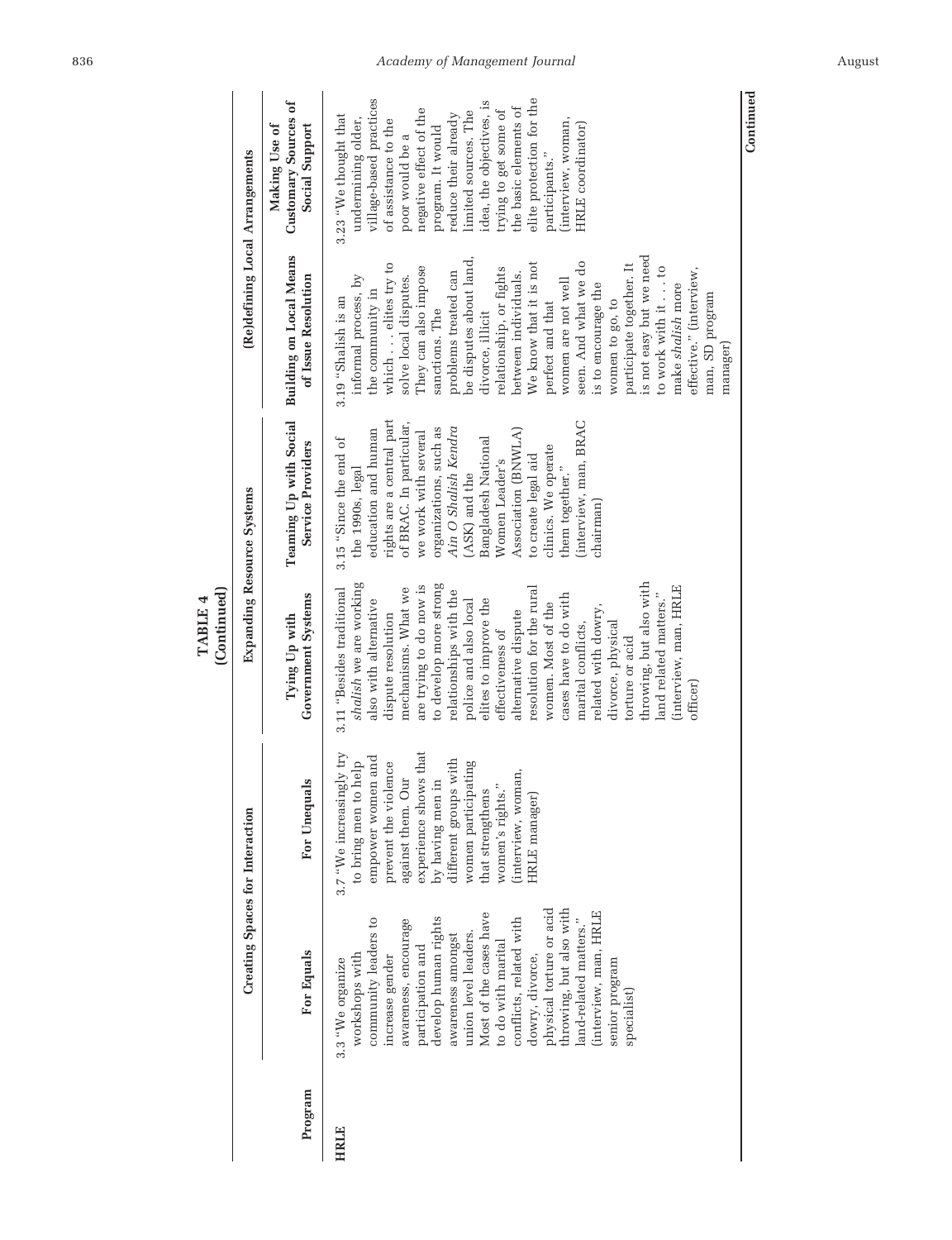|                 |                                                                                                                                                                                                                                                                                                                                                                                                                                                                                     |                                                                                                                                                                                                                                                                                                                                                                                                                                                                                                                                                                                                          | (Continued)<br>TABLE 4                                                                                                                                                                                                                                                                                 |                                                                                                                                                                                                                                                                                                                                                                                                                                                                                                                                          |                                                                                                                                                                                                                                                                                                                                                                                                                                                                                                                                                                                                                  |                                                                                                                                                                                                                                                                                                                                                                                                                               |
|-----------------|-------------------------------------------------------------------------------------------------------------------------------------------------------------------------------------------------------------------------------------------------------------------------------------------------------------------------------------------------------------------------------------------------------------------------------------------------------------------------------------|----------------------------------------------------------------------------------------------------------------------------------------------------------------------------------------------------------------------------------------------------------------------------------------------------------------------------------------------------------------------------------------------------------------------------------------------------------------------------------------------------------------------------------------------------------------------------------------------------------|--------------------------------------------------------------------------------------------------------------------------------------------------------------------------------------------------------------------------------------------------------------------------------------------------------|------------------------------------------------------------------------------------------------------------------------------------------------------------------------------------------------------------------------------------------------------------------------------------------------------------------------------------------------------------------------------------------------------------------------------------------------------------------------------------------------------------------------------------------|------------------------------------------------------------------------------------------------------------------------------------------------------------------------------------------------------------------------------------------------------------------------------------------------------------------------------------------------------------------------------------------------------------------------------------------------------------------------------------------------------------------------------------------------------------------------------------------------------------------|-------------------------------------------------------------------------------------------------------------------------------------------------------------------------------------------------------------------------------------------------------------------------------------------------------------------------------------------------------------------------------------------------------------------------------|
|                 |                                                                                                                                                                                                                                                                                                                                                                                                                                                                                     | <b>Creating Spaces for Interaction</b>                                                                                                                                                                                                                                                                                                                                                                                                                                                                                                                                                                   |                                                                                                                                                                                                                                                                                                        | <b>Expanding Resource Systems</b>                                                                                                                                                                                                                                                                                                                                                                                                                                                                                                        | (Re)defining Local Arrangements                                                                                                                                                                                                                                                                                                                                                                                                                                                                                                                                                                                  |                                                                                                                                                                                                                                                                                                                                                                                                                               |
| Program         | For Equals                                                                                                                                                                                                                                                                                                                                                                                                                                                                          | For Unequals                                                                                                                                                                                                                                                                                                                                                                                                                                                                                                                                                                                             | <b>Government Systems</b><br>Tying Up with                                                                                                                                                                                                                                                             | Teaming Up with Social<br>Service Providers                                                                                                                                                                                                                                                                                                                                                                                                                                                                                              | <b>Building on Local Means</b><br>of Issue Resolution                                                                                                                                                                                                                                                                                                                                                                                                                                                                                                                                                            | Customary Sources of<br><b>Social Support</b><br>Making Use of                                                                                                                                                                                                                                                                                                                                                                |
| <b>CFPR/TUP</b> | meetings for health and<br>meet, engage and so on<br>they feel later they can<br>program (CFPR) is that<br>face-to-face interaction<br>programs." (interview,<br>have learned with this<br>is very important. We<br>This is a fundamental<br>with other ultra poor.<br>work first with them<br>important things we<br>individually so that<br>legal issues, but we<br>woman, CFPR/TUP<br>with the ultra poor<br>3.4 "One of the most<br>do some group<br>shift in BRAC<br>director) | talking to this, to a rich<br>and this and this. This<br>man in the village and<br>strategy. But on top of<br>these are all—we then<br>are trying to convince<br>committee then never<br>we are doing and you<br>language that we will<br>say that this is what<br>managers that if and<br>do this<br>make it function for<br>3.8 "What we need to<br>when you go to the<br>village and you are<br>CFPR/TUP director)<br>(interview, woman,<br>it I always told my<br>those committees,<br>should not be the<br>him to become a<br>speak to them."<br>member of this<br>list here in our<br>also need to | as well as ensuring that<br>for them receive free or<br>those who cannot pay<br>other health facilities,<br>referral linkages with<br>services." (interview,<br>3.12 "A key element is<br>the government and<br>women, CFPR/TUF<br>subsidized health<br>partnerships and<br>the building of<br>manager | selected by members of<br>(interview, man, CFPR/<br>IGVG program to reach<br>the problems with the<br>and this created many<br>support from different<br>know that the original<br>3.16 "Well, you have to<br>the local government,<br>problem was that the<br>program comes from<br>targeting and we get<br>local providers who<br>problems. Now, we<br>know well who the<br>Basically, the main<br>motivation for this<br>beneficiaries were<br>methodology for<br>ultra poor are."<br>the ultra poor.<br>TUP manager)<br>have a whole | support. When some of<br>in place. We felt that if<br>3.20 "Staff cannot stay at<br>not very efficient. Who<br>needed? We needed to<br>alternative mechanism<br>we could mobilize the<br>be able to provide this<br>manner then they will<br>and administration of<br>these departments are<br>resolve the problem."<br>policing. And police<br>the ultra poor assets<br>CFPR/TUP manager)<br>(interview, woman,<br>the village level 24<br>can provide all the<br>have some kind of<br>were stolen, some<br>GDBCs they have<br>hours and do the<br>supports that are<br>elites in a proper<br>called shalish to | program is a way to get<br>(interview, man, CFPR/<br>for the village elites to<br>helping the poorest to<br>improvement in ultra<br>participant. What we<br>facilitate the process<br>3.24 "The [CFPR/TUP]<br>organized manner in<br>protection for the<br>some of the basic<br>engage in a more<br>elements of elite<br>do is to work to<br>achieve a more<br>systematic and<br>TUP manager<br>poor's lives."<br>sustainable |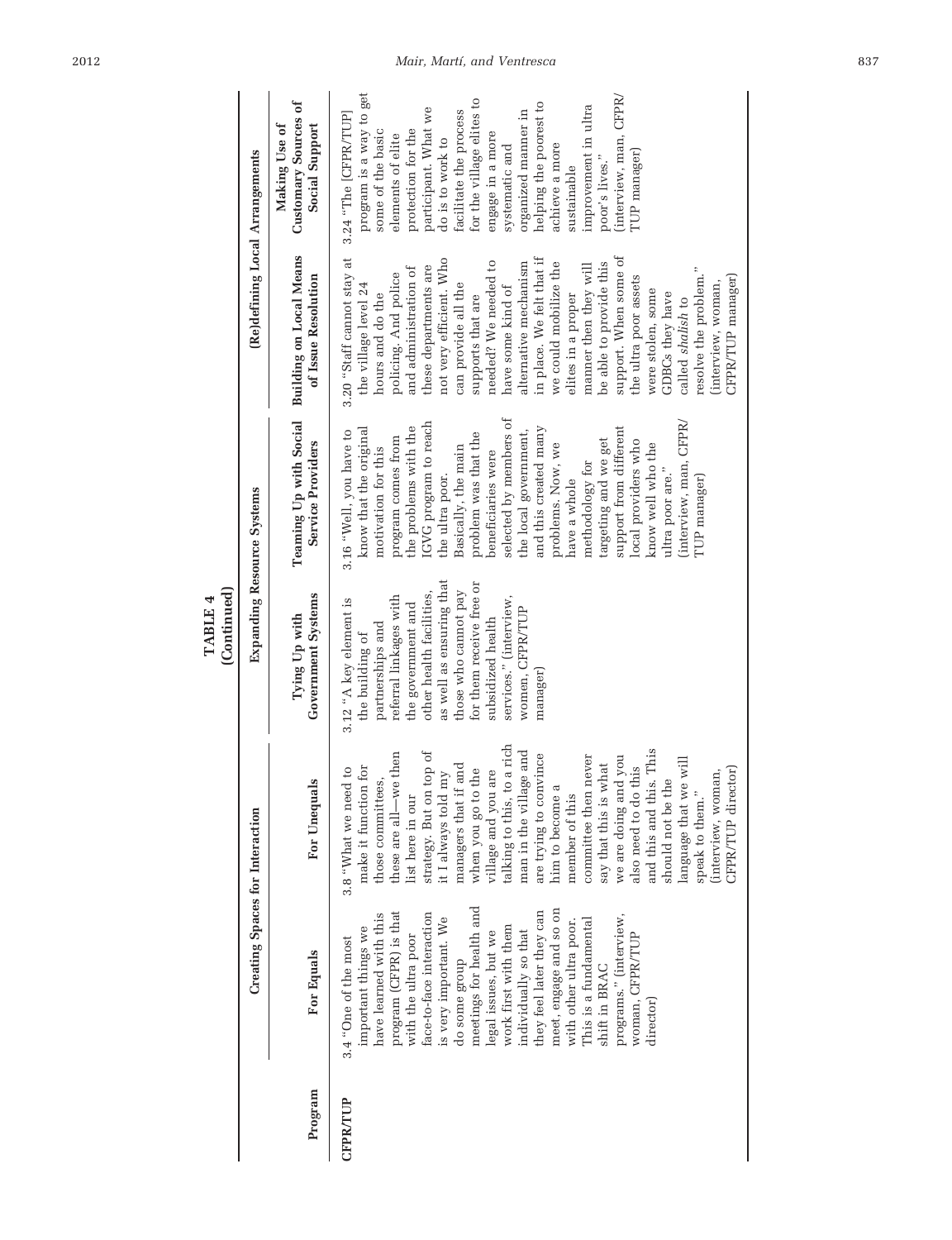ment of girls' autonomy. A female Education Program manager told us:

Well, this was for children [70 percent of girls and 30 percent of boys] who had dropped out from the government school or who do not have access to government school. And these children are definitively poor from rural areas. They will be in school for one year, and after the conclusion of the program they will go to the government public schools, not to BRAC schools.

BRAC also teams up with service providers outside the government, such as NGOs. These alliances serve to increase women's "exit options" (Nussbaum, 2000). According to research, a woman is far more likely to stand up to abuse if she is able to read and access alternative means of issue resolution, such as legal aid clinics, employment cooperatives, and traditional healers. BRAC's partnership with Ain O Salish Kendra (ASK), a legal aid and human rights organization, exemplifies this form of outreach. An internal document from the HRLE program elaborates on the nature and objectives of such collaboration:

BRAC-ASK joint legal aid program is designed as a partnership. ASK provides orientation and training to BRAC staff . . . to familiarize them with existing laws, court procedures, and filing of cases at the police station.

*Purposeful integration of BRAC initiatives with existing local support structures.* The third activity we observed was the purposeful way that BRAC integrated local support structures into its various programs. The second-order construct labeled "(Re)defining local arrangements" aggregates two first-order codes: "Building on local means of issue resolution" and "making use of customary sources of social support." According to our analysis, making market access and participation for women possible seems to require learning about, making use of, and adapting to prevailing institutional arrangements—even if they are considered to be dysfunctional or if they reinforce patterns of exclusion.

Access to formal justice is tedious, costly, and frequently unavailable to women, as described above. As an alternative, BRAC attempts to engage its members in *shalish*, a "traditional form of dealing with conflicts" (quotation 3.18) when issues such as "land, divorce, illicit relationships, or fights between individuals" (quotation 3.19) arise. A BRAC Social Development Program manager said:

Shalish serves the needs of the villagers . . . well, we know this is not the whole picture. Many times they are not fair and can be degrading, but we also know

that it is what the poor people prefer. We know also that they see the members of the shalish court as closer to them and that they speak in a language they [the poor people] can understand.

In promoting the use of *shalish* under certain conditions, BRAC acknowledges that the needs of poor women might well be served by alternative, local sets of arrangements (Unger, 1998). Similarly, BRAC recognizes and incorporates the value of existing "older, village-based practices of assistance to the poor" (quotation 3.23) into its programs. This is a radical departure from BRAC's traditional approach to poverty alleviation, since it makes use of practices that are thought to perpetuate relationships of dependence. As the director of the CFPR/ TUP program explained:

We thought that undermining older, village-based practices of assistance to the poor would... reduce their already rather limited sources of support. But it's good that we learned from our field and responded immediately . . . we asked [the village committee] to stand up for the women in shalish processes, in ensuring the education of the children of our ultra-poor members . . . to ensure . . . that whatever support they are providing to the community . . . in a more organized, in an even more popular manner, will... produce a more long-term, sustainable result.

In sum, we have identified a set of activities that redefine market architecture in ways that begin to allow poor women to engage in markets and marketbased activities. Our analysis reveals how BRAC has shifted the boundaries of spaces and activities to be more accessible and available to women. BRAC accomplishes this redefinition by extending resource and support systems and building various platforms. In so doing, BRAC brings poor women into positions that have the potential for increased discretion and autonomy at the local level.

However, development scholars and practitioners have long warned about the limits of this narrow type of liberation and empowerment (Nussbaum, 2000; Sen, 1999). Although these arrangements may temporarily ameliorate local difficulties, deeper, more taken-for-granted institutions that "identify categories of social actors and their appropriate activities or relationships" (Barley & Tolbert, 1997: 97) can remain unchanged. Our findings highlight a second set of activities that deepen and embed marketsupporting institutional infrastructures into local institutional arrangements. This set of marketbuilding activities focuses directly on legitimating women as market actors.

*Legitimating new market actors.* We found that BRAC engaged in two specific types of activities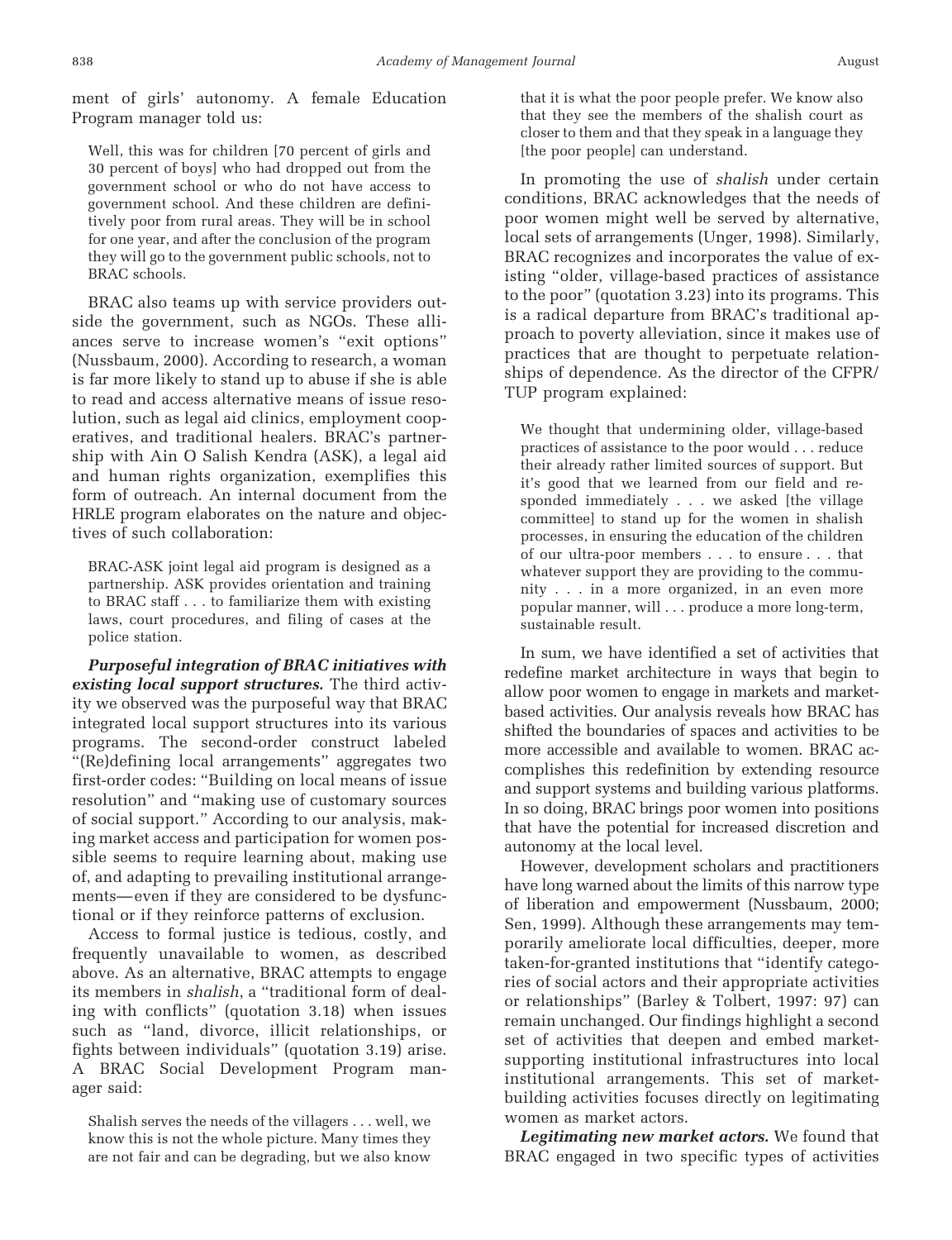(second-order constructs) that legitimate women's access and participation in markets. Table 5 provides quotations from our data that illustrate each of these activities along with the corresponding first-order codes. Appendix B displays statistics for the key codes used to categorize these instances within the BRAC program data.

*Develop "sensemaking" capacity.* The first set of legitimating activities we found, "developing sensemaking capacity," aggregates the two first-or-

|                                   |                                                                                                                                                                                                                                                                                                                                                                                                                                                                     | <b>Developing Sensemaking Capacity</b>                                                                                                                                                                                                                                                                                                                                                                                                                                                                                                                                                                                                                                                                                                    |                                                                                                                                                                                                                                                                                                                                                                                                                                                                                                                                                                                                                                                      | (Re)combining Norms and Traditions                                                                                                                                                                                                                                                                                                                                                                                                                                                                                                                                                                                                                                                                                           |
|-----------------------------------|---------------------------------------------------------------------------------------------------------------------------------------------------------------------------------------------------------------------------------------------------------------------------------------------------------------------------------------------------------------------------------------------------------------------------------------------------------------------|-------------------------------------------------------------------------------------------------------------------------------------------------------------------------------------------------------------------------------------------------------------------------------------------------------------------------------------------------------------------------------------------------------------------------------------------------------------------------------------------------------------------------------------------------------------------------------------------------------------------------------------------------------------------------------------------------------------------------------------------|------------------------------------------------------------------------------------------------------------------------------------------------------------------------------------------------------------------------------------------------------------------------------------------------------------------------------------------------------------------------------------------------------------------------------------------------------------------------------------------------------------------------------------------------------------------------------------------------------------------------------------------------------|------------------------------------------------------------------------------------------------------------------------------------------------------------------------------------------------------------------------------------------------------------------------------------------------------------------------------------------------------------------------------------------------------------------------------------------------------------------------------------------------------------------------------------------------------------------------------------------------------------------------------------------------------------------------------------------------------------------------------|
| Program                           | <b>Facilitating</b><br>Conscientization                                                                                                                                                                                                                                                                                                                                                                                                                             | <b>Knowledge of Repertories</b>                                                                                                                                                                                                                                                                                                                                                                                                                                                                                                                                                                                                                                                                                                           | Demystifying                                                                                                                                                                                                                                                                                                                                                                                                                                                                                                                                                                                                                                         | <b>Adopting Artistic</b><br><b>Traditional Performances</b>                                                                                                                                                                                                                                                                                                                                                                                                                                                                                                                                                                                                                                                                  |
| <b>Education</b><br><b>Social</b> | 4.1 "In our education<br>programs, one of our<br>main objectives is to help<br>them to collect and reflect<br>on their experiences,<br>what they know, the work<br>they do, that their parents<br>did. This is important to<br>increase their dignity.<br>And of course, creating<br>the VO is the key. They<br>have to learn that it is<br>their organization, that<br>they manage it."<br>(interview, woman,<br>Education manager)<br>4.2 "[We always] start with | 4.5 "These are people<br>where maybe they're not<br>able to see that they are<br>not ignorant. They can<br>think, and they can build<br>up their own, you know,<br>you can facilitate it. So, a<br>teacher, she or he is a<br>facilitator in a common<br>thinking process to<br>improve understanding<br>among people, and so we<br>still believe that it's action<br>and refraction which<br>provides the knowledge,<br>the source of knowledge<br>and not from books or<br>from other people; the<br>source of knowledge is<br>internal. You act and<br>refract and your<br>knowledge, sort of, comes<br>from a process of action<br>and refraction rather than<br>from books." (interview,<br>man, chairman)<br>4.6 "So what the women | 4.9 "With the local<br>community leaders<br>workshops what we try to<br>do is basically to<br>convince the other<br>structures, apart for the<br>power structure, that<br>we're trying to develop<br>the villages We invite<br>all of them to come and<br>to help our organization:<br>what should we do,<br>basically to have, to try to<br>convince them to work as<br>a support group for these<br>poor people, as a kind of<br>support group for these<br>poor people. We also talk<br>about the laws we teach<br>and that they are not<br>contradictory to religious<br>Islamic laws." (interview,<br>man, SD manager)<br>4.10 "When POs visit" | 4.13 "Popular theatre also<br>attempts to engender<br>building a different<br>system of education<br>within the community-<br>nonformal education<br>accessible to all. Implying<br>that it does not rely on<br>literacy—that would at<br>once exclude the vast<br>majority of the poor. It is<br>a process centered round<br>the people, starting and<br>ending with the<br>expressive potential of<br>the human body. Thus,<br>learning over here is more<br>than entertainment, as the<br>process of learning is<br>user-friendly. Popular<br>theatre is inexpensive to<br>organize as it does not<br>require an expensive<br>outlay in equipment or<br>infrastructure."<br>(education report)<br>4.14 "It comes from our |
| Development                       | the VO. It is the tool that<br>permits the women to<br>start thinking about their<br>problems and their lives.<br>Also to start thinking<br>about what they can do if<br>the work together. This is<br>how we have always<br>understood our work, like<br>Freire. It has to contribute<br>to raising awareness and<br>start breaking unequal<br>relationships." (interview,<br>man, SD manager)                                                                     | members of the Palli<br>Shamajs have realized is<br>that they can include<br>themselves as members of<br>the local committees, the<br>mosque committee,<br>madrasa committee,<br>school committee. And<br>many have succeeded<br>so they then become more<br>powerful." (interview,<br>man, SD program officer)                                                                                                                                                                                                                                                                                                                                                                                                                           | households, they are<br>usually offered with<br>chairs or stools to sit.<br>However, as a matter of<br>strategy, POs instead of<br>sitting on stool/chair, sit<br>on the ground. This<br>makes the people<br>embarrassed, but happy!<br>They are embarrassed<br>because they are not used<br>to seeing an educated<br>outsider sitting on the<br>ground with them. But<br>they are happy because<br>the PO sits with them in<br>an informal way as a<br>nearer one which creates a<br>fellow feeling among them<br>and the gap becomes<br>narrower." (Social<br>Development report)                                                                  | folk, popular culture. We<br>realized we can use it as<br>a communication tool,<br>communication network.<br>As in the early days there<br>was no electricity, no<br>radio, no television,<br>people used to do this<br>kind of drama in the rural<br>areas. So we actually<br>went back to borrow this<br>idea. People have nothing<br>else to do, so they come<br>and see the drama. People<br>love to see, and through<br>this people can become<br>educated, more aware<br>about their situation, their<br>rights, their problems,<br>issues." (interview, man,<br>SD manager)                                                                                                                                           |

**TABLE 5 Data Supporting the Theme of Legitimating New Market Actors**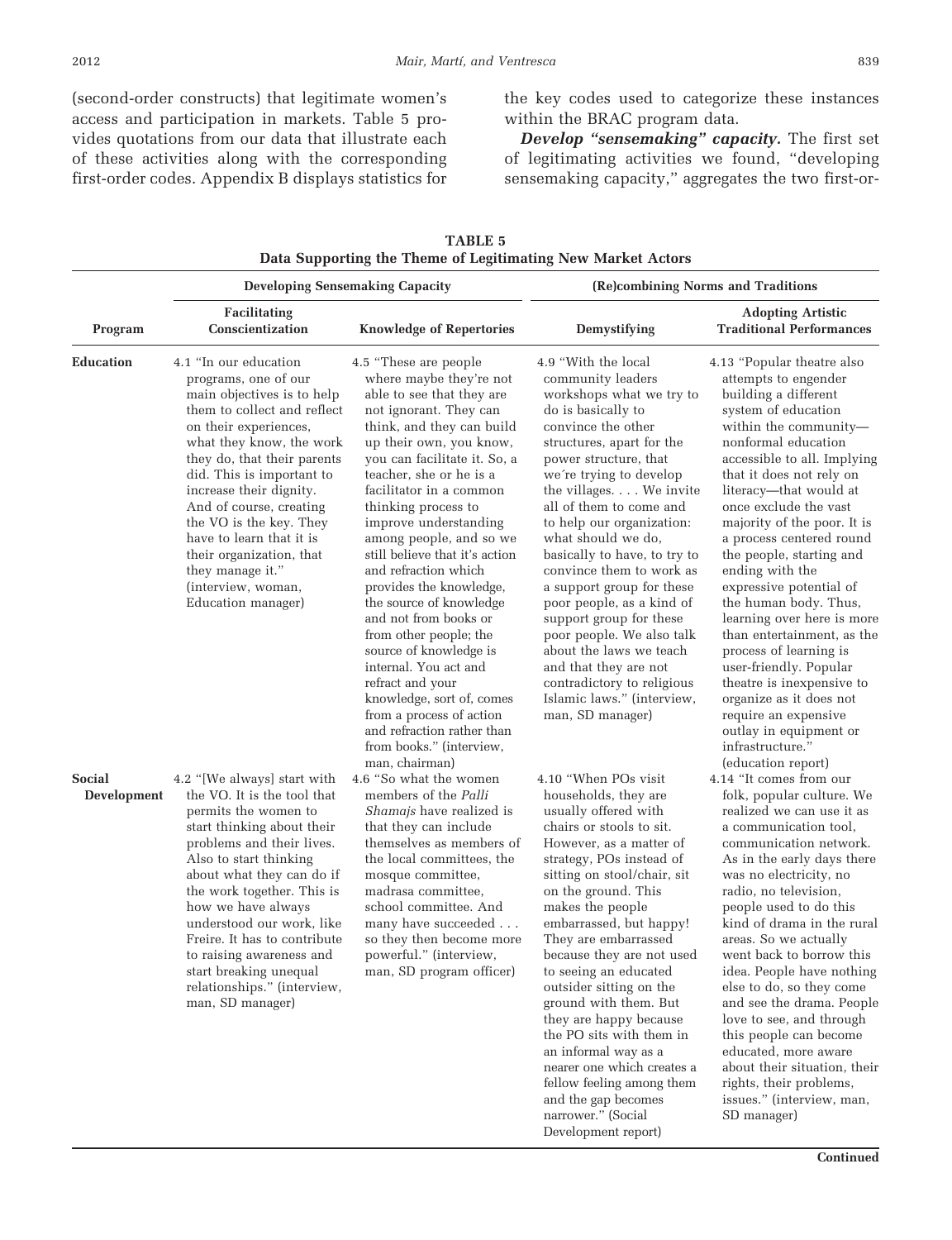|                 |                                                                                                                                                                                                                                                                                                                      | <b>Developing Sensemaking Capacity</b>                                                                                                                                                                                                                                                                                                                                                                                    | (Re)combining Norms and Traditions                                                                                                                                                                                                                                                                                                                |                                                                                                                                                                                                                                                                                                                                                                                                                                                                                                                                                                                                        |  |  |
|-----------------|----------------------------------------------------------------------------------------------------------------------------------------------------------------------------------------------------------------------------------------------------------------------------------------------------------------------|---------------------------------------------------------------------------------------------------------------------------------------------------------------------------------------------------------------------------------------------------------------------------------------------------------------------------------------------------------------------------------------------------------------------------|---------------------------------------------------------------------------------------------------------------------------------------------------------------------------------------------------------------------------------------------------------------------------------------------------------------------------------------------------|--------------------------------------------------------------------------------------------------------------------------------------------------------------------------------------------------------------------------------------------------------------------------------------------------------------------------------------------------------------------------------------------------------------------------------------------------------------------------------------------------------------------------------------------------------------------------------------------------------|--|--|
| Program         | Facilitating<br>Conscientization                                                                                                                                                                                                                                                                                     | <b>Knowledge of Repertories</b>                                                                                                                                                                                                                                                                                                                                                                                           | Demystifying                                                                                                                                                                                                                                                                                                                                      | <b>Adopting Artistic</b><br><b>Traditional Performances</b>                                                                                                                                                                                                                                                                                                                                                                                                                                                                                                                                            |  |  |
| <b>HRLE</b>     | 4.3 "It is very difficult to<br>stop early marriage, so<br>now we organize<br>community workshops<br>with imams, religious<br>people, with those who<br>hold power in the<br>community. We are<br>creating awareness among<br>stakeholders, like<br>religious leaders, etc."<br>(interview, woman, HRLE<br>director) | 4.7 "In our training<br>programs one of our<br>objectives is to help them<br>to collect and reflect on<br>their experiences, what<br>they know, the work they<br>do, that their parents did.<br>This is important to<br>increase their dignity.<br>And of course, creating<br>the VO is the key. They<br>have to learn that it is<br>their organization, that<br>they manage it."<br>(interview, woman, HRLE<br>director) | 4.11 "Our objective with<br>the HRLE Program is,<br>mostly, to let the poor<br>know their own rights,<br>that they have the law<br>and human rights. And<br>also to convince them<br>that they can ask for these<br>rights, and fight for them.<br>In a way, we want to<br>demystify the law."<br>(interview, man, Social<br>Development manager) | 4.15 "But popular theatre<br>also has problems. We<br>believe that it is very<br>important to have actors<br>that are women. But<br>sometimes religious<br>leaders or the village<br>leaders are against it,<br>because there are women<br>acting and also because<br>they think that the topics<br>are not correct. However,<br>actors and also program<br>organizers resist that<br>opposition. They talk<br>about how important it is<br>to talk about problems<br>that the poor have, but<br>also problems of<br>sanitation, violence."<br>(interview, woman, HRLE<br>and Advocacy<br>coordinator) |  |  |
| <b>CFPR/TUP</b> | 4.4 "The objective is<br>awareness about gender<br>norms and relations;<br>better understanding of<br>rationality of joint<br>ownership by men and<br>women of family<br>resources and women's<br>participation in decision-<br>making in the family."<br>(interview, woman,<br>CFPR/TUP director)                   | 4.8 "Understanding that<br>knowing the law and<br>rights is not enough for<br>seeking redress-one has<br>to know where to go, who<br>can help, what do. To<br>help women gain basic<br>legal skills." (interview,<br>man, CFPR/TUP senior<br>program officer)                                                                                                                                                             | 4.12 "To convince elites to<br>participate in the<br>committees (GBDCs), we<br>explain the tasks and<br>activities in terms that are<br>very close to common<br>understandings of the<br>traditional and religious<br>obligation they have to<br>help the poor."<br>(interview, man, CFPR<br>senior program officer)                              | 4.16 "The theaters not only<br>view society as a<br>dichotomy of good and<br>bad where the latter<br>oppresses the former, but<br>by following the trend of<br>popular theater highlights<br>the cause of the<br>oppressed in the society.<br>The theatres not only<br>highlighted the<br>implication of the<br>problems, but also the<br>causes behind the<br>problems, and most<br>importantly hinted on<br>how these problems<br>could be resolved."<br>(CFPR/TUP report)                                                                                                                           |  |  |

# **TABLE 5 (Continued)**

der codes "facilitating conscientization" and "knowledge of repertoires." "Conscientization" refers to efforts to build awareness by provoking individual and collective self-reflection (Freire, 1970). Confronted with the strong inner sense of nonentitlement that women have, BRAC starts by leading women to think about their lives. In the words of a male Social Development Program manager:

This is a . . . two stage process. First they would come to see themselves as in a bad situation, oppressed; and then would come to see themselves as citizens who had a right to a better situation.

BRAC's use of the term "conscientization" stems from the deep influence that the Brazilian educator Freire's (1970) work had on Fazle Abed. Activities that trigger conscientization aim to provoke women into seeing and questioning their condition so that they can begin "de-naturalizing" it (Douglas, 1986). Conscientization processes involve women's becoming aware of their own sense of self and visualizing the possibilities for expanding the boundaries of permissible behavior. To develop women's sensemaking in this direction, BRAC works to generate a repertoire of resources and inner capabili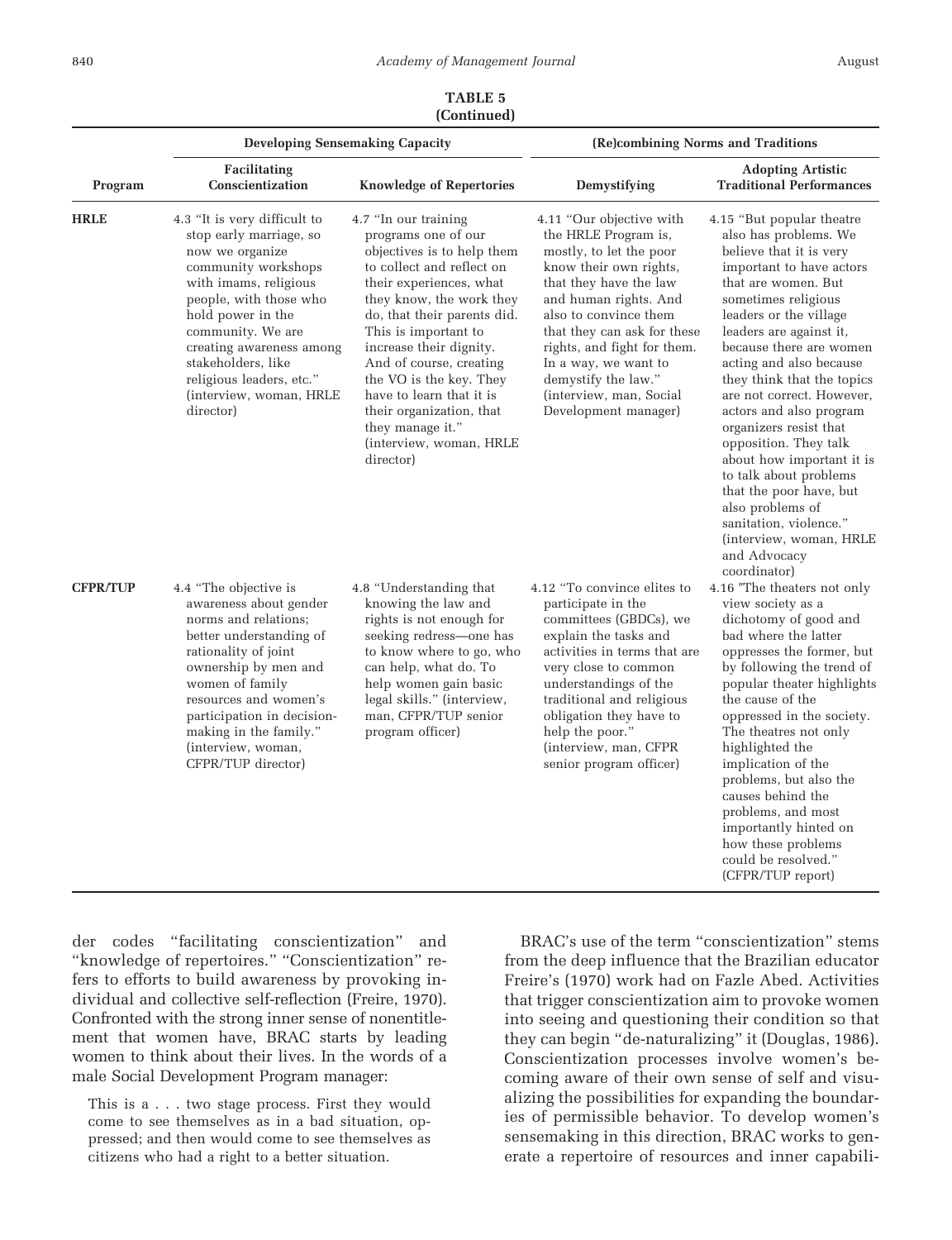ties for women to mobilize (Nussbaum, 2000). Martha Chen, an early BRAC staffer, wrote in a note in 1976 (published later in 1983):

These village women possess many skills. They must be made to feel these skills are valuable. Then the women must decide for themselves what they can and want to do. (Chen, 1983)

BRAC also provides tools, skills, and resources for women. These tools and resources range from basic math and accounting training to more substantial knowledge lessons about citizen rights. For instance, referring to a new initiative by the HRLE Program to empower poor women through property rights, the program director explained:

Before property rights can empower people, people must be empowered to claim their property rights. Our legal literacy courses combine legal aid with rights articulation, taking legal empowerment beyond courts and to hands-on application at the grassroots.

*(Re)combine norms and traditions.* Developing women's sensemaking capacity is inherently political. BRAC's efforts to build self-awareness and foster women's mobilization are not uncontroversial and often generate opposition. In response, BRAC works to provide alternative definitions to traditional notions such as "household property." This second type of legitimating work is about "(re)combining norms and traditions" and aggregates the two first-order codes, "demystifying" and "adopting artistic traditional performances." Our epigraph at the beginning of this paper, from the work of Marta Nussbaum on human capabilities, provides a direct statement of the rationale for these activities.

Efforts to change prevailing institutionalized practices, customs, and beliefs challenge many conventions and sometimes breed opposition. A very graphic example of this occurred in the 1990s, when 110 BRAC schools were set on fire by radicals who used religious arguments to claim that mixing boys and girls in class violated the values and norms of Bangladeshi society (Riaz, 2005). Opposition can be understood as an expression against dominant actors' produced meanings—meanings that articulate implicit hierarchies, reproduce their advantages, and stabilize a particular "local world" (Fligstein, 2001; Tilly, 1998).

The evidence from our informants suggests that in traditional arrangements, women are often socialized to occupy and treated as holding dependent positions. Our analysis suggests that BRAC's engagement with poor women via participation in VOs denaturalizes and demystifies the traditional

relations of male-female subordination and patronage and helps women feel at ease in the company of nonfamily "strangers." As the following quote from an internal report from the Social Development Program illustrates, this demystification is purposeful:

When Program Organizers visit households, they are usually offered with chairs or stools to sit. However, as a matter of strategy, POs instead of sitting on stool/chair, sit on the ground. This makes the people embarrassed, but happy! They are embarrassed because they are not used to see an educated outsider sitting on the ground with them. But they are happy because the PO sits with them in an informal way. Then the gap between them becomes narrower.

BRAC also works with women to demystify their view of the law as opaque, out of reach, and inapplicable to themselves. In HRLE training in particular, women discuss and learn that the law is not necessarily "contradictory to Islamic religious law" (quotation 4.9).

BRAC also works with local elites—e.g., village chiefs, religious leaders, teachers, policemen—to demystify BRAC's own interventions. For example, when CFPR program organizers approach elites to provide support to women (e.g., granting fair justice in traditional *shalish*), they emphasize that such support is nothing more than a more formalized version of what the local elites have always been responsible for in the community. The CFPR director told us:

First of all we acknowledged their contribution to their community, so they come to see what we ask them to do as nothing extraordinary, but... what their father did.

In addition, BRAC carefully uses religious arguments to support its own initiatives, such as framing elite support for the poor in "terms very close to common understandings of the [elites'] traditional and religious obligation." A local journalist explained:

It directly resonates with one of the Five Pillars of Islam, which states that the rich have a moral obligation to help the needy.

The issue of public framing and presentation is important when dealing with institutions such as women's autonomy and property rights. We observed that BRAC purposively draws upon and integrates traditional artistic and cultural performances in its activities. These actions facilitate sensemaking and help to legitimize discourse that favors inclusion. This integration can also be interpreted as an experiment with old rules and practices that attempts to make sense of new situations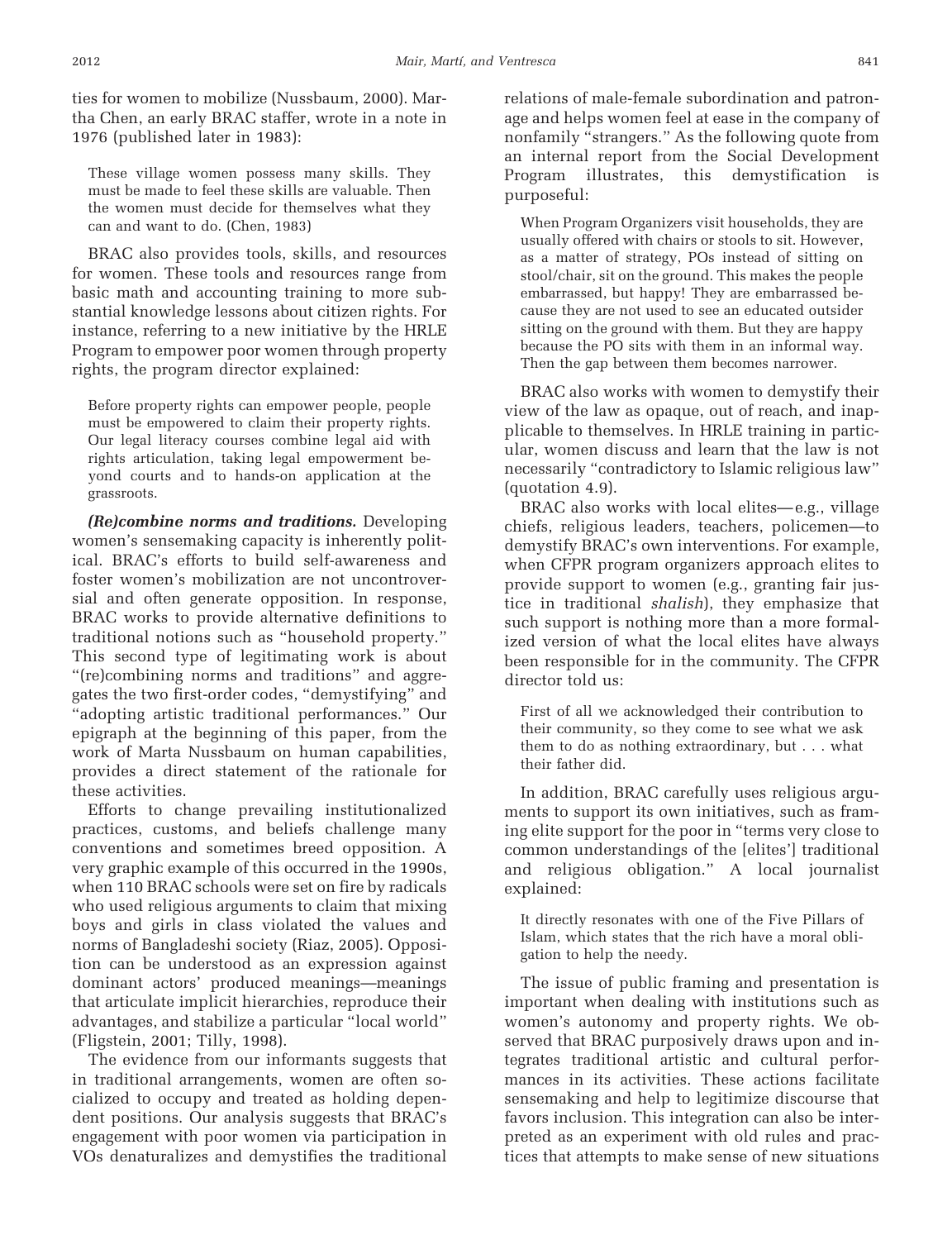(Fligstein, 2001). For instance, BRAC draws on Bangladesh's rich popular folk culture by incorporating *popular theater* performances into its advocacy efforts and educational projects. Theater provides a medium for discussing controversial issues that all villagers understand. A Social Development manager referred to theater's ability to

ease the public discussion about issues such as domination and exploitation, land grabbing, women discrimination, village arbitration, or harassment of women.

Elaborating on the plot of a performance one of the authors attended that gathered 300 people, including local government members and a religious leader, the manager further recalled:

Someone is beating his wife, they know there is this problem in the village, because they are from there. They take story, and they represent the drama and they ask to the audience: Do you think this should be done? Should he beat his wife? And at the end of the drama they ask to the audience, what can be learned from this drama?

Thus, via the highly legitimized institution of popular theater, BRAC introduces a new image of women's autonomy into a community and provides a venue that safely fosters debate about community norms, appropriate behaviors, and the evolution of old practices. Furthermore, by employing the medium of theater, BRAC not only permits viewers to visualize this new reality and its possible implications, but also creates a reason to discuss the causes and potential responses for the situations on display.

# **DISCUSSION AND CONCLUSION**

This paper centers on market building in institutionally complex contexts. Our analysis of the institutional context in Bangladesh and the activities of BRAC allow us to develop a grounded theory of institutional voids built on a rich empirical case in which market building is being undertaken as a tool for economic and social development. We now elaborate on how our findings contribute to and extend existing institutional accounts of the formation and functioning of markets.

# **From Institutional Voids to Institutional Interfaces**

There may well be some instances and arenas that are "empty" of institutional arrangements; however, they are uncommon. Although the extreme nature of such instances makes them potentially useful for analysis, our study focuses not on

the absence and weakness of modern market institutions but rather on their "situatedness" within a multi-institutional context—constituting what we have called an "institutionally complex context" (Greenwood, Magán, Li, & Céspedes, 2010; Greif, 2006). The unitary view of voids makes it difficult to imagine how markets can be built or operate within anything other than a very narrow set of institutional contexts. This view also reinforces a compensatory view of institutional arrangements, rather than recognizing how indigenous institutions do support varied complex market activities and governance (Ostrom, 1990; Pierson & Skocpol, 2002). Our research enables a move away from abstraction toward a grounded knowledge of institutional voids shaped by investigating how they take form and are managed in the process of market building. We arrived at this insight by acknowledging the existence of multiple institutional logics and analytically identifying interfaces as the points at which these logics come together. This perspective made it possible to conduct a fine-grained examination of two core institutions related to market creation and stability: property rights and autonomy.

Our data reveal that property rights and autonomy—taken for granted as pillars of markets in modern societies and economies—often contradict and thus stand in conflict with existing rules of the game in local community (e.g., patriarchy, early forced marriage), political (e.g., corruption and patronage), and religious (e.g., interpretations of religious credos, *purdah*) spheres in Bangladesh. These institutional interfaces configure exclusionary markets, a point we note is secondary in the literature on institutional voids and merely noted in passing by institutional economists concerned with distributional outcomes of markets. The approach introduced in this study focuses on those who are denied the chance to "play the game" and explains how many poor women in Bangladesh are excluded from market-based activities.

Attention to the interfaces between market institutions and local institutional arrangements has at least two important implications for the study of institutional voids. First, our analysis illustrates the importance of looking at a full array of interlinked institutional spheres (Friedland & Alford, 1991). Understanding what prevents women from accessing and participating in markets permits us to see how various institutional logics shape existing rules of the game (North, 1990). Our findings that patriarchal systems, religious beliefs, and local conceptions of "proper" behavior limit women's access to and participation in markets suggests that existing institutional arrangements, and the result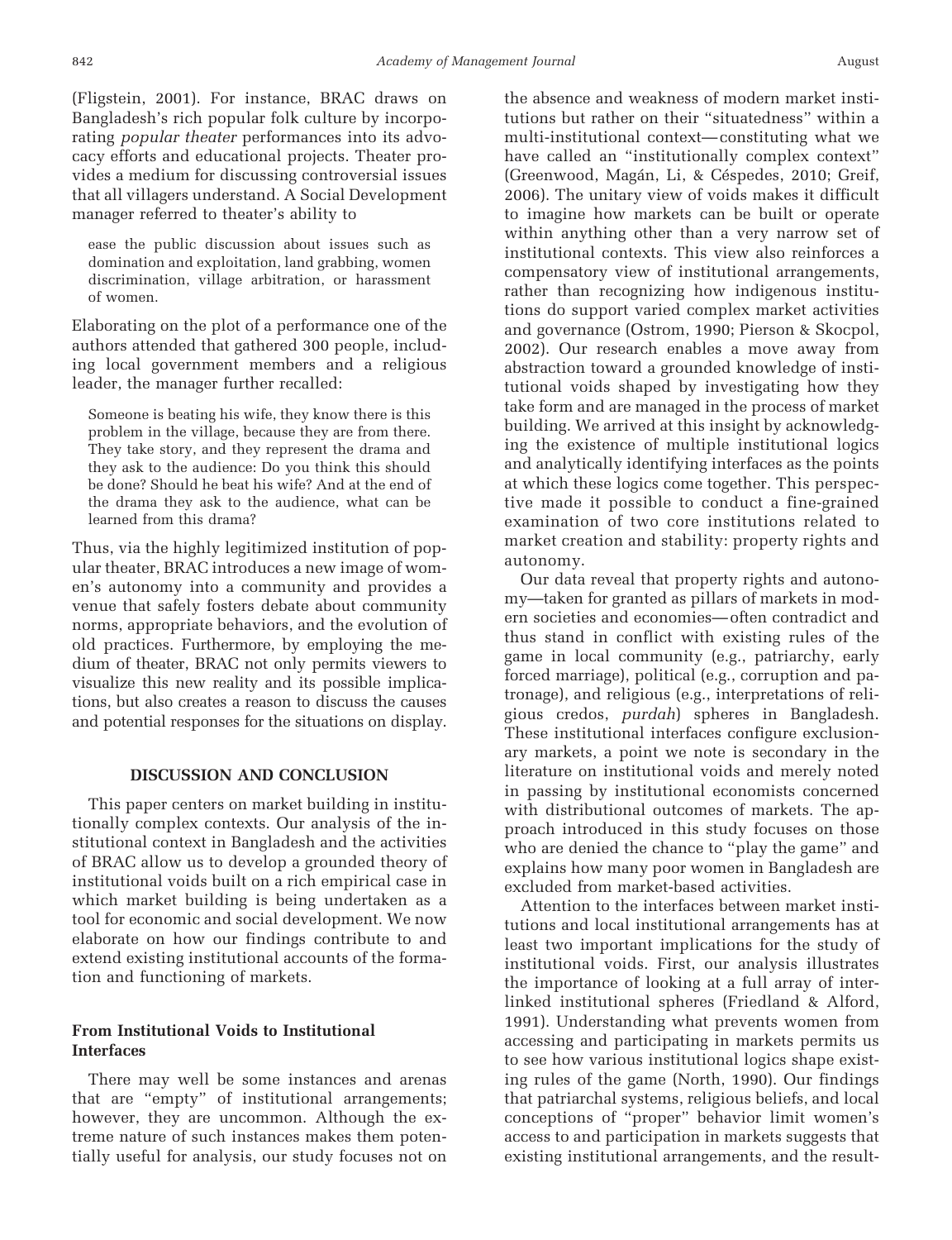ing institutional voids, can be seen as outcomes of cultural and political contention among actors with differential power and competing frames (Bartley, 2007; Campbell, 2004; Rao, 1998). We show that the protection of property rights is variably granted by the powerful to some but not to others. As a result, the institutional arrangements that shape institutional voids can be understood as relatively durable, but contestable, compromises based on specific coalitional dynamics that are potentially vulnerable to shifts.

Second, our focus and mapping of both market and nonmarket institutions specifies more fully the institutional arrangements relevant for understanding market-based activities in developing countries. In referring to bottom of the pyramid markets, Webb et al. pointed out that there is "little to no property rights protection available in the event of violations" (2010: 506). Our analysis suggests that alternatives such as traditional means of issue resolution have consequences for market building and access. Not only do these alternative mechanisms exist, but they are often preferred by local actors because of their cultural and cognitive proximity and ease of use. Of course, such mechanisms are not ideal; as we show, they are often captured by dominant actors and serve to reproduce existing patterns of subordination and exclusion. However, our investigation of BRAC's interventions shows that it is not always necessary to create replicas of Western institutions when they are absent or weak. Rather, adding to one of the main lessons derived from developing countries (Rodrik, 2007) and "marketization" processes in Eastern Europe (Kogut et al., 2000; Stark, 1996), we echo Dixit, who wrote "It may be possible to work with such alternative institutions as are available, and build on them" (2004: 4).

In sum, we propose that apparent institutional voids can be seen as useful problem-sensing tools. They can help to diagnose conditions that need to be addressed for inclusive market initiatives to develop. They are analytical spaces (Mahoney & Thelen, 2010) in which elements from a variety of institutional spheres, each built around central systems of meanings and social practices (Friedland & Alford, 1991), come together and affect the interpretation, enforcement, or embodiment of certain focal institutions—such as, in our case, property rights and autonomy (Carruthers & Ariovich, 2004).

# **On the Work of Building Inclusive Markets**

This article builds on existing scholarship on markets and institutions but refocuses on actors and activities on the ground. In contrast to previous work that highlights the role of the state, firms, social movements, or entrepreneurs in marketbuilding processes, we begin with a focus on a key intermediary actor, BRAC, but we also provide a more detailed analysis of a range of individual actors and communities, along with various inhabitants of existing social structures and institutional logics. We focus on market building, not simply market formation, to emphasize the activity and processes involved. And we also focus on market building that has the explicit purpose of including the formerly excluded.

Our reading of autonomy and property rights as void for many becomes the starting point for examining BRAC's efforts to build inclusive markets. Like other liminal spaces, the interfaces we examine represent spaces that illuminate the conflict that occurs over and within institutions (Mahoney & Thelen, 2010; Morrill, 2006). These interfaces, though seemingly fixed in many ways, are also unstable and contested, and therefore represent opportunities for actors to create and transform the relations, boundaries, or rules of the game within them (Fligstein, 2001; Lawrence & Suddaby, 2006; Santos & Eisenhardt, 2009). Our approach reflects the centrality of such microsocial processes, interactions, and (re)negotiations for understanding how institutions "act and play" (Barley, 2008).

We find that on-the-ground market-building activities situated in institutionally complex contexts enable market access and participation through the renegotiation of existing social orders. An intermediary organization initiates this process of renegotiation, but it unfolds on behalf of and with the people affected, the marginalized (poor women) and the ones who marginalize (elites, religious leaders, etc.). It includes two distinct categories of activities: redefining market architecture and legitimating new actors.

Our findings support a perspective on market building in which markets are viewed as built *along with* rather than *on top of* existing local institutions and that allows "markets to become" rather than pushes for "markets to exist." In contrast to previous work, we integrate market consequences into our argument. This move underscores the value of attending to plural institutional spheres and provides a more complete understanding of how markets form, how intermediaries impact markets, and why it is important to take into account dimensions of inclusiveness. This perspective suggests that the inclusive market that BRAC is striving to build amalgamates with the existing local institutional arrangements rather than constituting an isolated institutional sphere.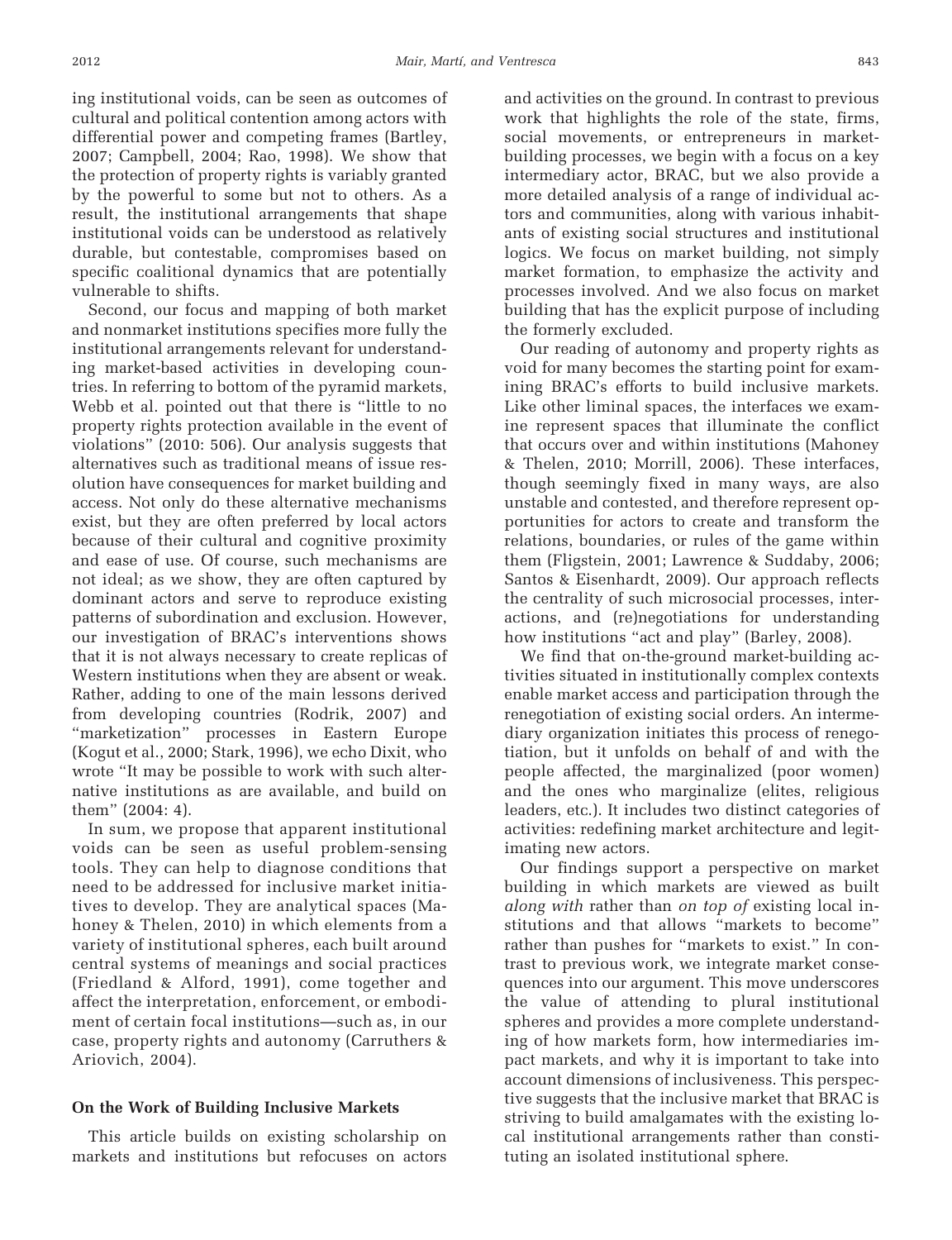Our findings illustrate how market-building activities are located at the interfaces of institutional spheres and how they often modify existing norms, beliefs, and practices to alter the underlying social order (Strauss, 1982). Our study sees market access and participation as negotiable and market boundaries as potentially permeable for actors who have been excluded. These findings and interpretations reinforce ongoing conversations about inhabited institutions (Barley, 2008; Hallett, 2010; Scully & Creed, 1999).

Our findings related to redefining market architecture extend the current view that markets can adopt different architectures. According to the sociology of markets literature, markets and their supporting institutions are built through rules, conventions, and the codification of meaning in the form of standards (Beckert, 2007; Biggart & Beamish, 2003; Fourcade, 2007). Once a particular architectural configuration takes form, it defines who can do what and who has access to what, and it becomes difficult to stray from the configuration (Fligstein, 2001).

This stream of work emphasizes market structures, however, in ways that are sometimes overly stylized or abstract. Instead, we suggest that attention to negotiation activities surrounding existing institutional patterns can show how inclusive markets can be renegotiated even from initially restrictive structures (e.g., to formal justice). Moreover, focusing on market architecture highlights the pivotal role that different types of social spaces play relative to market building. Some purposively designed spaces may be privileged settings in which individuals from disparate groups can (re)negotiate existing social orders and seek microinstitutional change. Recent work by social movement scholars (Polleta, 1999) and organizational theorists (Kellogg, 2009; Zietsma & Lawrence, 2010) suggests the importance of different social spaces for these ends. Our findings speak to and provide an empirical path to continue these conversations.

Our analysis also reveals how purposeful effort to legitimate new market actors complements initiatives to define and shape market architecture. Our findings echo perspectives in entrepreneurship that combine legitimacy and cognitive-based strategies and suggest that persuasion and influence can be used to overcome the skepticism and resistance of those who guard the status quo (Aldrich & Fiol, 1994). In addition, various studies have shown how actors bestow legitimacy on practices, products, and services (Suchman, 1995; Vaara & Tienari, 2008) by using speaking and writing (Lawrence & Suddaby, 2006: 56), rhetoric (Green, 2004; Suddaby & Greenwood, 2005), or

analogies and metaphors (Etzion & Ferraro, 2010; Hargadon & Douglas, 2001).

In line with this tradition, our study illustrates how rhetorical strategies and culture can be used as a tool kit (Swidler, 1986) (e.g., popular theater performances; local means of issue resolution) and can be actively and strategically deployed by an intermediary actor to convey legitimacy. Moreover, our study allows for an in-depth look at how legitimacy is constructed and negotiated (Barley, 2008; Strauss, 1982). "As institutional analysis takes its interpretive turn, it is well worth remembering that writing, reading and rhetoric are important for negotiating legitimacy, but words break no bones" (Barley, 2008: 507). Our study represents an attempt to do so by applying a more diverse repertoire of methods (see also Dover & Lawrence, 2010) to study institutions inhabited and at play in less than comfortable or conventional contexts (Bamberger & Pratt, 2010).

#### **Limitations and Conclusions**

This study reports on the activities of BRAC to build inclusive markets in rural Bangladesh. We do not intend to claim that our findings represent the only way in which inclusive markets might be built. In fact, we do not believe that there is only one way to build markets (Rodrik, 2007). Our intention was to illustrate how exclusion from market activities can be traced back to institutional voids and to surface the microprocesses involved in building inclusive markets by examining the activities and role of an intermediary.

Markets are not constructed *de novo* (Stark, 1996). The choice of setting and the local conditions exemplified in this case restrict the generalizability and transferability of its findings, particularly with regard to modern societies in which processes of secularization have diminished the centrality of religious institutions and to societies in which what we call the *emporium of the law* grants inclusion effectively. However, our analytical approach of spotting possible voids and theoretical insights on the negotiated order of market access and permeability of market boundaries might provide a useful lens for researchers and decision makers studying a variety of phenomena. For example, the recent demographic shifts and the consequent rise of "Islamic banking" in Europe represent an interesting setting for analyzing how to make [financial] markets more accessible in modern societies.

Despite these boundary conditions, an extreme case in complex institutional context such as the one presented in this paper offers an opportunity to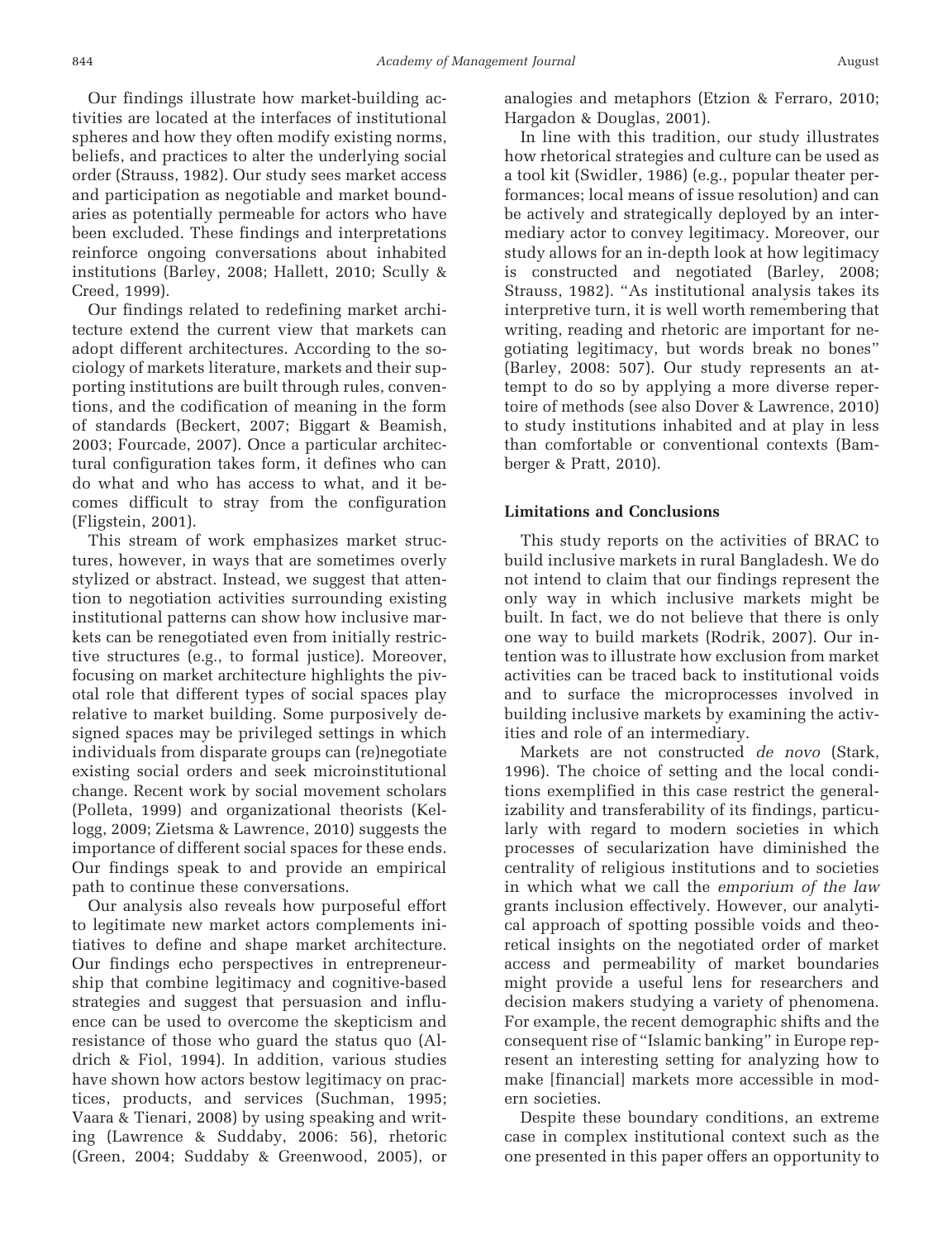study a familiar set of processes and phenomena on fresh terms and to focus in on key elements that existing work has neglected (Bamberger & Pratt, 2010). Moreover, too much research on institutions has been "embarrassingly... constructed by U.S. scholars based on data collected from U.S. organizations" (Scott, 2005: 478). Our case stands apart in showcasing an "unusual" (albeit, in reality, very customary and ubiquitous) and a largely unexplored setting. This case of market building in rural Bangladesh is uncommon and analytically extreme in the literature, but common in the world and hence, relevant and timely for our research community

#### **REFERENCES**

- Ahlstrom, D., & Bruton, G. D. 2006. Venture capital in emerging economies: Networks and institutional change. *Entrepreneurship Theory and Practice,* 30: 299–320.
- Aldrich, H. E., & Fiol, C. M. 1994. Fools rush in? The institutional context of industry creation. *Academy of Management Review,* 19: 645–667.
- Anteby, M. 2010. Markets, morals, and practices of trade: Jurisdictional disputes in the U.S. commerce in cadavers. *Administrative Science Quarterly,* 55: 606– 638.
- Bamberger, P. A., & Pratt, M. G. 2010. Moving forward by looking back: Reclaiming unconventional research contexts and samples in organizational scholarship. *Academy of Management Journal,* 53: 665–671.
- Banerjee, A. V., & Duflo, E. 2011. *Poor economics: A radical rethinking of the way to fight global poverty.* New York: Public Affairs.
- Banfield, E. 1958. *The moral basis of a backward society.* Glencoe, IL: Free Press.
- Bansal, P., & Roth, K. 2000. Why companies go green: A model of ecological responsiveness. *Academy of Management Journal,* 43: 717–736.
- Barley, S. 2008. Coalface institutionalism. In R. Greenwood, C. Oliver, R. Suddaby, & K. Sahlin-Andersson (Eds.), *The Sage handbook of organizational institutionalism:* 490–516. Newbury Park, CA: Sage.
- Barley, S. R., & Tolbert, P. S. 1997. Institutionalization and structuration: Studying the links between action and institution. *Organization Studies,* 18: 93–117.
- Bartley, T. 2007. Institutional emergence in an era of globalization: the rise of transnational private regulation of labor and environmental conditions. *American Journal of Sociology,* 113: 297–351.
- Beckert, J. 2007. *The great transformation of embeddedness: Karl Polanyi and the new economic soci-*

*ology.* Discussion paper, Max Planck Institute for the Study of Societies, Colonia.

- Biggart N. W., & Guillén, M. 1999. Developing difference: Social organization and the rise of the auto industries in South Korea, Taiwan, Spain, and Argentina. *American Sociological Review,* 64: 722–747.
- Biggart, N. W., & Beamish, T. D. 2003. The economic sociology of conventions: Habit, custom, practice and routine in market order. In K. Cook & J. Hagan (Eds.), *Annual review of sociology,* vol. 29: 443– 464. Palo Alto, CA: Annual Reviews.
- Bourdieu, P. 2005. *The social structures of the economy.* Cambridge, U.K.: Polity.
- Bowles, S. 1998. Endogenous preferences: the cultural consequences of markets and other economic institutions. *Journal of Economic Literature,* 36: 75– 111.
- BRAC. 1979. *Who gets what and why: Resource allocation in a Bangladesh village* (RED Rural Study Series 1). Dhaka, Bangladesh: BRAC.
- BRAC. 2009. *Annual report.* http://www.brac.net/ oldsite/useruploads/files/brac-ar-2009.pdf. Accessed February 11, 2011.
- Campbell, J. L. 2004. *Institutional change and global*ization. Princeton, NJ: Princeton University Press.
- Campbell, J. L., & Lindberg, L. N. 1990. Property rights and the organization of economic activity by the state. *American Sociological Review,* 55: 634–647.
- Carruthers, B. G., & Ariovich, L. 2004. The sociology of property rights. In K. Cook & J. Hagan (Eds.), *Annual review of sociology,* vol. 30: 23–46. Palo Alto, CA: Annual Reviews.
- Chakrabarty, S. 2009. The influence of national culture and institutional voids on family ownership of large firms: a country level empirical study. *Journal of International Management,* 15: 32–45.
- Chan, H.-J. 2002. *Kicking away the ladder: Development strategy in historical perspective.* London: Anthem.
- Chen, M. A. 1983. *A quiet revolution: Women in transition in rural Bangladesh.* Rochester, VT: Shenkman.
- Creed, D., Dejordy, R., & Lok, J. 2010. Being the change: resolving institutional contradiction through identity work. *Academy of Management Journal,* 53: 1336–1364.
- Crow, B. 2001. *Markets, class and social change: Trading networks and poverty in rural South Asia.* New York: Palgrave.
- De Soto, H. 2000. *The mystery of capital: Why capitalism triumphs in the West and fails everywhere else.* New York: Basic Books.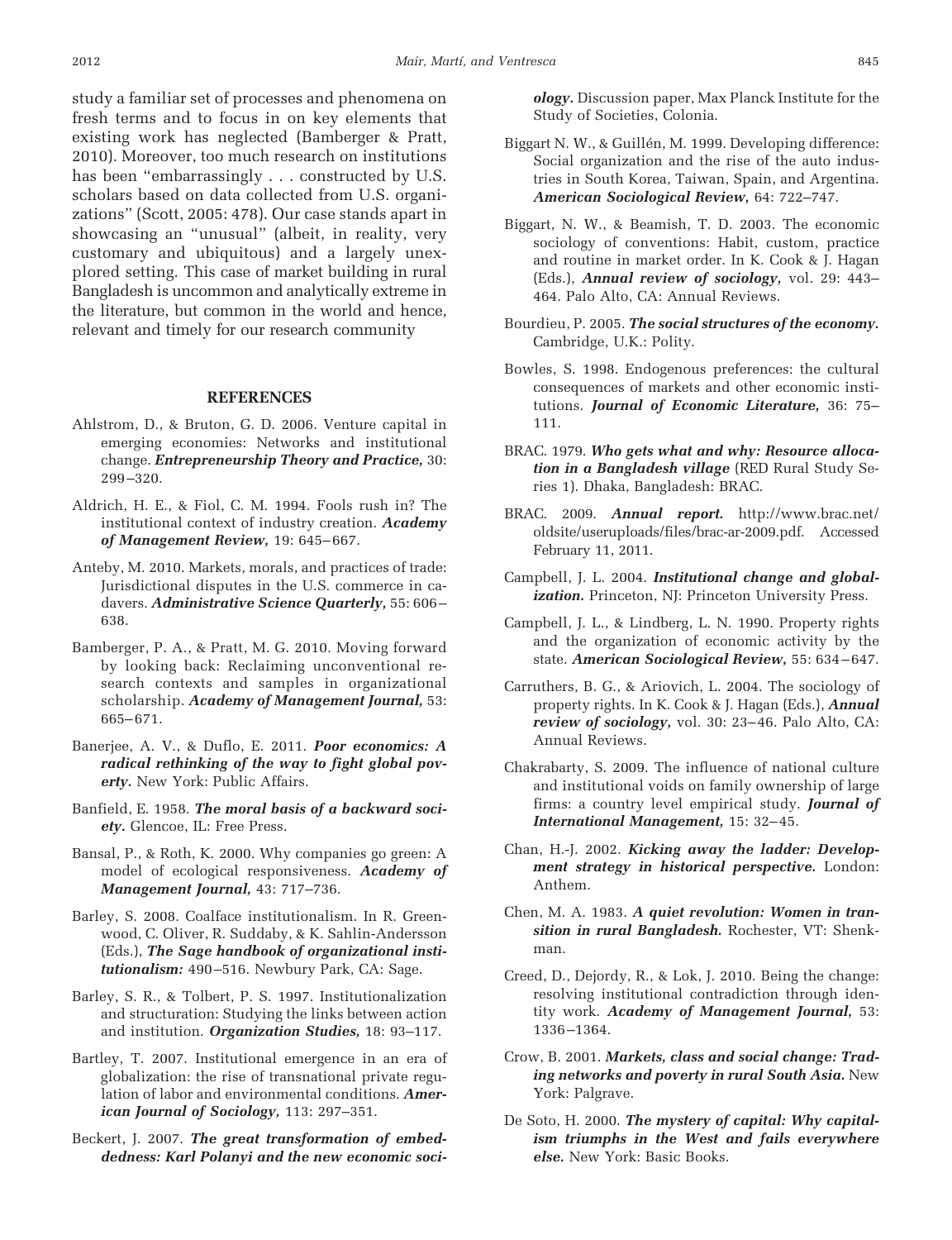- Denzin, N. 1989. *The research act: A theoretical introduction to sociological methods* (3rd ed.). Englewood Cliffs, NJ: Prentice Hall.
- Dixit, A. K. 2004. *Lawlessness and economics.* Princeton, NJ: Princeton University Press.
- Douglas, M. 1986. *How institutions think.* Syracuse, NY: Syracuse University Press.
- Dover, G., & Lawrence, T. 2010. A gap year for institutional theory: Integrating institutional work and participatory action research. *Journal of Management Inquiry,* 19: 305–316.
- Easterly, W. 2002. *The elusive quest for growth.* Cambridge, MA: MIT Press.
- *Economist*. 2010. Face value: BRAC in business. http:// www.economist.com/node/15546464. Accessed February 17, 2011.
- Eisenhardt, K. M. 1989. Building theories from case study research. *Academy of Management Review,* 14: 532–550.
- Eisenhardt, K. M., & Graebner, M. E. 2007. Theory building from cases: Opportunities and challenges. *Academy of Management Journal,* 50: 25–32.
- Etzion, D., & Ferraro, F. 2010. The role of analogy in the institutionalization of sustainability reporting. *Organization Science,* 21: 1092–1107.
- Fernandez, A. M., & Kraay, A. C. 2007. Property rights institutions, contracting institutions and growth in South Asia: Macro and micro evidence. In S. Ahmed & E. Ghani (Eds.), *South Asia: Growth and regional integration:* 80–109. New Delhi: Macmillan.
- Fligstein, N. 2001. *The architecture of markets: an economic sociology of capitalist societies.* Princeton, NJ: Princeton University Press.
- Flyvbjerg, B. 2011. Case study. In N. K. Denzin & Y. S. Lincoln (Eds.), *The Sage handbook of qualitative research* (4th ed.): 301–316. Thousand Oaks, CA: Sage.
- Fourcade, M. 2007. Theories of markets, theories of society. *American Behavioral Scientist,* 50: 1015–1034.
- Freire, P. 1970. *Pedagogy of the oppressed.* New York: Herder and Herder.
- Friedland, R., & Alford, R. R. 1991. Bringing society back in: Symbols, practices, and institutional contradictions. In W. W. Powell, & P. DiMaggio (Eds.), *The new institutionalism in organizational analysis:* 232–263. Chicago: University of Chicago Press.
- Geertz, C. 1978. The bazaar economy: Information and search in peasant marketing. *American Economic Review,* 68: 28–32.
- Glaser, B., & Strauss, Y. A. 1967. *The discovery of grounded theory: Strategies for qualitative research.* New York: Aldine.
- Goffman, E. 1961. *Asylums: essays on the social situation of mental patients and other inmates.* New York: Anchor Books.
- Granovetter, M., & McGuire, P. 1998. The making of an industry: Electricity in the United States. In M. Callon (Ed.), *The law of markets:* 147–173. Oxford, U.K.: Blackwell.
- Green, S. 2004. A rhetorical theory of diffusion. *Academy of Management Review,* 29: 653–699.
- Greenwood, R., Magán, A., Li, S. X., & Céspedes, J. 2010. The multiplicity of institutional logics and the heterogeneity of organizational responses. *Organization Science,* 21: 521–539.
- Greif, A. 2006. *Institutions and the path to the modern economy: Lessons from medieval trade.* Cambridge, U.K.: Cambridge University Press.
- Hall, P. A., & Soskice, D. W., 2001. *Varieties of capitalism: The institutional foundations of comparative advantage.* Oxford/New York: Oxford University Press.
- Hallett, T., & Ventresca, M. J. 2006. Inhabited institutions: social interactions and organizational forms in Gouldner's "patterns of industrial bureaucracy." *Theory and Society,* 35: 213–236.
- Hamilton, G. G., & Biggart, N. W. 1988. Market, culture, and authority: A comparative analysis of management and organization in the Far East. *American Journal of Sociology,* 94: S52–S94.
- Hargadon, A. B., & Douglas, Y. 2001. When innovations meet institutions: Edison and the design of the electric light. *Administrative Science Quarterly,* 46: 476–501.
- Heritage Foundation. 2010. *Economic opportunity & prosperity: 2010 Index of economic freedom.* http://heritage.org/index/Country/Bangladesh. Accessed July 26.
- Islam, N., & Asaduzzaman, M. (Eds.). 2008. *A ship adrift: governance and development in Bangladesh* (Bangladesh Institute for Development Studies). http:// www.bids.org.bd/bids-bd/images/a\_ship\_adrift.pdf. Accessed March 10, 2011.
- Jepperson, R. L., & Meyer, J. W. 1991. The public order and the construction of formal organizations. In W. W. Powell & P. J. DiMaggio (Eds.), *The new institutionalism in organizational analysis:* 204– 231. Chicago and London: University of Chicago Press.
- Kabeer, N. 2000. *The power to choose: Bangladeshi women and labour market decisions in London and Dhaka.* London: Verso.
- Kellogg, K. C. 2009. Operating room: Relational spaces and microinstitutional change in surgery. *American Journal of Sociology,* 115: 657–711.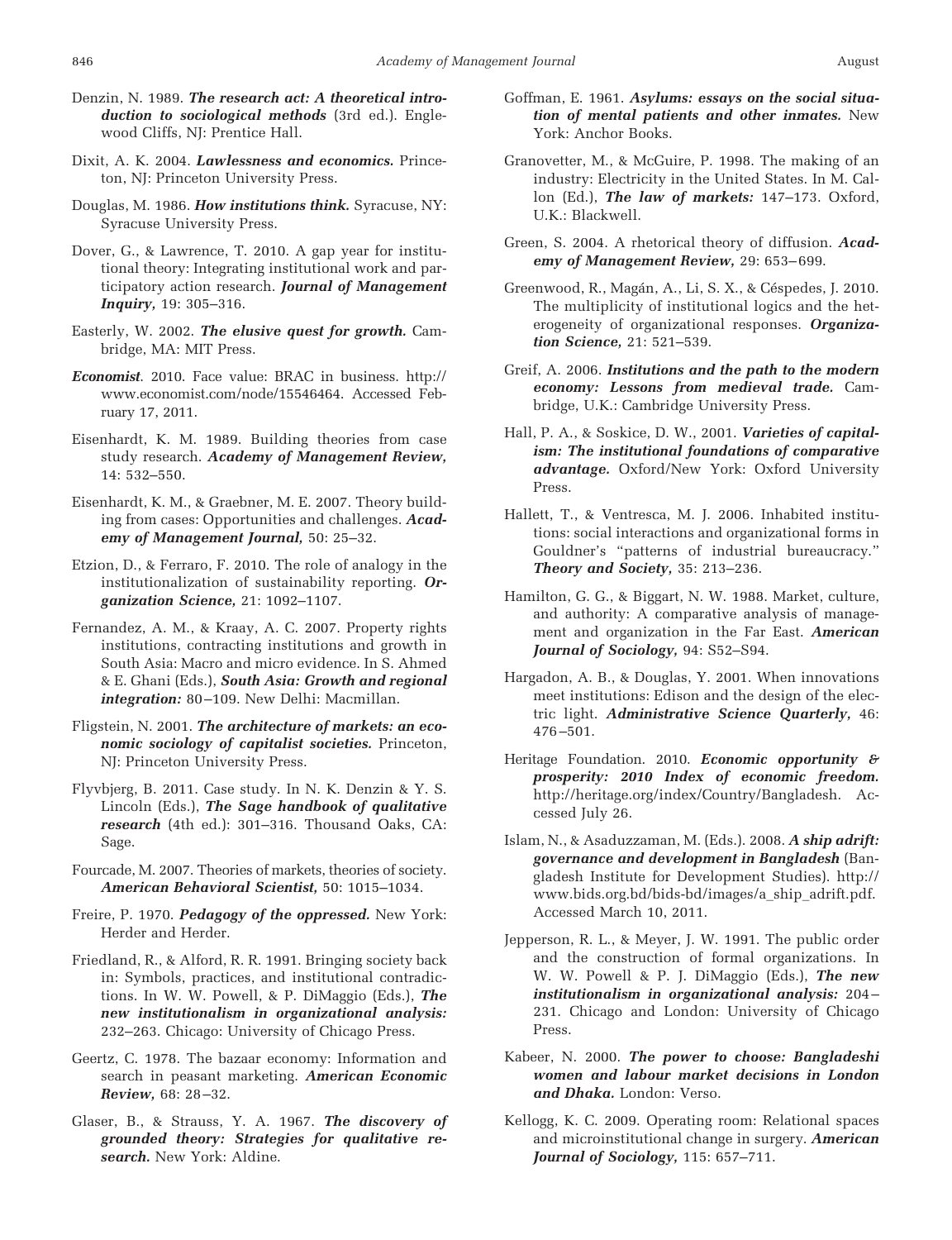- Khanna, T., & Palepu, K. 1997. Why focused strategies may be wrong for emerging markets. *Harvard Business Review,* 75(4): 41–51.
- Khanna, T., Palepu, K. G., & Sinha, J. 2005. Strategies that fit emerging markets. *Harvard Business Review,* 83(6): 63–76.
- Khanna, T., & Rivkin, J. W. 2006. Interorganizational ties and business group boundaries: Evidence from an emerging economy. *Organization Science,* 17: 333–352.
- Korten, D. (Ed.). 1987. *Community management.* West Hartford, CT: Kumarian.
- Kumar, N., Stern, L., & Anderson, J. C. 1993. Conducting interorganizational research using key informants. *Academy of Management Journal,* 36: 1633–1651.
- La Porta, R., Lopez-de-Silanes, F., Shleifer, A., & Vishny, R. 1998. Law and finance. *Journal of Political Economy,* 106: 1113–1155.
- Lawrence, T. B., & Suddaby, R. 2006. Institutions and institutional work. In S. Clegg, W. R. Nord, & T. B. Lawrence (Eds.), *Handbook of organization studies:* 215–254. London: Sage.
- Leff, N. 1976. Capital markets in the less developed countries: The group principal. In R. McKinnon (Ed.), *Money and finance in economic growth and development:* 97–122. New York: Dekker.
- Lincoln, Y., & Guba, E. 1985. *Naturalistic inquiry.* New York: Sage.
- Lounsbury, M., Ventresca, M. J., & Hirsch, P. 2003. Social movements, field frames, and industry emergence. *Socio-Economic Review,* 1: 71–104.
- Lovell, C. H. 1992. *Breaking the cycle of poverty: The BRAC strategy.* West Hartford, CT: Kumarian.
- Mahoney, J., & Thelen, K. A. 2010. A theory of gradual institutional change. In J. Mahoney & K. A. Thelen (Eds.), *Explaining institutional change:* 1–37. Cambridge, U.K.: Cambridge University Press.
- Mair, J., & Martí, I. 2009. Entrepreneurship in and around institutional voids: A case study from Bangladesh. *Journal of Business Venturing,* 24: 419–435.
- Maitlis, S., & Lawrence, T. 2007. Triggers and enablers of sensegiving in organizations. *Academy of Management Journal,* 50: 57–84.
- Matin, I. 2002. *Targeted development programmes for the extreme poor: Experiences from BRAC experiments.* Working paper no 20, CPRC. http://www. chronicpoverty.org/uploads/publication\_files/ PRCPB WP 2.pdf. Accessed March 11, 2011.
- McMillan, J. 2002. *Reinventing the bazaar: A natural history of markets.* New York: Norton.
- Mendoza, R. U., & Thelen, N. 2008. Innovations to make markets more inclusive for the poor. *Development Policy Review,* 26: 427–458.
- Meyer, K. E., Estrin, S., Bhaumik, S. K., & Peng, M. W. 2009. Institutions, resources, and entry strategies in emerging economies. *Strategic Management Journal,* 30: 61–80.
- Miles, M., & Huberman, A. M. 1994. *Qualitative data analysis.* Beverly Hills, CA: Sage.
- Miller, C. C., Cardinal, L. B., & Glick, W. H. 1997. Retrospective reports in organizational research: Reexamination of recent evidence. *Academy of Management Journal,* 40: 189–204.
- Morrill, C. 2006. Institutional change and interstitial emergence: The growth of alternative dispute resolution in American law, 1965-1995. In W. W. Powell & D. Jones (Eds.), *How institutions change.* Chicago: University of Chicago Press.
- Morrison, A. D. 2004. Competition and information production in market maker models. *Journal of Business Finance and Accounting,* 31: 1171–1190.
- Morrison, A. D., & White, L. 2009. Level playing fields in international capital regulation. *Journal of Finance,* 64: 1099–1142.
- North, D. C. 1990. *Institutions, institutional change and economic performance.* Cambridge, U.K.: Cambridge University Press.
- North, D. C. 1991. Institutions. *Journal of Economic Perspectives,* 5: 97–112.
- Nussbaum, M. 2000. *Women and human development: The capabilities approach.* Cambridge, U.K.: Cambridge University Press.
- Ostrom, E. 1990. *Governing the commons: The evolution of institutions for collective action.* Cambridge, U.K.: Cambridge University Press.
- Peng, M. W., Sun, S. L., Pinkham, B., & Chen, H. 2009. The institution-based view as a third leg for a strategy tripod. *Academy of Management Perspectives,* 23(4): 63–81.
- Pereira, F. 2002. *The fractured scales: The search for a uniform personal code.* Calcutta: Stree.
- Pettigrew, A. M. 1990. Longitudinal field research on change: Theory and practice. *Organization Science,* 1: 267–292.
- Pierson, P., & Skocpol, T. 2002. Historical institutionalism in contemporary political science. In I. Katznelson & H. Milner (Eds.), *Political science: State of the discipline:* 693–721. New York: Norton.
- Polletta, F. 1991. "Free spaces" in collective action. *Theory and Society,* 28: 1–38.
- Powell, W. W., & DiMaggio, P. J. 1991. *The new institutionalism in organizational analysis.* Chicago: University of Chicago Press.
- Pratt, M. G., Rockmann, K. W., & Kaufmann, J. B. 2006. Constructing professional identity: The role of work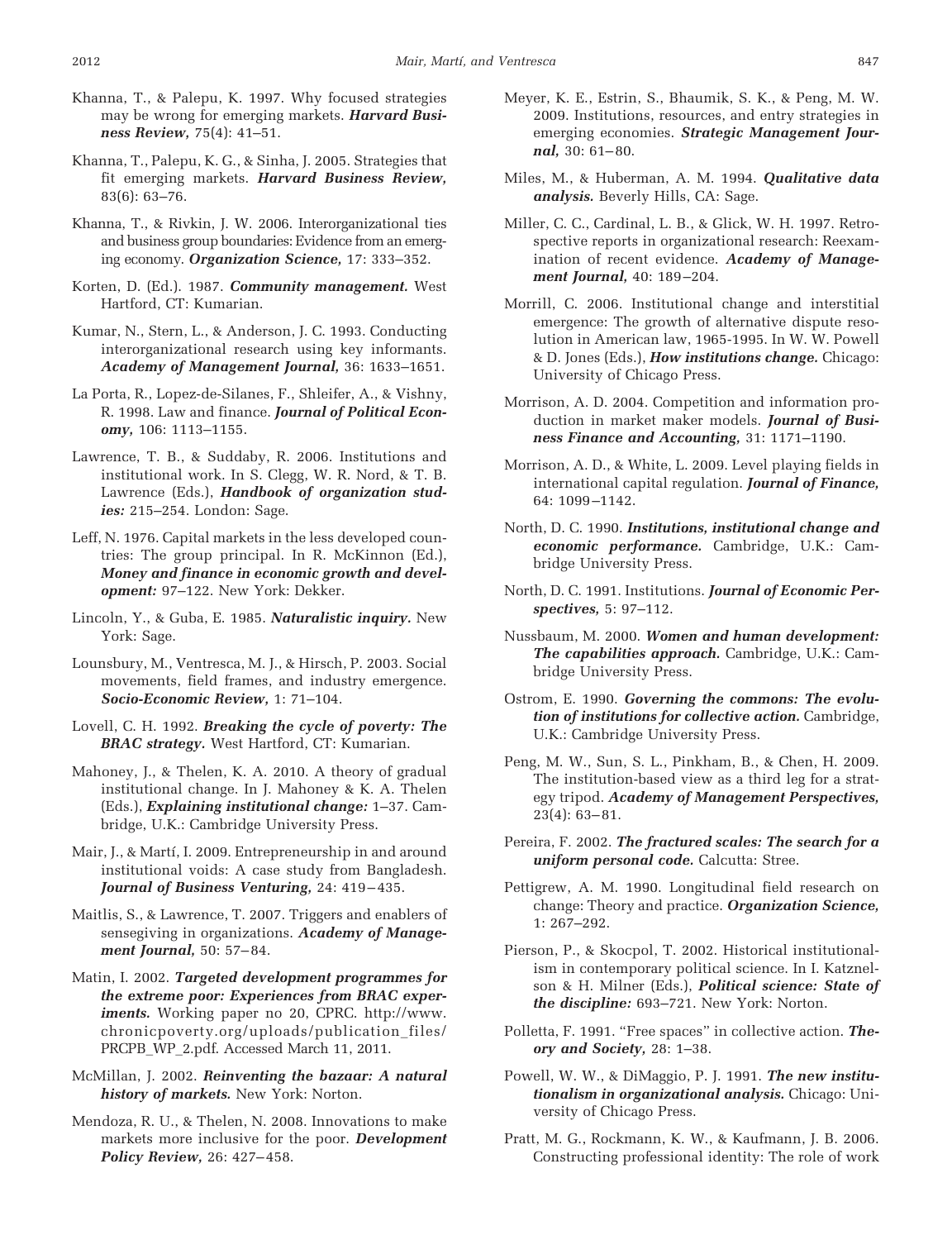and identity learning cycles in the customization of identity among medical residents. *Academy of Management Journal,* 49: 235–262.

- Puffer, S. M., McCarthy, D. J., & Boisot, M. 2009. Entrepreneurship in Russia and China: The impact of formal institutional voids. *Entrepreneurship Theory and Practice,* 34: 441–467.
- Rao, H. 1998. Caveat emptor: The construction of nonprofit watchdog organizations. *American Journal of Sociology,* 103: 912–961.
- Riaz, A. 2005. Traditional institutions as tools of political Islam in Bangladesh. *Journal of Asian and African Studies,* 40: 171–196.
- Rodrik, D. 2007. *One economics, many recipes.* Princeton, NJ: Princeton University Press.
- Sachs, J. D. 2005. *The end of poverty: Economic possibilities for our time.* New York: Penguin.
- Sako, M. 2009. *Global strategies in the legal services marketplace: Institutional impacts on value chain dynamics.* Working paper, University of Oxford.
- Santos, F., & Eisenhardt, K. M. 2009. Constructing markets and shaping boundaries: Entrepreneurial power in nascent fields. *Academy of Management Journal,* 52: 643–671.
- Schneiberg, M. 2005. Combining new institutionalisms: explaining institutional change in American property insurance. *Sociological Forum,* 1: 93–137.
- Schneiberg, M. 2007. What's on the path? Path dependence, organizational diversity and the problem of institutional change in the US economy, 1900– 1950. *Socio-Economic Review,* 5: 47–80.
- Scott, W. R. 2005. Institutional theory: Contributing to a theoretical research program. In K. G. Smith & M. A. Hitt (Eds.), *Great minds in management:* 460–484. Oxford, U.K.: Oxford University Press.
- Scully, M., & Creed, W. E. D. 1999. Restructured families: Issues of equality and need. *Annals of the American Academy of Political and Social Science,* 562: 47– 65.
- Seelos, C., & Mair, J. 2007. Profitable business models and market creation in the context of deep poverty: A strategic view. *Academy of Management Perspectives,* 21(4): 49–63.
- Sen, A. 1999. *Development as freedom.* Oxford, U.K.: Oxford University Press.
- Sen, A. 2009. *The idea of justice.* Cambridge, MA: Harvard University Press.
- Smillie, I. 2009. *Freedom from want: The remarkable success story of BRAC, the global grassroots organization that's winning the fight against poverty.* Sterling, VA: Kumarian.
- Spicer, A., McDermott, G. A., & Kogut, B. 2000. Entrepreneurship and privatization in Central Europe: The tenuous balance between destruction and creation. *Academy of Management Review,* 25: 630– 649.
- Spradley, J. P. 1979. *The ethnographic interview.* New York: Wadsworth.
- Stark, D. 1996. Recombinant property in East European capitalism. *American Journal of Sociology,* 101: 993–1027.
- Stiglitz, J. E. 1989. Markets, market failures, and development. *American Economic Review,* 79: 197–203.
- Stiglitz, J. E. 2000. Capital market liberalization, economic growth, and instability. *World Development,* 28: 1075–1086.
- Strauss, A. 1978. *Negotiations: Varieties, contexts, processes, and social order.* San Francisco: Jossey-Bass.
- Strauss, A. 1982. Social worlds and legitimation processes. *Studies in Symbolic Interactions,* 4: 170–190.
- Strauss, A., & Corbin, J. 1998. *Basics of qualitative research: Techniques and procedures for developing grounded theory* (2nd ed.). Thousand Oaks, CA: Sage.
- Suchman, M. C. 1995. Managing legitimacy: Strategic and institutional approaches. *Academy of Management Journal,* 20: 571–610.
- Suddaby, R., & Greenwood, R. 2005. Rhetorical strategies of legitimacy. *Administrative Science Quarterly,* 50: 35–67.
- Swidler, A. 1986. Culture in action: symbols and strategies. *American Sociological Review,* 51: 273– 286.
- Thelen, K. 2004. *How institutions evolve: The political economy of skills in Germany, Britain, the United States, and Japan.* New York: Cambridge University Press.
- Thornton, P., & Ocasio, W. 1999. Institutional logics and the historical contingency of power in organizations: Executive succession in the higher education publishing industry, 1958–1990. *American Journal of Sociology,* 105: 801–843.
- Tilly, C. 1998. *Durable inequality.* Berkeley: University of California Press.
- Tilly, C., & Tilly, C. 1998. *Work under capitalism.* Boulder, CO: Westview Press.
- Touraine, A. 1995. *Critique of modernity.* Oxford, U.K.: Blackwell.
- Transparency International of Bangladesh. 2009. *Annual Report: Survey on corruption in Bangladesh.* Dhaka: Uttara.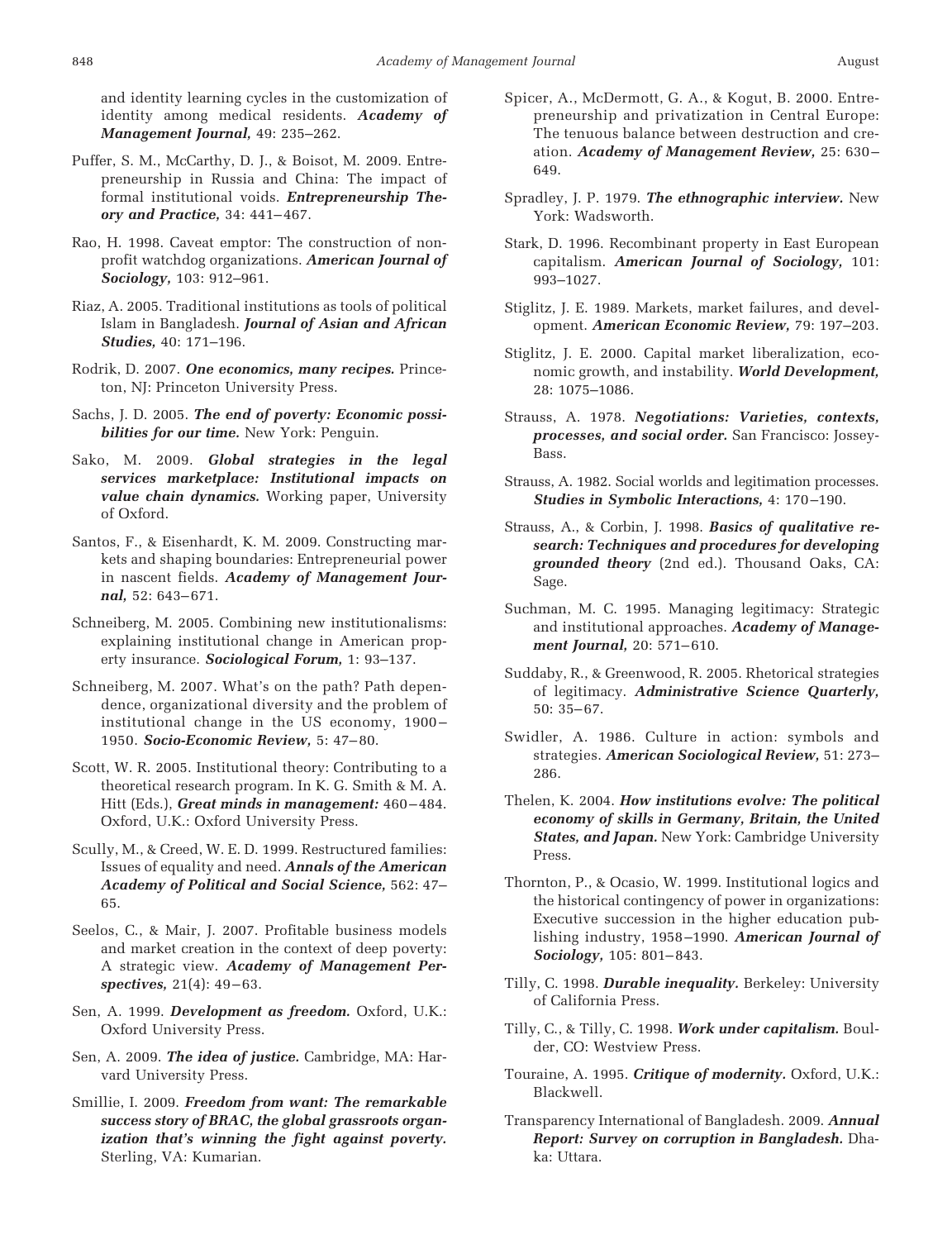- UNDP. 2008. *Annual report 2008*. http://www.undp.org/ publications/annualreport2008/pdf/IAR2008\_ENG\_ low.pdf. Accessed March 10, 2011.
- Unger, R. 1998. *Resisting gender.* Thousand Oaks, CA: Sage.
- Vaara, E., & Tienari, J. 2008. A discursive perspective on legitimation strategies in MNCs. *Academy of Management Review,* 33: 985–993.
- Van Maanen, J. 1979. The fact of fiction in organizational ethnography. *Administrative Science Quarterly,* 24: 539–550.
- Webb, J., Kistruck, G. M., Ireland, R. D., & Ketchen, D. K. 2010. The entrepreneurial process in bottomof-the-pyramid markets: The case of multinational corporation/nongovernment organization alliances. *Entrepreneurship Theory and Practice,* 34: 555–581.
- Webb, J., Tihanyi, L., Ireland, R. D., & Sirmon, D. G. 2009.

You say illegal, I say legitimate: Entrepreneurship in the informal economy. *Academy of Management Review,* 34: 492–510.

- World Bank. 2010. *World development report: Global economic prospects.* http://siteresources.worldbank. org/INTGEP2010/Resources/FullReport-GEPSummer 2010.pdf. Accessed on January 26, 2011.
- Yin, R. K. 1994. *Case study research: Design and methods* (3rd ed.). Thousand Oaks, CA: Sage.
- Zelizer, V. A. 2005. *The purchase of intimacy.* Princeton, NJ: Princeton University Press.
- Zelizer, V. A. 2010. *Economic lives: How culture shapes the economy.* Princeton, NJ: Princeton University Press.
- Zietsma, C., & Lawrence, T. B. 2010. Institutional work in the transformation of an organizational field: The interplay of boundary work and practice work. *Administrative Science Quarterly,* 55: 189– 221.

| <b>Informant</b>                                       | Type of Interviewee (Number of Interviews)                                                                                                             | <b>Type of Participant Observation</b><br>(Total Number of Observations) |
|--------------------------------------------------------|--------------------------------------------------------------------------------------------------------------------------------------------------------|--------------------------------------------------------------------------|
| Internals                                              |                                                                                                                                                        |                                                                          |
| <b>BRAC</b> management                                 | Chairman (4), advisory board member (2)                                                                                                                |                                                                          |
| <b>BRAC</b> university                                 | Pro-vice chancellor (1)                                                                                                                                |                                                                          |
| <b>BRAC</b> programs                                   |                                                                                                                                                        |                                                                          |
| <b>Education Program</b>                               | Director (1), senior manager (1), manager (2), program<br>organizer (2), teacher (2), students (2)                                                     | Attended courses in primary<br>school(2)                                 |
| Social Development                                     | Senior manager (3), program officer (2), village organization                                                                                          | Attended popular theatre                                                 |
| Program                                                | leader (1), village organization member (2)                                                                                                            | performance (1)                                                          |
| <b>HRLE Program</b>                                    | Director (2), manager (1), program officer (1), beneficiary (2)                                                                                        | Attended legal education classes<br>(1)                                  |
| CFPR/TUP                                               | Director (2), manager (2), junior manager (1), Beneficiary (2)                                                                                         |                                                                          |
| Economic Development                                   | Senior manager (2), program officer (2), borrowers (6)                                                                                                 | Attended microcredit meeting (2)                                         |
| Health Program                                         | Senior manager (1), program officer (1), volunteer health<br>worker $(1)$                                                                              | Attended health meeting (1)                                              |
| Research and Evaluation<br>Department                  | Senior researcher (1), junior researcher (1)                                                                                                           |                                                                          |
| Social enterprises                                     |                                                                                                                                                        |                                                                          |
| Aarong (retail)                                        | Senior manager (1)                                                                                                                                     | Visited (2)                                                              |
| Dairy & Food Project                                   | Senior manager (1)                                                                                                                                     | Visited (1)                                                              |
| BRAC Agriculture &                                     | Senior manager (1)                                                                                                                                     |                                                                          |
| Livestock Enterprises                                  |                                                                                                                                                        |                                                                          |
| Externals                                              |                                                                                                                                                        |                                                                          |
| Other NGOs and social                                  | General manager (1), program organizer (1), branch manager                                                                                             | Attended microcredit meeting (2)                                         |
| activists                                              | $(1)$ , borrowers $(2)$                                                                                                                                | Visited local branch office (1)                                          |
| Microfinance institution 1                             | Chairman (1), program organizer (1)                                                                                                                    | Attended microcredit meeting (1)                                         |
| Microfinance institution 2<br>NGO in education field 1 | General managers (1)<br>Teachers (2)                                                                                                                   |                                                                          |
| NGO in education field 2                               |                                                                                                                                                        |                                                                          |
| Other                                                  |                                                                                                                                                        |                                                                          |
|                                                        | Local journalist (2), Islamic law specialist (2), missionaries (2),<br>lawyer and member of Supreme Court of Bangladesh (1),<br>expatriate manager (2) | Visited garment factories (3)                                            |

# **APPENDIX A**

#### **Interview and Participant Observation Data**